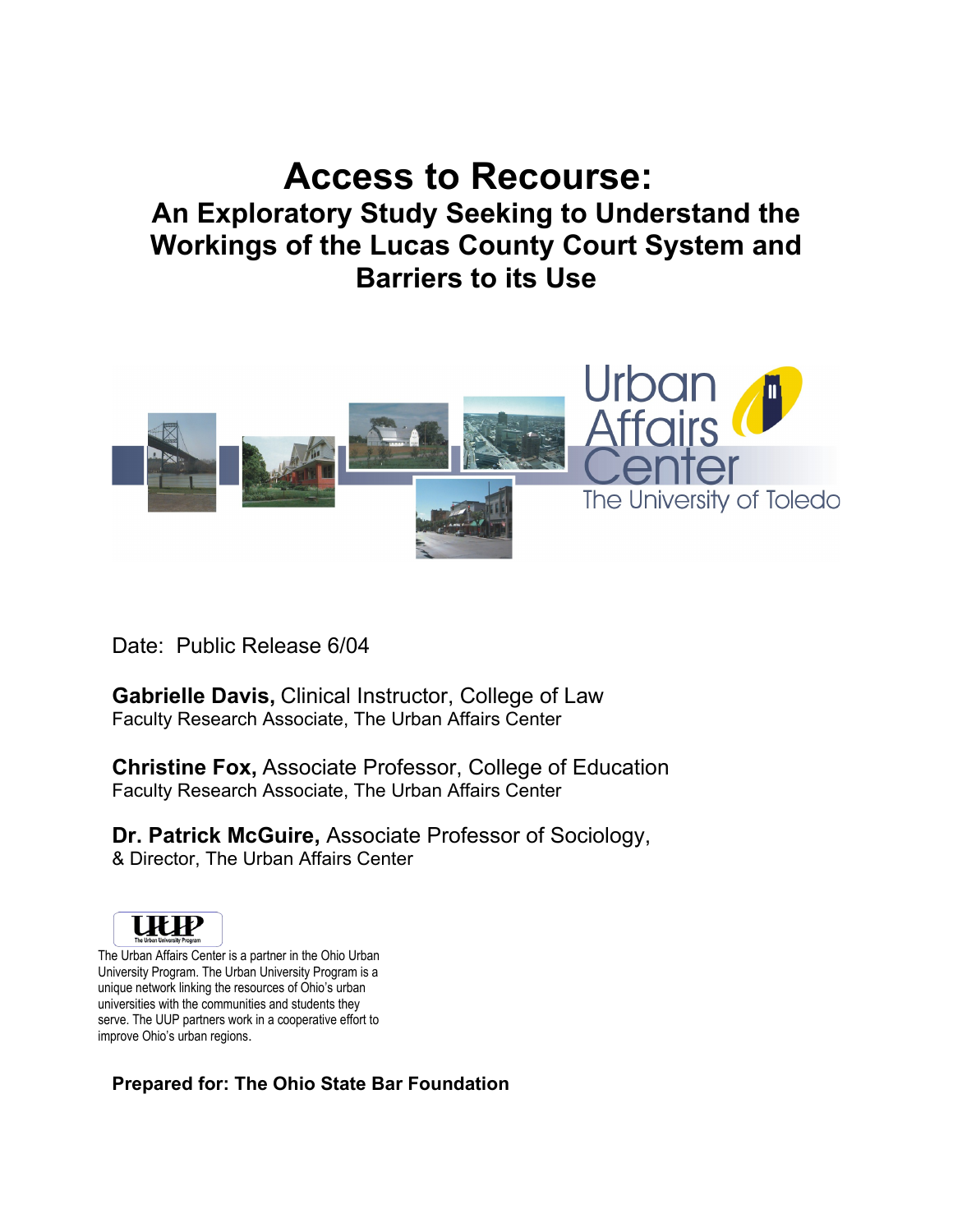# **Table of Contents**

| I. Foreword.                                                                       |    |
|------------------------------------------------------------------------------------|----|
|                                                                                    |    |
|                                                                                    |    |
|                                                                                    |    |
| V. Review of Literature-A Futile Search for Best Practices, Model Studies, and     |    |
|                                                                                    |    |
|                                                                                    | 10 |
|                                                                                    | 16 |
|                                                                                    | 16 |
|                                                                                    | 17 |
|                                                                                    | 20 |
|                                                                                    | 30 |
|                                                                                    | 31 |
|                                                                                    |    |
|                                                                                    |    |
|                                                                                    | 32 |
| Comparison of "Tried" and "Needed to Go" Relative to "Did Go to Court" Panels . 32 |    |
|                                                                                    | 33 |
|                                                                                    | 34 |
|                                                                                    | 34 |
|                                                                                    | 35 |
|                                                                                    | 36 |
|                                                                                    | 39 |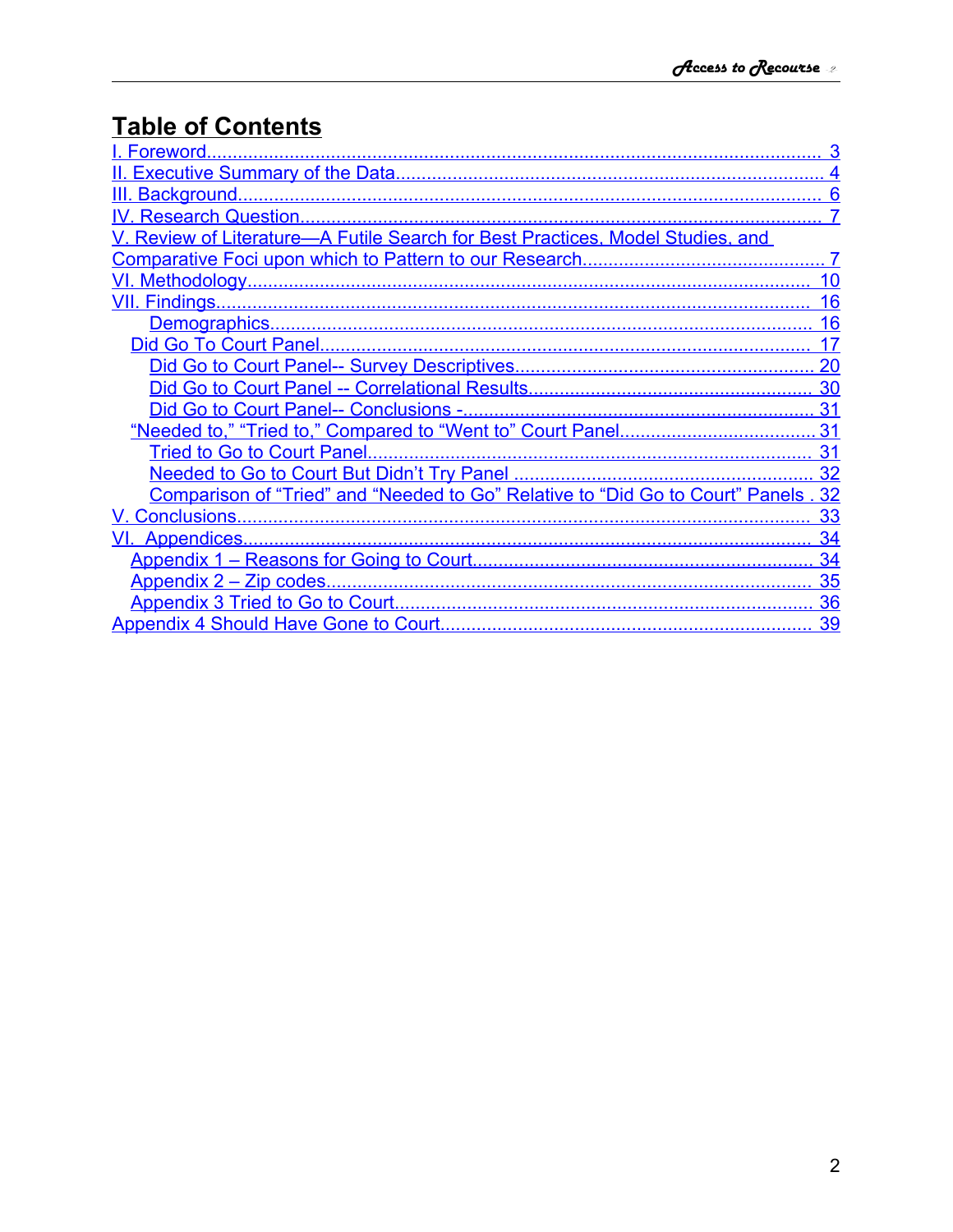# <span id="page-2-0"></span>**I. Foreword**

This study has been conducted with continuing input and insights from a dedicated group of Lucas County legal and social service professionals, the personnel of the Ohio State Bar Foundation, and the University of Toledo Urban Affairs Center researchers and staff. The issues and insights that are detailed in our study and outlined in this report are a direct result of this important and effective collaboration. We wish to acknowledge and salute our partners in this collective endeavor, and offer this report as a contribution to the effort to improve the effectiveness and responsiveness of the criminal justice system in our metropolitan community.

*Gabrielle Davis Christine Fox Patrick McGuire*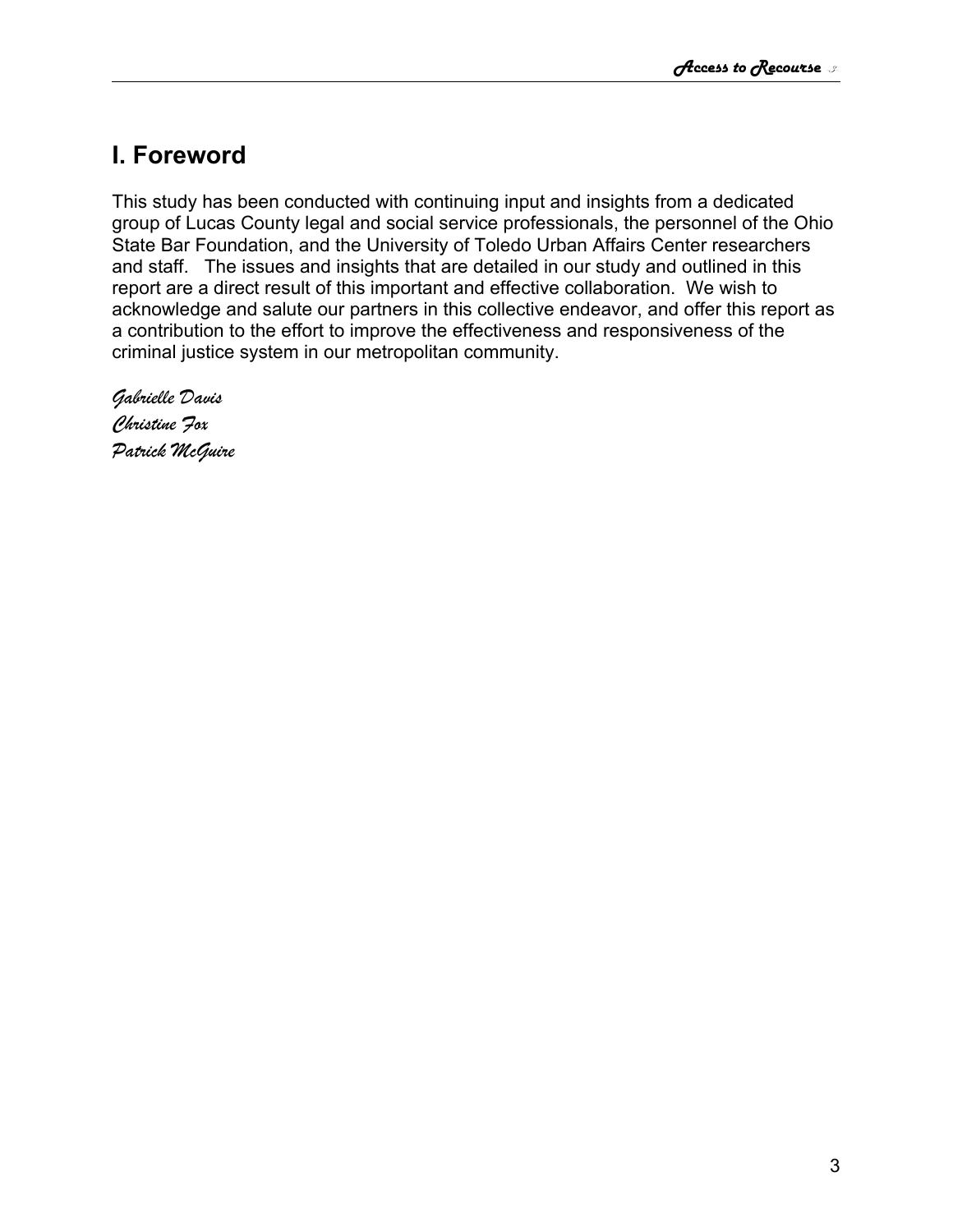# <span id="page-3-0"></span>**II. Executive Summary of the Data**

The primary purpose of the study was to determine why and how people experience the local court system and what kinds of barriers they encounter when using local courts. The investigators studied three distinct sample groups, people who;

- $\triangleright$  Had some experience with the court system within the past two years,
- $\triangleright$  Attempted to use the court system within the past two years but could not gain access, and
- $\triangleright$  Believed they had a legal problem, but elected not to pursue that problem in court.

Major findings of this study include:

- 1. While the number of respondents in the latter two categories were insufficient for detailed analysis, our limited data suggest that the focus on not only those who participated, but those who did not, why, and with what impacts, while an unusual focus, is one worthy of further examination. Because of the subject of inquiry, cognitive and fiscal limits on information gathering, the unique setting, and the multiplicity of perception, this study must be regarded as exploratory in nature.
- 2. Most survey respondents were satisfied with their court experience, regardless of their race, employment status, educational level, marital status, or income; which particular court they were in; or whether their role in court was that of a plaintiff, defendant, or witness.
- 3. Most respondents regardless of demographic or jurisdictional attribute had no difficulty physically accessing the court, communicating with court personnel, dealing with other people in the courthouse, knowing where to be and when, and felt informed about and understood the process.
- 4. Over 2/3 of respondents were able to speak to an attorney about their legal problems, although less than half chose to and/or were able to secure full legal representation.
- 5. Those who did not have legal assistance were more likely to say they were not satisfied with the limited legal advice and non-legal advice they received.
- 6. S*ense of control over the process* was not related to a respondent's role in the case (plaintiff vs. defendant), type of court (county or municipal), or other major factors involved in the process of engaging with the legal system.

This study is limited to an exploration of general trends among the general population of Toledo and Lucas County. It does not purport to specifically examine trends among traditionally underserved, marginalized, and/or disenfranchised populations. Due to the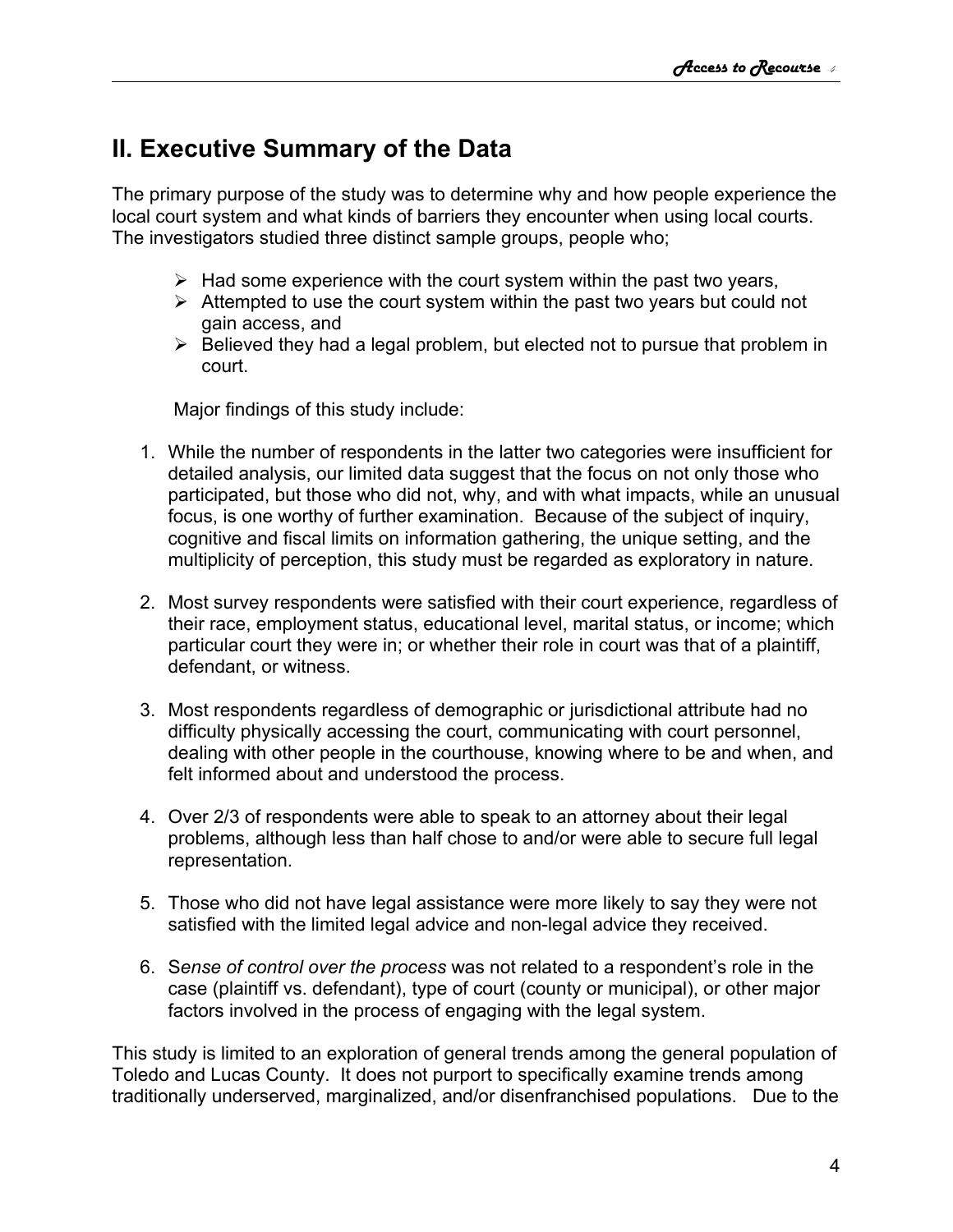limited sample size of the study, such groups could not be examined in statistically meaningful manners. The investigators note that further study of less visible populations is a necessary next step in a broader research agenda that is beyond the scope of this inquiry.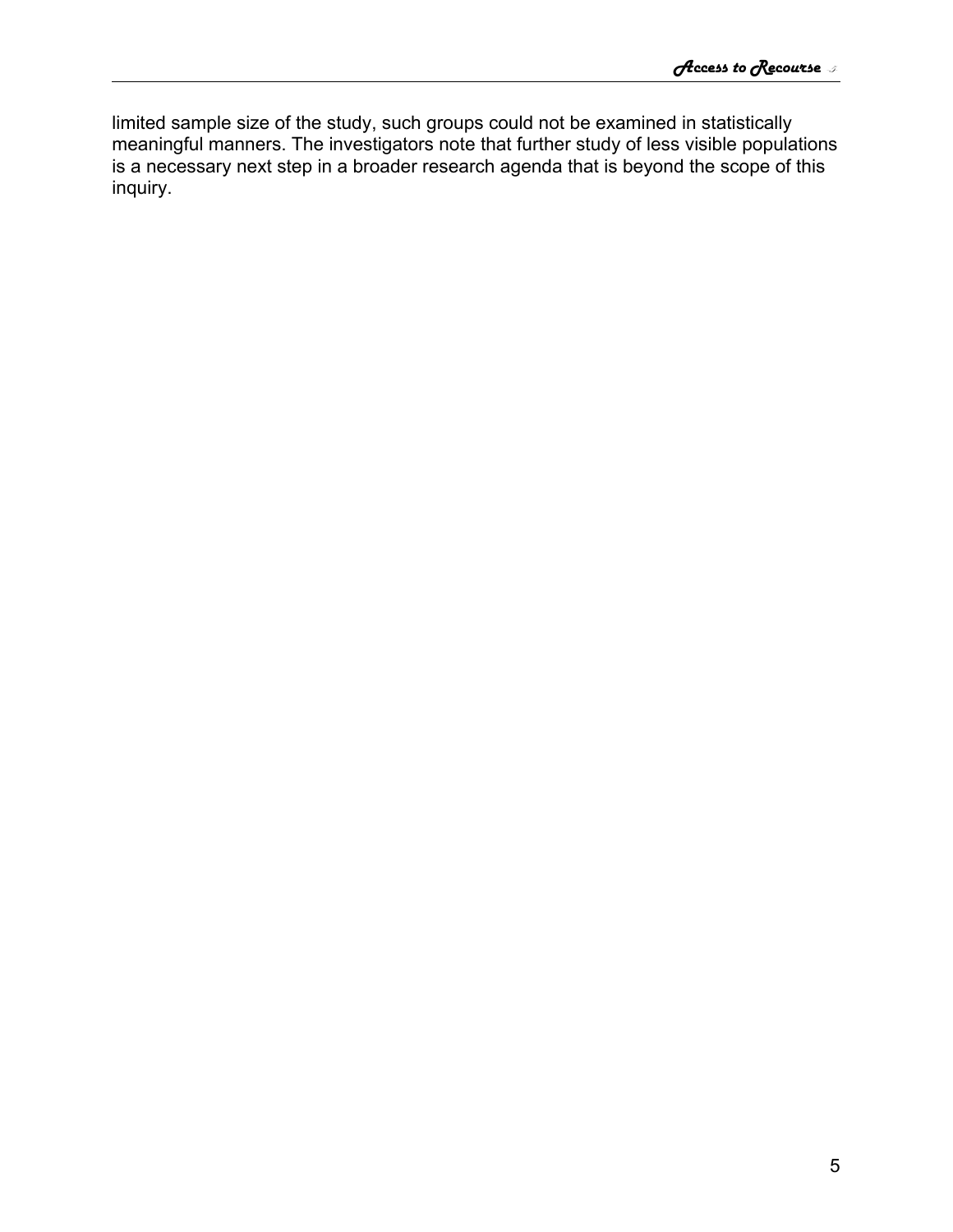# <span id="page-5-0"></span>**III. Background**

The Ohio State Bar Foundation ("OSBF") is a public charity that "strives to promote public understanding of the law and improvements in the justice system throughout Ohio." In early 2001, OSBF convened a series of meetings among local community leaders to explore the prospect of initiating a five-to-seven year pilot project in Lucas County to further its mission. A working group, known as the Key Initiative Focus ("KIF"), was formed to generate ideas and develop a working proposal. The strategic goals of the KIF are: (1) "to improve the access and experience of the public with the courts;" and (2) "to improve collaboration between the courts and other institutions to alleviate the role of the courts as institutions of last resort."

The meetings brought together local judges, public officials, and other community leaders to launch a pilot project that would examine the public's experience with the courts and the role of the local courts as a community institution. Social service and government participants expressed a willingness to collaborate on improved processes, new communications tools, and other training to ease their burden in dealing with clients who need court services. This working group identified desirable project criteria and prioritized issues, and decided to *undertake a project addressing the public's initial experiences at the "threshold of the court system"—*whether trying to access information about the court system, identifying problems as legal or non-legal issues, or attempting to navigate the system to resolve disputes. The group decided that its first step must be to conduct a study something like a needs assessment of the court users. At the direction of the KIF, OSBF engaged the University of Toledo Urban Affairs Center to assess the public's access to and experience with the local court system. In subsequent collaborative meetings with the KIF and OSBF, the UAC drew upon their perspectives and experiences of the various stakeholders present (legal workers, legal administrators, judges, members of public and private social service agencies that interact with the legal system) to map the current legal and social service landscape as it related to the:

- a. Multiple points of entry into the legal and related social service systems.
- b. Impediments to making a successful entry into the legal system.
- c. Operational and structural attributes of each institution.
- d. Relationships among institutions.
- e. Logical paths of progression into the legal system.
- f. Impediments to initial smooth progress within the legal system.
- g. Potential alternatives to obstacles and impediments to successful entry.
- h. Successful "off-ramps" from the legal and/or social service system(s).

Using these insights, we further refined our scope, method, and concepts to create a research strategy appropriate to this unusual task.

There have been recurring meetings and exchanges of information and ideas between the UAC researchers and the OSBF and KIF members in meetings held to share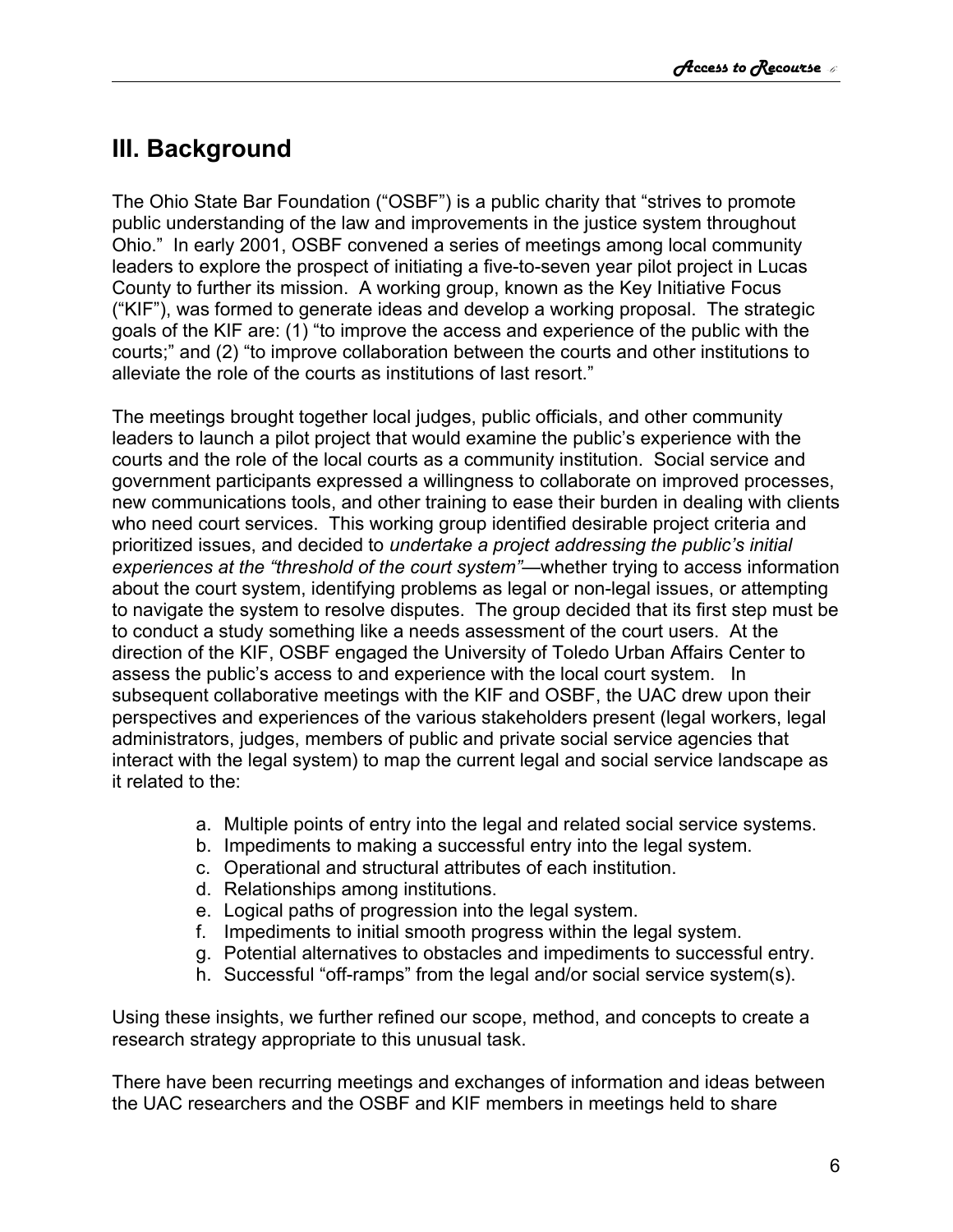research insights and findings. During those meetings the insights, questions, and ideas of the KIF and OSBF have helped to guide, refine, and sharpen the findings (and specify limits on those findings) of the research team as we progressed in our work.

# <span id="page-6-1"></span>**IV. Research Question**

Drawing upon the insights from facilitated group meetings, we formulated a clear basic research question:

Can we draw upon the experiences and insights of stakeholders to identify how perceptions, knowledge, and procedural and structural conditions impede or encourage entry into and initial navigation of the Lucas County Court System?

A detailed list of the major issues identified as requiring examination and consideration included ascertaining:

- 1. How people learn about the courts, legal standing, and the points of entry into the courts systems.
- 2. What sends people to court and who are the users of court services (civil, criminal, and other) in Toledo, Oregon, Maumee, Sylvania, and Lucas County.
- 3. The demographic attributes of various users of legal services and whether there are patterns of entry and usage common to members of such communities.
- 4. Whether there are groups who cannot gain entry to the legal system.
- 5. Whether various attribute -, interest-, and demographic-based communities have common problems relative to entry into, and initial interactions with, legal and social service agencies.
- 6. Whether categories of common problems exist for legal service users or categories of stakeholders relative to motive, entry, or obstacles.

Based upon the findings from these queries, we proposed to work with the KIF and OSBF to identify strategies and structures that might enhance the effectiveness of existing legal institutions regarding entry and retention of participants. This might include technologies, training, strategies, collaborations, incentives, coordinating agencies, locational/geographic decisions, new offices, and/or new task-focused positions, etc.

# <span id="page-6-0"></span>**V. Review of Literature—A Futile Search for Best Practices, Model Studies, and Comparative Foci upon which to Pattern to our Research**

As is the norm when conducting research, the UAC Research team, aided by student Intern Brookes Brown, searched various academic and public databases of reports and articles identified with various key word topics reflective of our concerns. We reviewed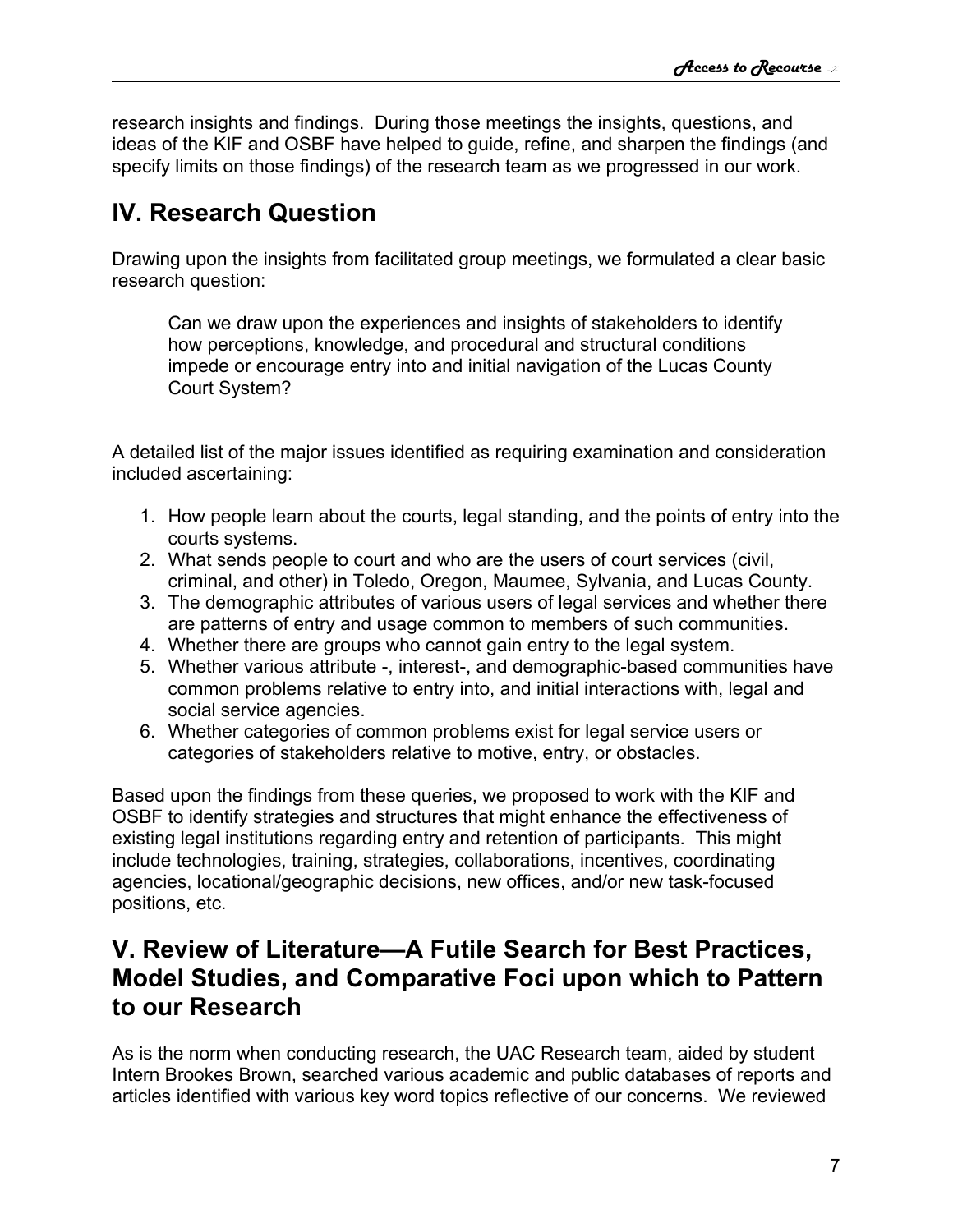and summarized 72 articles and reports most pertinent to the topics we were seeking to examine. Many were part of the American Bar Association's program "Access to Justice" which had generated numerous national and state conferences. Many papers were generated as part of this effort, focusing on public-lawyer-court relationships, dynamics, and outcomes from 1996 through 2002. While this confluence of concern was initially heartening and implied that there should exist a well-developed body of knowledge, we found the literature search of minimal benefit.

About a dozen studies were overviews of scores of specific surveys of "stakeholders" and perceptions about lawyers, access for the poor to legal services, and the effectiveness of pro se (self-represented) individuals. These authors often noted that the findings in the specific studies they were reviewing varied greatly. When we viewed the results of various surveys directly, we found wildly varying responses from strong (75 -80%) appreciation for the operation of justice to perceived low responses (25%- 30%). This is in part due to variance in the specific frames—satisfaction, fairness, justice, trust, accessibility, etc.--employed by analysts. However, regardless of specific frame, findings varied widely.

There was widespread recognition that there was a dearth of legal knowledge, public trust, and/or confidence in the legal system (cf. ABA 1979, 1998, Rottman & Tomkins 2000).<sup>[1](#page-7-0)</sup> Yet, we found many studies reporting high levels of lawyer utilization, trust in courts, and public satisfaction (cf. ND 1999 in Spain 2001), while another suggested that less than 5% of the legal needs of the low income individuals were met in the same state (Spain [2](#page-7-1)001)<sup>2</sup>. There was also support for the idea that those who had hired a lawyer were much more satisfied than those who were self-represented (cf.- Moore  $2001$ <sup>[3](#page-7-2)</sup>. Urban coastal residents seemed less trusting or satisfied, while those in the mid-west more content—but that is our deductive insight based on their observations and summary reports. There also seemed to us a pattern that verified the old joke among lawyers that "members of the public believe all lawyers are crooks, except their own"—those describing their personal experiences seemed more satisfied than the general public.

Similar wildly varying responses were secured on issues of access to the legal system, depending on respondent pool, locale, issue framing, etc. Most of the studies we found were focused on some of the 16,400 state trial courts and/or 13,748 limited jurisdiction courts existing across 44 states. They disproportionately focus on criminal case filing, etc. while civil caseloads are generally restricted to small claims and local courts (Hanson & Rottman 1999) [4](#page-7-3) . One reason for such variance, as several observers noted, is the significant autonomy of states, state laws and procedures, relations to local

<span id="page-7-0"></span><sup>1</sup> *Public Trust and Confidence in the Courts; What Public Opinion Means to Judges*. David Rottman & Alan Tomkins.

<span id="page-7-1"></span><sup>2</sup> *Public Interest Law: Improving Access To Justice: The Opportunities and Challenges of Providing Equal Access to Justice In Rural Communities-* Larry R. Spain- William Mitchell Law Review 2001

<span id="page-7-2"></span><sup>3</sup> *Symposium: Lawyering for the Middle Class; Foreword*, Nancy J. Moore. Fordham Law Review*,* December 2001.

<span id="page-7-3"></span><sup>4</sup> "*United States: So Many States, So Many Reforms*," Roger A. Hanson, David B. Rottman, The Justice System Journal, Volume 20, Number 2, 1999.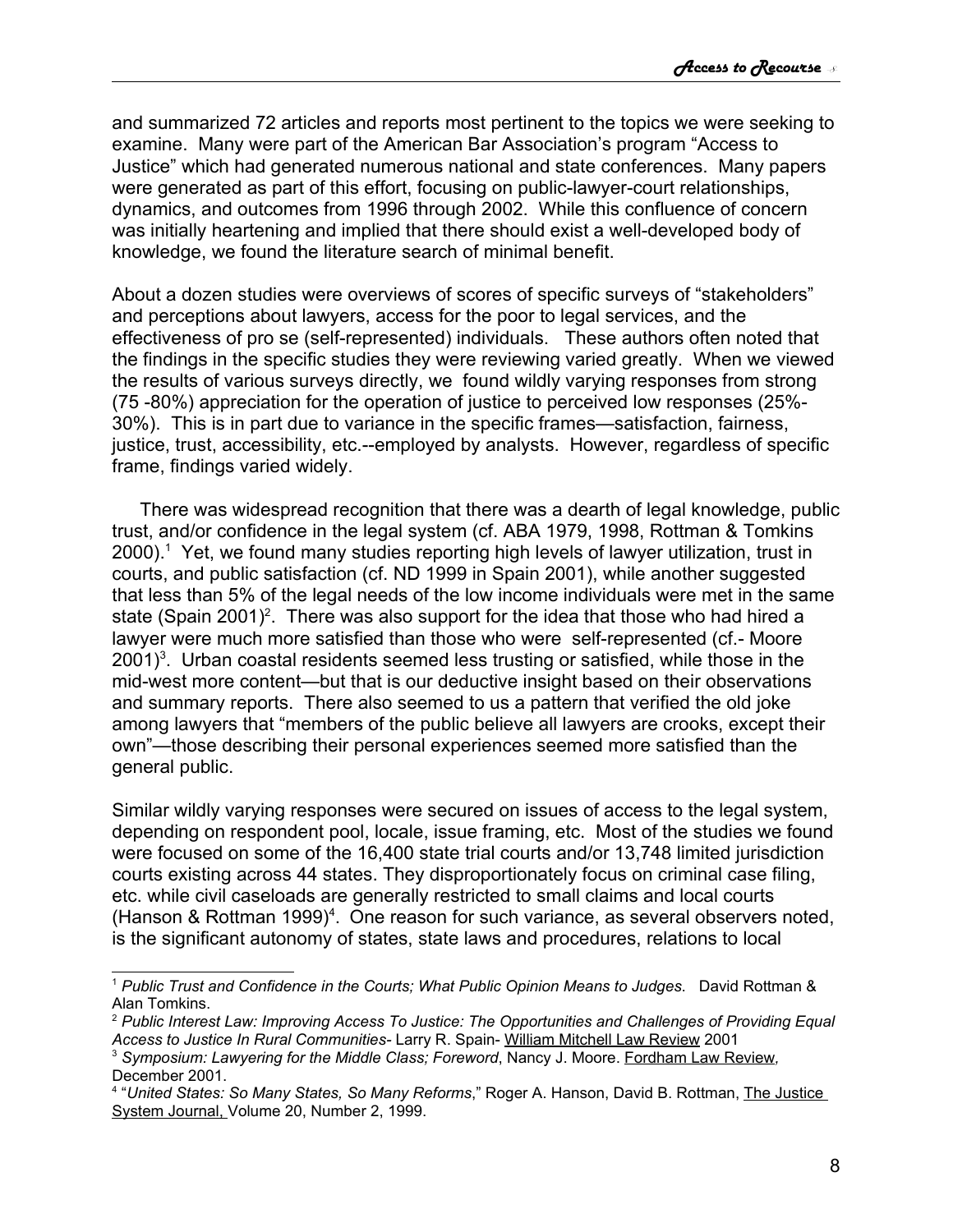courts, local and regional culture relative to government activities, and their varying reform practices (Hanson & Rottman 1999).

There are a few case studies on local courts, but these involve only a miniscule number of venues, despite the fact that the latter is the loci of most people's experiences. Most of these were descriptions of the effectiveness of local programs to promote education, create alternative adjudication sites, develop better pro bono and pro se advisory groups, ombudsmen, booklets, and create a better physical and operating environment for participants (cf. Casey 1998<sup>[5](#page-8-0)</sup>, Washington State 199[6](#page-8-1),  $6$  2001,  $7$  Bureau of Justice Assistance 1998). [8](#page-8-3)

Whether local or state-based in approach, the respondents targeted in these surveys varied from the public at large, to only stakeholders, to only court personnel, to only the poor or only the middle class.<sup>[9](#page-8-4)</sup> Many were highly targeted to secure public reaction to specific proposed reforms, but provided little in terms of seeking public input on their perceptions, especially based on experiences. They could be typified as "here is what we are going to do for you, how do you like it" as opposed to our concern with whether you have needs and asking what those needs and concerns might be. There appeared to be an important distinction between the general perception that noted a widespread inability to get lawyers and dissatisfaction and a laundry list of specific problems, with the reports of individuals about their own experiences where the percentage of people getting legal advice was often half to two-thirds of respondents. A few studies indicated that such a discrepancy was largely due to media influence.

Another group of studies were courthouse focused participant observation studies that noted discontinuities in process, and focused on internal court amenities (such as day care centers, bike racks, magazines, etc), helpfulness of kiosks and court personnel, and took a customer satisfaction approach. Still others started from an assumption of insufficient resources and were reports of various states and jurisdictions attempting to remedy those and then gauge the effectiveness of various remediation activities. Such work often focused on community mediation, restorative justice, peer courts, etc., or on the effectiveness of electronic courts, after hours programs, and computer programs to facilitate pro se activities in lieu of insufficient funds. A few studies were reports developed not from people's experiences or beliefs at all, but a combination of participant observation studies and mass data analyses of computerized court personnel actions and court records analyzing effectiveness and fairness among thousands of discrete cases (cf. IIT/National Center for State Courts 2001).<sup>[10](#page-8-5)</sup> The study

<span id="page-8-0"></span><sup>5</sup> "*Defining Optimal Court Performance, The Trial Court Performance Standards,"* Pamela Casey. Court Review Winter 1998.

<span id="page-8-1"></span><sup>6</sup> *Washington State Access to Justice Impediments Committee: Report to the ATJ Board*. 1996

<span id="page-8-2"></span><sup>&</sup>lt;sup>7</sup> "Positive Approaches to 21<sup>st</sup> Century Justice." Washington State Bar News 2001.

<span id="page-8-3"></span><sup>8</sup> *Improving State and Local Criminal Justice Systems: A Report on How Public Defenders, Prosecutors, and Other Criminal Justice System Practitioners are Collaborating Across the County.* Bureau of Justice Assistance*.* October 1998.

<span id="page-8-4"></span><sup>&</sup>lt;sup>9</sup> Several papers argued that the middle classes were reportedly more legally vulnerable than the poor, lacking both the wealth and connections of the affluent and the legal services provided to the poor. cf. Moore 2001.

<span id="page-8-5"></span><sup>10</sup> "*Annual Report on Trends in the State Courts"* 2001. Knowledge and Information Services, National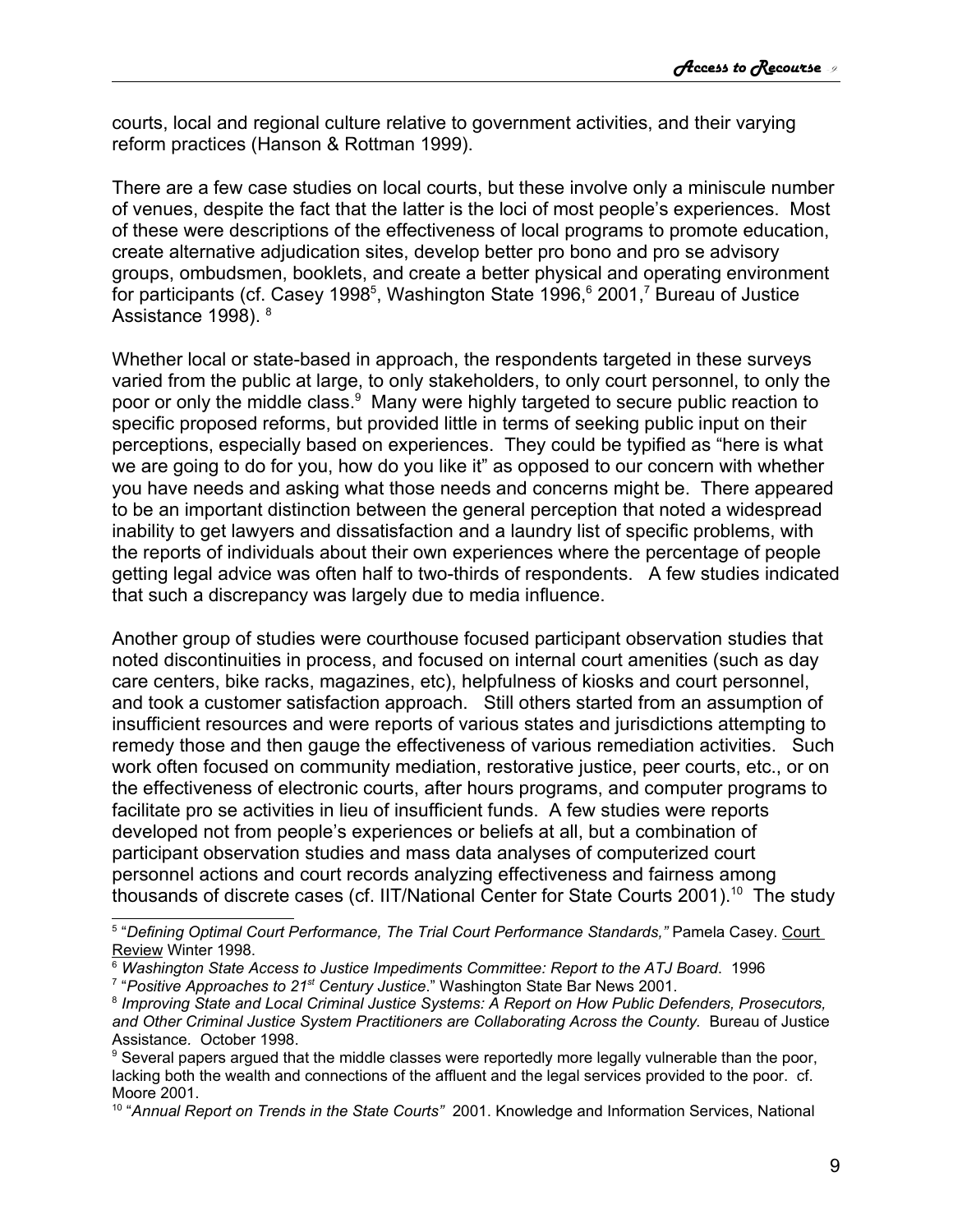that shared the most in common with our concerns and approach was a British study "Paths to Justice, What People Think and do about Going to the Law" (1999)<sup>[11](#page-9-1)</sup> which started from questions about the needs of individuals and when and why they may turn to the law for assistance. But the institutions, processes, and culture of Britain are so different from the US situation as to render the specifics of their work moot for our interests.

In sum, there was not a standardized set of basic questions or common focus from survey-to-survey or study-to-study, and the findings varied all over the map. Further, we did not find a preferred method of study, or a set of common findings, patterns, or trends, nor a common template of subjects or questions to guide our inquiry. While on one hand a futile exercise, the search encouraged us to revert to the most basic approach. We decided to work through the most important methodological issues ourselves, attempting to stay true to our basic research question. Thus, a major finding of the literature review is that *this would be an exploratory study*. There was not an established body of literature examining the question we were asking or the issue we hoped to examine. Further, there was reason to believe that there would be high variability among distinct locales, and thus potentially context-specific answers to such inquiry. Each factor suggested that a comparison of our findings to similar studies of a common scope is impossible.

While minimally helpful in guiding our decisions regarding what we would do, it did provide guidance to help us decide what NOT to do, thereby refining and reducing our focus. We did decide to limit our focus to local courts; and not federal or appellate courts. We decided not to consider or discuss alternatives to litigation and court systems—mediation systems, ombudsmen, etc. Further, there were several studies suggesting that resource availability was strongly correlated to successful litigation when businesses and the public were adversaries, and in business-to-business litigation(and no contradictory evidence) (Rottman and Tompkins 1998, National Center for State Courts 1999), $12$  and so we also decided to not examine inter-corporate or business-to-business disputes. The review encouraged us to only work with people who had relatively recent experiences with the court system, and to not ask the public about beliefs or perceptions about the courts and justice system, since the literature widely attributed mass perceptions about courts in general to the media.

# <span id="page-9-0"></span>**VI. Methodology**

Given the minimal guidance obtained from the literature review, the research team examined several potential methods of obtaining data, and had extensive discussions regarding potential sources of information, and regarding methods of securing, interpreting and analyzing data. Given our research question, we quickly decided to obtain information from participants based on their experience. Since we sought

Center for State Courts.

<span id="page-9-1"></span><sup>11</sup>*Paths to Justice; What People Do and Think About Going to Law*, Hazel Genn & Sarah Beinart, Hart Publishing, Oxford, UK. 1999.

<span id="page-9-2"></span><sup>12</sup> *Implementing the National Action Plan to Improve Public Trust and Confidence*, National Center for State Courts. 1999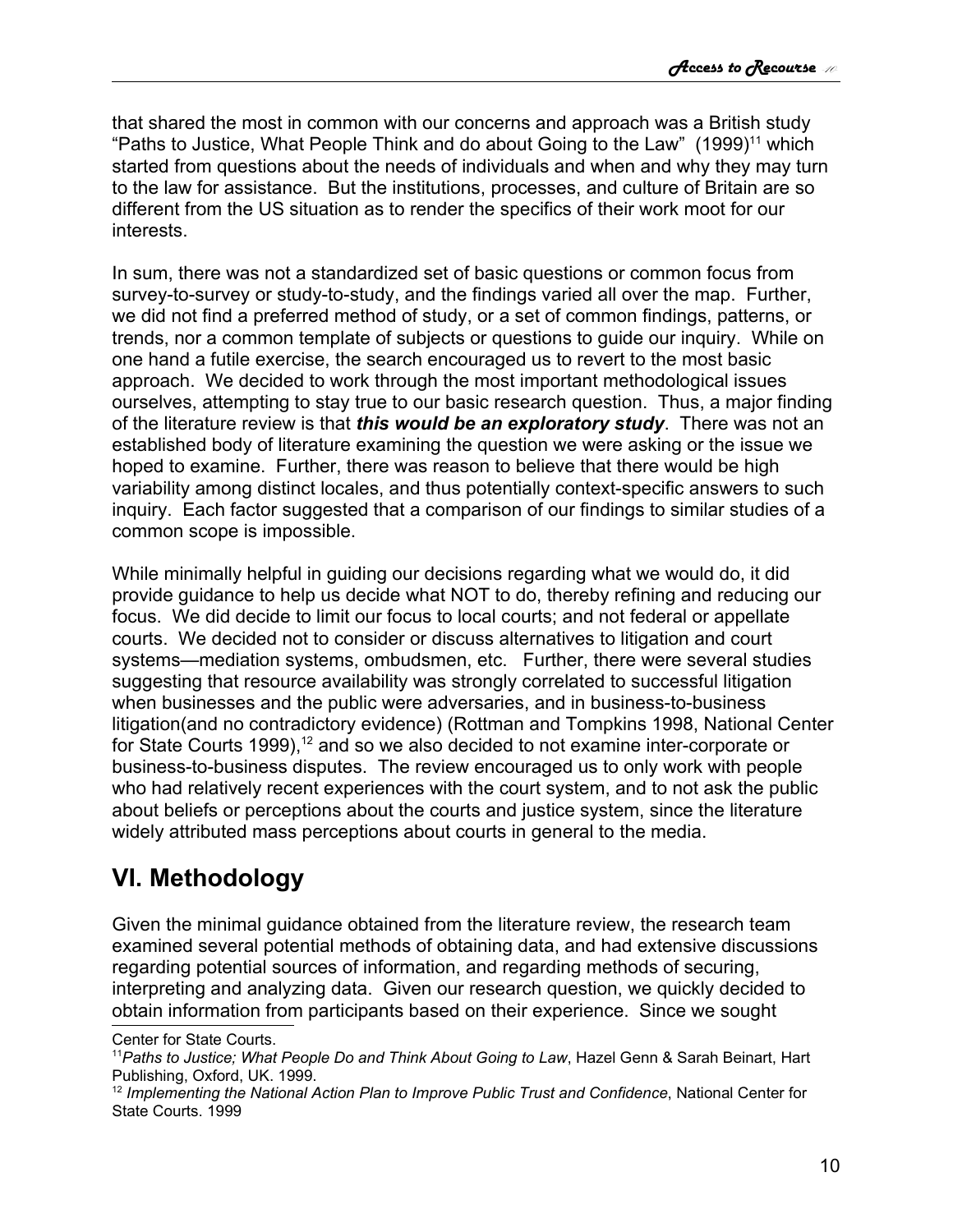information about several courts in several local venues, focus groups involving the general public and participant observation studies were inappropriate. In-depth personal interviews were beyond our budget and resource capacity. Primary or archival data that we would ideally seek did not exist, was confidential, or would be extremely costly to assemble. While surveys were the obvious choice, numerous problems and issues remained.

We initially considered creating multiple and overlapping versions of a survey, with three different audiences: the general public, current court participants, and stakeholders (court personnel) involving a total of 325-350 individuals. Surveying a sample of stakeholders would be easy given our working relationship with the KIF which included members of all the germane stakeholder groups, and which could help us gain access to those populations and their phone numbers. On the other hand, a stakeholder survey could render problematic data, since many of the respondents may have a distorted view of the level or extent of problems. Due to their positions they would disproportionately hear criticism and experience episodes of intense (albeit situational) displeasure that distorts the accuracy and hierarchy of their perceptions of problems—a situation analogous to police whose views of humanity are often jaded because of the amount of time they spend with criminals, malcontents, and sociopaths.

A survey of those who entered the legal system would allow us to secure information about observed problems and criticism of its operations on a daily basis (McGuire 2002). However, even if we gained access to the names of the thousands of individuals involved in legal actions in thirteen courts in Lucas County, and then draw a sample of these, we would not have had access to their phone numbers, which generally are not part of the public record. And even if we had access to phone numbers, many individuals would have changed numbers, providers, and locales during the intervening period since their initial involvement in the legal process, and others would have identified cell phones and they would not want to be charged while responding to a survey. We also worried about the accuracy of their memory, depending on how long ago they had a court experience.

We considered limiting this pool to people who were in the midst of legal activity. Obtaining complete and reliable data was ethically and legally problematic. Trying to hand out surveys in the courthouses was problematic, since litigants were often represented by lawyers and often were not required to appear in court. In addition, we were concerned that lawyers would advise their clients against participating in the survey for fear they may reveal confidences or somehow jeopardize their case. We also worried about how a respondent's observations might be tainted or distorted by their most recent experience/decision rather than the full process.

At one point, we even considered trying to identify and directly sample people who had tried to go to court, but were unable to secure legal assistance to do so. We considered trying to create a separate survey for them and then only comparing them and people who did go to court. Confidentiality issues, however, would have precluded legal service providers from identifying individuals who had contacted them for assistance,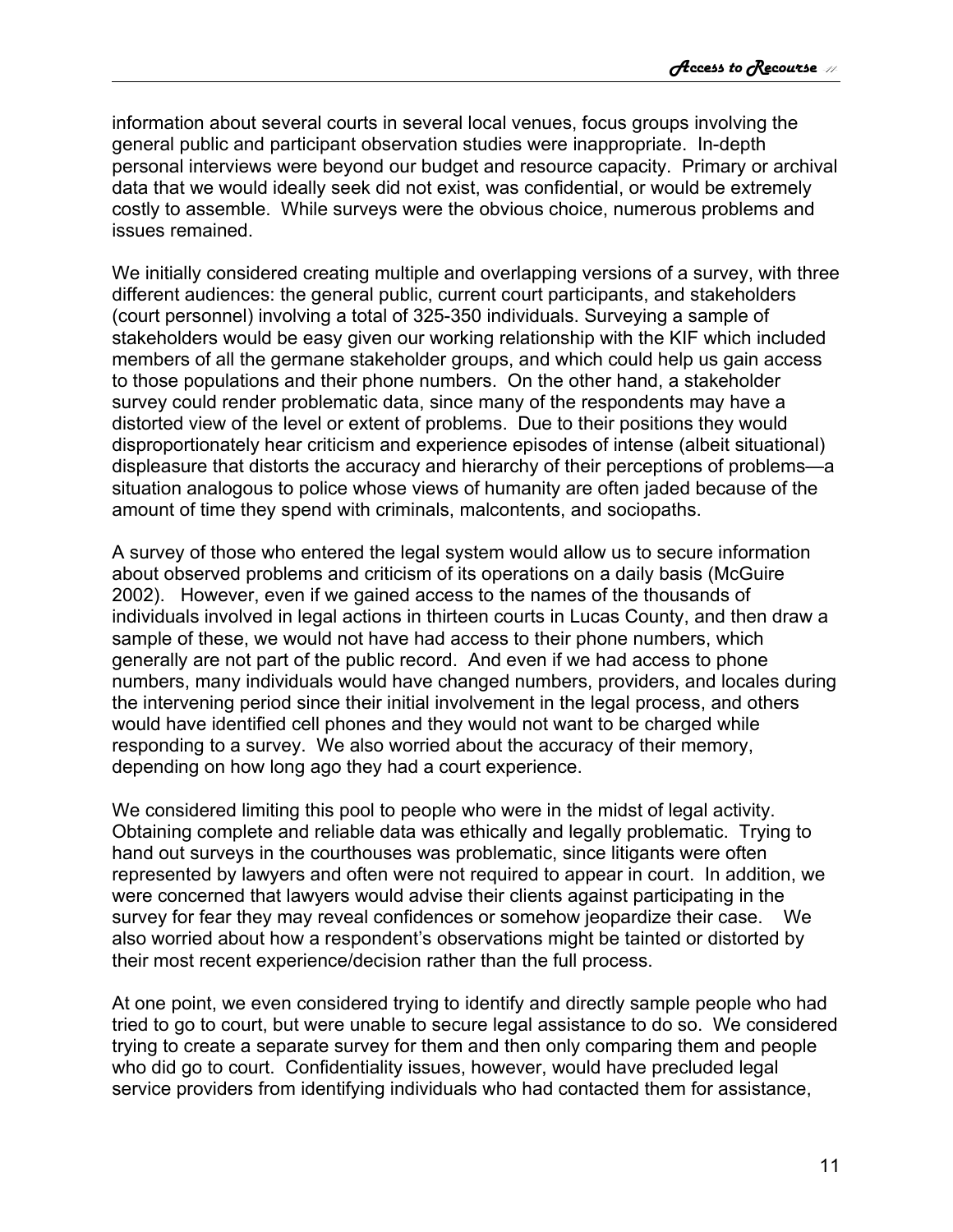but whose requests for assistance were declined. Every means of circumventing such confidentiality concerns that we could ascertain would have created a massive burden for legal service providers and researchers, and would have introduced unknown and unknowable biases.

The public survey portion of the three surveys would include many people who had no experience upon which to draw or whose experience may reflect recollections from previous decades, faulty memories, and/or were tainted by subsequent events. The literature also told us that while the views of the public at large were interesting, they often reflected the mass ideology and not the reality of the local courts or in fact any reality at all. We wanted to understand contemporary courts based on experiences of participants.

There are clear advantages of using several distinct but overlapping instruments including the opportunity to triangulate results. However, we increasingly realized that the costs and logistics of a three-pronged approach would be unwieldy. Further, triangulation is of optimal use when seeking to detail a specific phenomenon—we were attempting to define the parameters and varying attributes of a complex, probably multipart phenomenon wherein the perceived problems would be specific to each actor, similar conditions would not be probable but comparable ones might, and where a central tendency might not exist.

As we reflected on limits and problems, we realized that we had been thinking about information based in part on the sources of potential data. We needed to return to our research question and start anew. We realized that we needed data from three specific types of experienced respondents: those who had a legal issue and chose not to enter the system, those that tried and failed to enter the system, those who had entered and begun participating in the court system.

That recognition led us to two insights that made us reframe our thinking and approach. First, we realized that we had to conceptualize the process we were seeking to understand not as a static condition, but as an unknown number of path-dependent actions which might vary widely and which could diverge and converge. We needed to document the processes of decision-making by unknown numbers of potential users, of varying backgrounds, drawing upon their understandings and resources. By analogy, we needed to examine an area of unknown size and terrain, and to chart a stream of unknown size and varying depth and with various meanderings and branches as they converged and diverged across that terrain. To do so, we needed to start at the meteorological and hydrological levels (rain and ground water) since the amount of water from sources would vary, and some amount of water in this area would only occasionally or often would never become part of the stream, instead being absorbed, evaporated, and/or diverted to other places and uses. We needed to not only identify what did occur and contribute to the central tendency, but to be able to identify what did not occur and why, and to note alternative tendencies and conditions. This suggested that we needed to draw upon the "social construction" analytic framework and recognitions of path dependent historical analyses of institutional formation and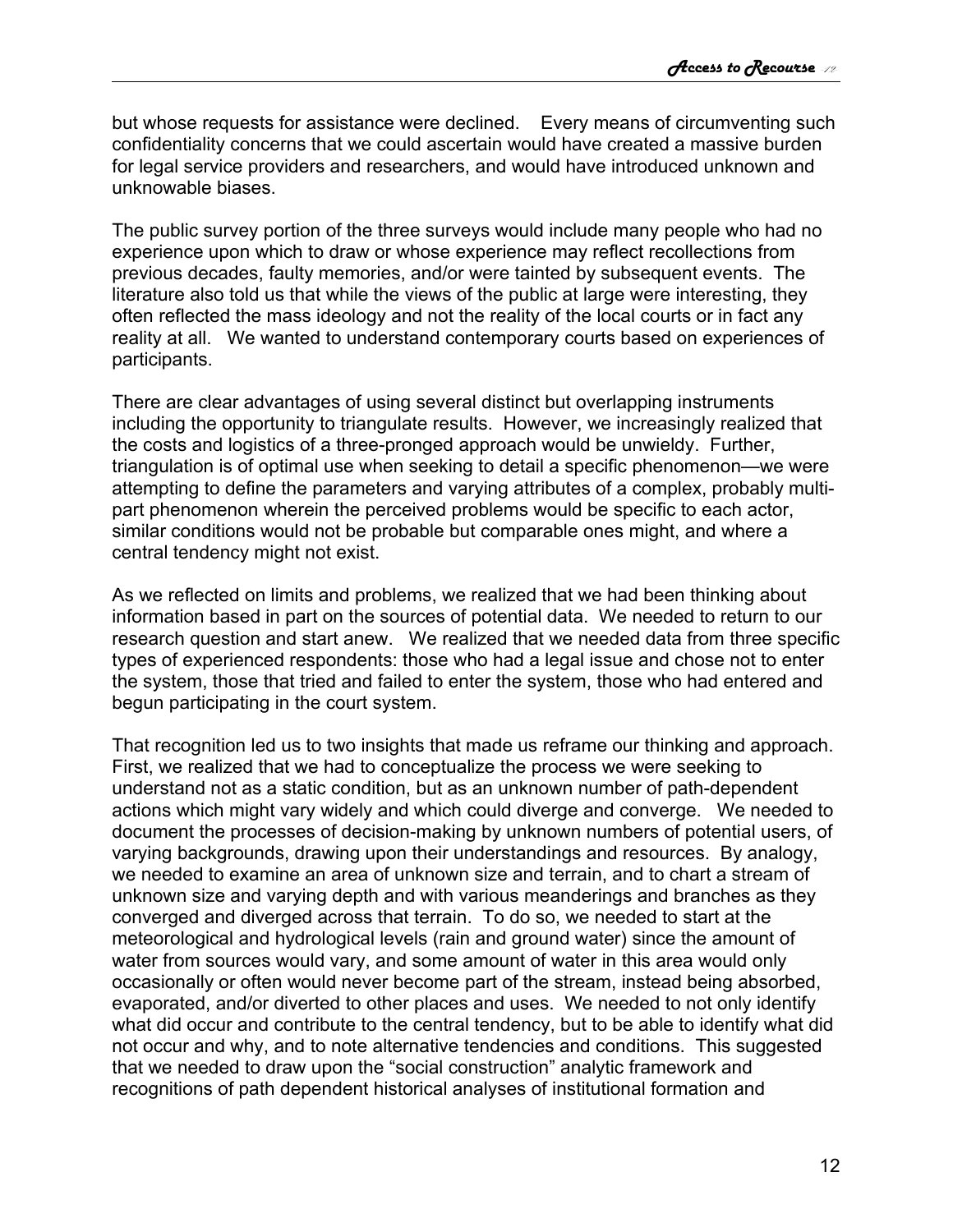individual participation (McGuire and Granovetter 2003).<sup>[13](#page-12-0)</sup>

This led to our second insight: to obtain such individually specific data of such unknown breadth we needed to use open-ended questions. This begged the question—how do we formulate common and meaningful questions about an unknown process. That led us to an important strategic decision. While we had to be sufficiently encompassing as to allow the respondents to provide us details of specifics (maybe many of them perhaps widely held but unanticipated by us), we also needed to understand the central tendency as viewed from institutional outcomes--the initial entry into and navigation of the courts. In addition, we needed to have an idea of what might have prevented others from such actions.

To learn how that was supposed to happen; and how it often happened to those who did enter; and their insights as to what impeded their getting to that point of entry; we decided that the insights of the KIF (as representative of a stakeholder group) could describe that main phenomenon. They could describe how people entered the court system and second hand information about the decisions, problems, opportunities, and impediments that the public encountered before, during, and immediately upon entering the courts. Rather than surveying the KIF as a separate subject of analysis, they would enable our strategy of path-dependent induction, serving as "insiders or informants" relating important information about the lay of the terrain we were about to probe.

Understanding paths, impediments, and problems is crucial to our constructing a survey that could accurately examine that broad array of potential activities experienced by individuals who are (in varying ways) involved in adversarial situations and potential legal issues. We decided to have the KIF identify problems and issues they knew of from their myriad positions as judges, court personnel, lawyers, public advocates, social workers, clerks, and members of legally-oriented social movements, and we met with them to ascertain the possible points, methods, motives, and impediments to entry that they could specify. Our assumption was that by learning about how people who did get to court reported phenomenon that discouraged and almost prevented them from doing so, would give us useful categorical information about the types of things that we would find to be common among people who did not enter the legal process, either due to their decisions or experiences.

Finally, we decided that a single survey of individuals drawn from the public should only interview people who in the preceding 24 months had experienced a situation that potentially involved litigation. This time frame would have allowed them to move through much or all of the legal process, but whose experiences would not have been so distant as to be vague or overly distorted. This time frame also allowed us to obtain reactions from individuals who were either now past the crises of particular findings, and/or were sufficiently experienced and integrated into the process to have perspective on their experiences. Finally, by surveying the public at large, we could capture those

<span id="page-12-0"></span> $13$  Patrick McGuire and Mark Granovetter "Shifting Boundaries and the Social Construction in the Early Electricity Industry," in *Constructing Markets and Industries,* Marc Ventresca and Joseph Porac- Eds. New York: Elsevier-Pergamon Publishing. 2003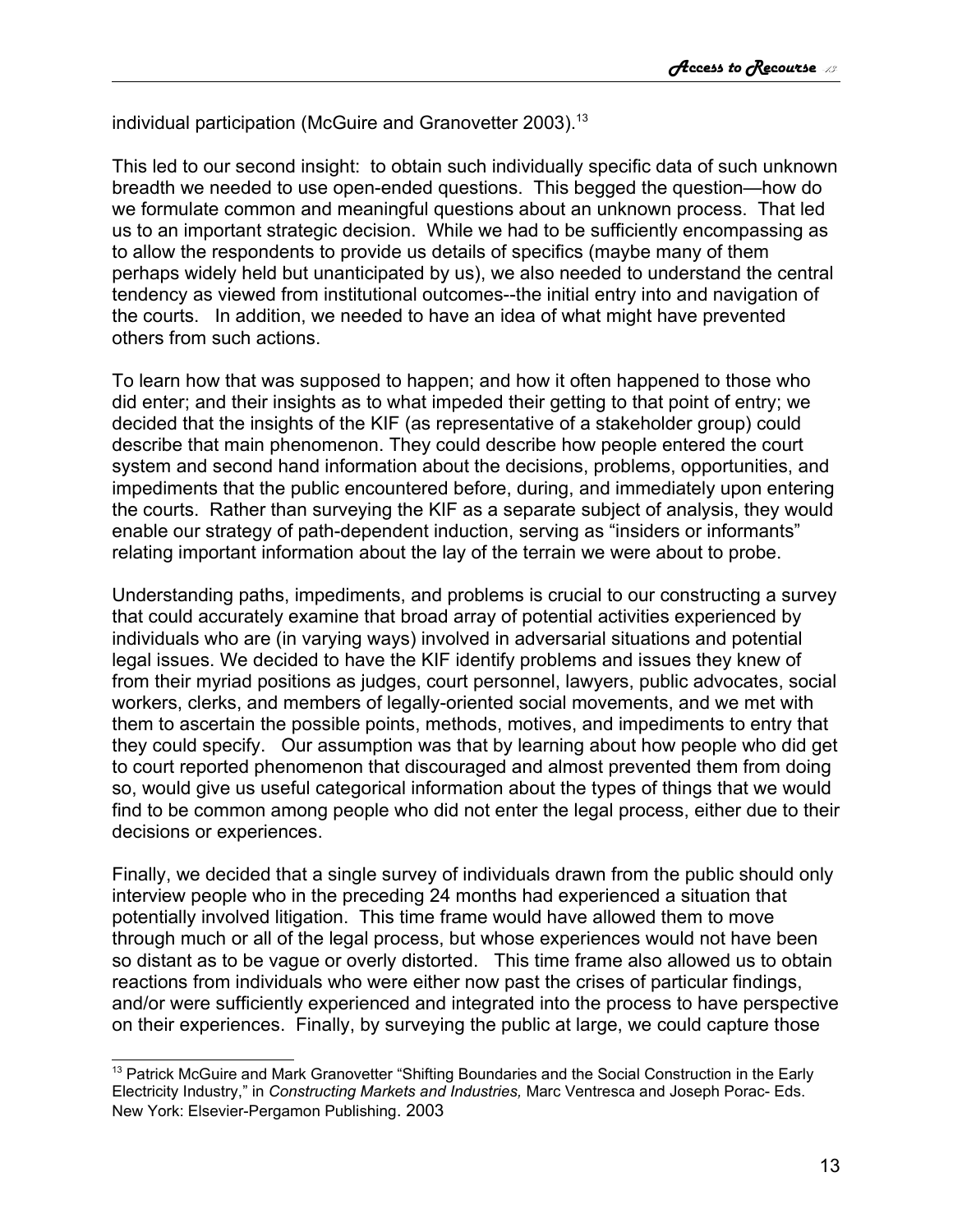individuals who had entered the legal process and followed it through, those who entered and ceased participation, and those that might have had a legal claim but had chosen not to follow through on this opportunity—all three major groups germane to the threshold of entry decision.

In our age, all surveys have intrinsic limits. Mail and newspaper surveys have notoriously low response rates, and attract people on the extremes of an issue. Similar difficulties plague attempts to directly question people in public places, specific to the setting. Moreover, often you are attempting to get information at a time when people are in a hurry. On-line surveys have significant biases regarding socio-economic, age, race, and educational factors, and it is difficult and/or expensive to attract attention to a web-based survey. Whether drawing phone numbers from a phone book or a "sample house", all phone surveys are problematic now, since so many people have caller ID and screen their calls, and many, especially low income and young people, have cell phones as their principal phone. This creates problems because cell phones generally are not listed in phone books or banks, and because the user/recipient of the call is charged for the call. Thus, people have to pay to answer the survey, and most choose not to do so. Another important limitation of phone surveys is that they tend to undersample several important populations, such as non-native speakers, immigrants and undocumented aliens, certain people with disabilities, and other marginalized and/or disenfranchised groups. Despite such problems, we decided that the phone surveys were the most cost-effective, most efficient way to gain access to a diverse cross-section of our community, and might render the greatest number of completed responses. With this decision, we finally had a viable approach, frame, strategy, method, and vehicle of inquiry to effectively ask, and (hopefully) answer our research question.

After a half-day facilitation with about 70 KIF members about perceived issues when approaching, transgressing, and initially navigating the threshold of the legal system, we developed a single survey instrument with 7 demographic queries, and 23 questions about decisions to go to court, and experiences and perceptions while interacting with the court system. Consistent with basic survey construction, we created some checks for respondent consistency, and we created questions that were both specific queries and part of a group that constituted indices of larger issues and/or positions.

The Urban Affairs Center employees made approximately 3,000 phone calls in connection with the study. These calls were based on a randomly drawn sample of phone numbers from the white pages of the Toledo area Ameritech phone book.

When we made phone calls, our callers read a prepared script that identified this as a University sponsored survey, and that assured them that all responses would be kept confidential and that no information would be reported that could potentially link an individual to a specific response. We specifically told them that we did not want them to discuss any aspect of their court case with us, just to answer some general questions about the legal process. While this proviso was important, it may have scared off many individuals who were still engaged in a legal proceeding. The initial three questions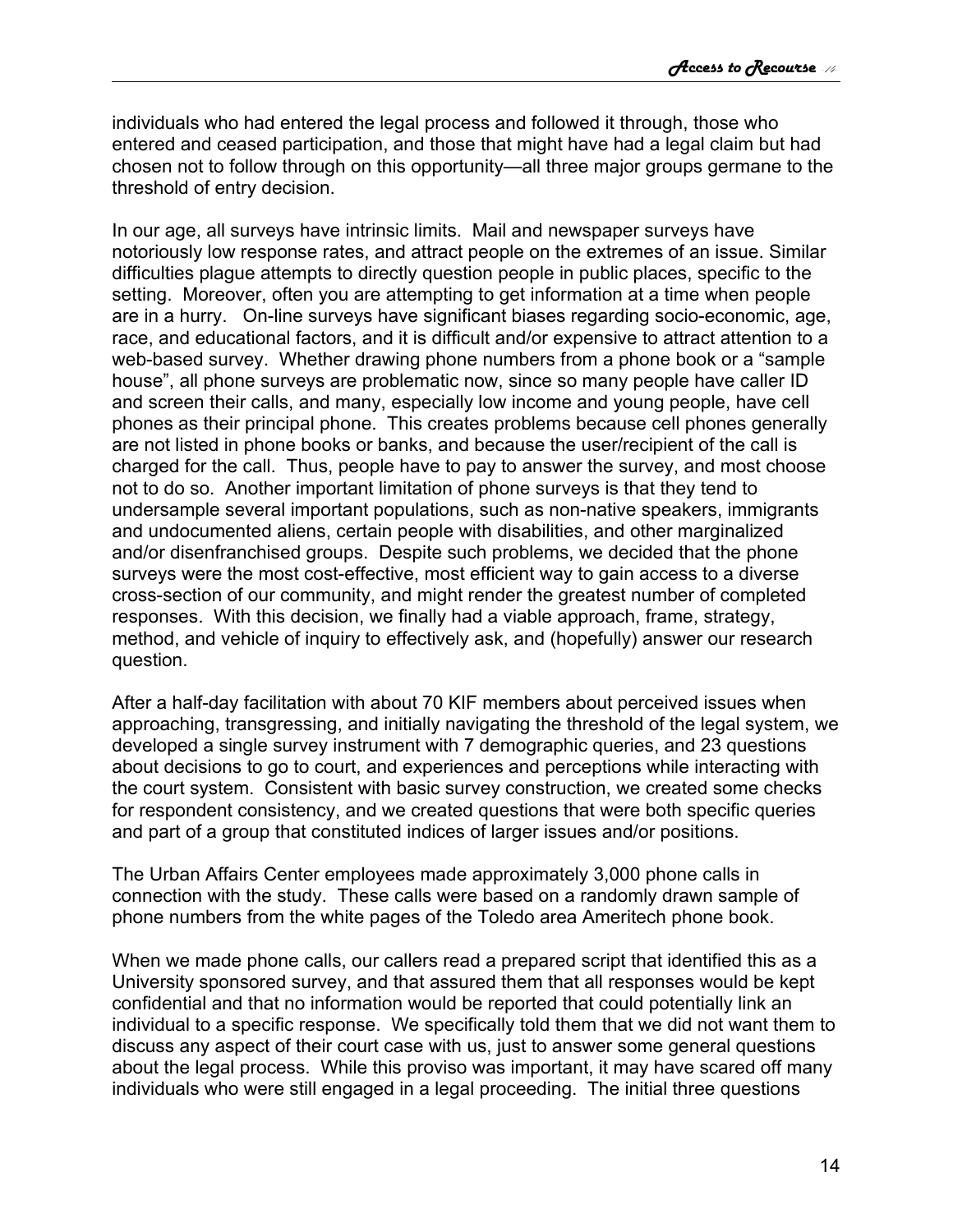asked whether during the last two years, they had a reason to go to court, tried to go to court, and/or did go to the court to address a dispute. If a person had no such experience in the previous two years, we thanked them for their time and ended the call. This significantly reduced our pool of respondents relative to what it might have been if we had not had this constraint.

Telephone calls were made at varying times over a two-week period—morning, midday, and evening—both weekday and weekend to not preclude any specific group working a particular work schedule. Roughly ¾ of our phone calls were either incomplete, received by an answering machine, or an immediate hang-up. With the proliferation of answering machines, caller ID, and public anger about telemarketers and other phone-based intrusions, such a rate is typical. About 16% of the calls lasted one to five minutes. Such persons listened to the introduction and disclaimer, and then either expressed a disinterest in answering and/or completing the survey, or a lack of experience with the courts in the last two years, and terminated the call. Also, if the respondent identified himself or herself as being less than 18 years of age, we terminated the call, consistent with the requirements of the UT Human Subjects Research and Review Committee.<sup>[14](#page-14-0)</sup> A total of 241 persons answered the survey or about 8% of those called, and about 30% of those who answered and at least heard our initial outline and request for information.

Since many of the questions were open-ended, we potentially had a problem of intercoder reliability—no two people would code or categorize people's response in the same manner. We avoided this problem by having one person code all the data.<sup>[15](#page-14-1)</sup>

Of the 241 respondents, 216 (89.6%) had some experience in court within the past two years. Fourteen (5.8%) respondents tried to use the court system within the past two years, but were unsuccessful. Eleven (4.6%) respondents indicated that they had a legal problem, but elected not to pursue the matter in court. The remaining 216 constitute only a miniscule fraction (0.06%) of the 354,359 cases filed in the local courts of Lucas County during the last two years.

<span id="page-14-0"></span><sup>&</sup>lt;sup>14</sup> This also by definition meant that we could not - survey some number of court participants. In fact, we may have excluded a significant percentage of juvenile and family court participants especially, because of the high standards involved in securing appropriate consent from individuals under age 18, made interviewing such people by phone almost impossible.

<span id="page-14-1"></span> $15$  The person coding was a co-author of this paper with a Ph.D. in Educational statistics and measurement, 15 years of university teaching in that area, a scholarly books and numerous academic acrticles, and private sector publications on the topic of statistical measurement and interpretation.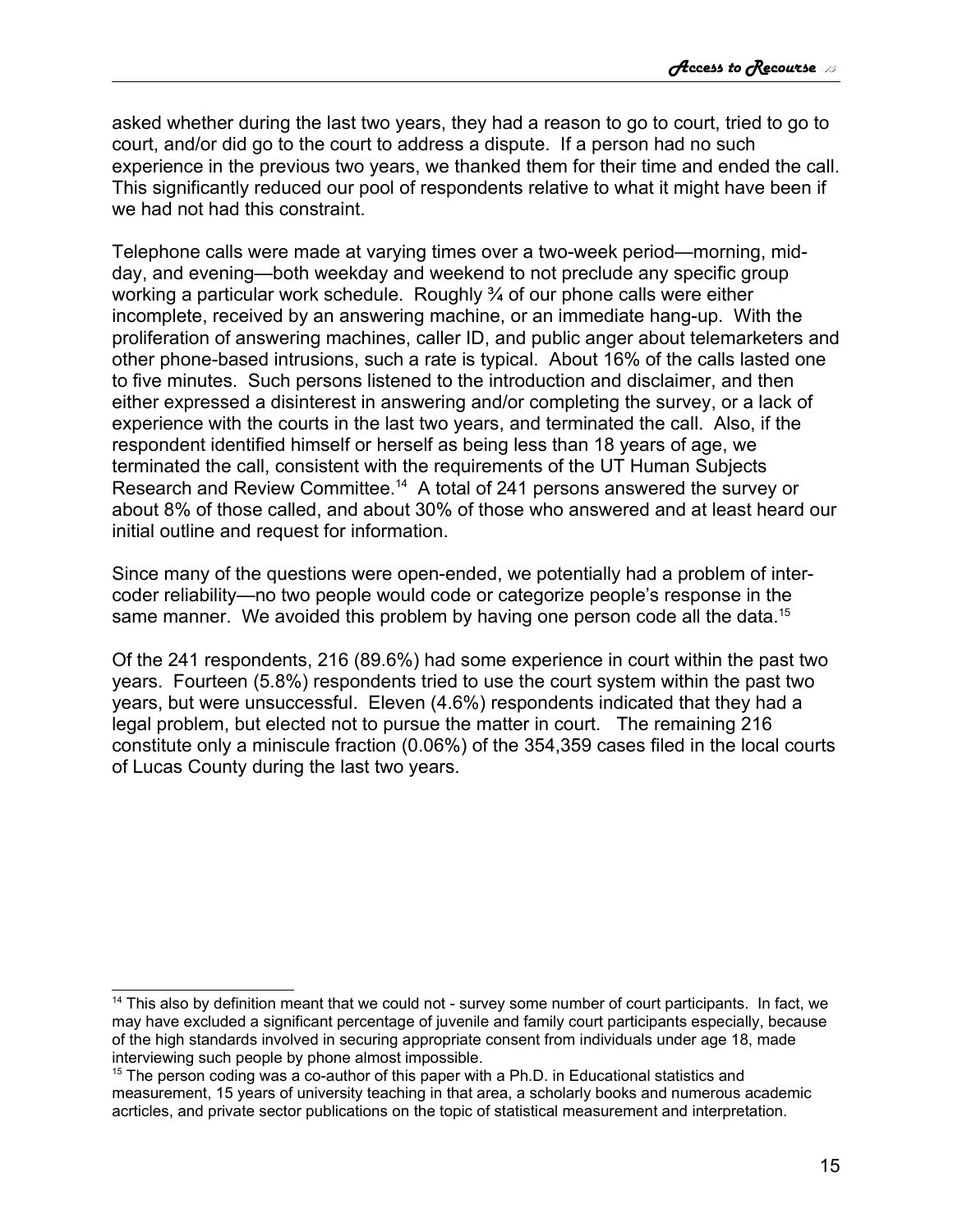| Location            | <b>Type of Court</b>                     | 2001 data | 2002 data |
|---------------------|------------------------------------------|-----------|-----------|
| <b>Lucas County</b> | Common Pleas (General)                   | 7,516     | 8,626     |
| <b>Lucas County</b> | <b>Common Pleas (Domestic Relations)</b> | 4,766     | 4,731     |
| <b>Lucas County</b> | Common Please (Probate)                  | 4,297     | 4,211     |
| <b>Lucas County</b> | Common Pleas (Juvenile)                  | 16,511    | 17,121    |
| <b>Toledo</b>       | Municipal                                | 96,794    | 103,987   |
| Sylvania            | Municipal                                | 19,848    | 20,012    |
| Maumee              | Municipal                                | 16,994    | 15,910    |
| Oregon              | Municipal                                | 6,299     | 6,736     |
| <b>Total Cases</b>  | All Courts Above                         | 173,025   | 181,334   |

**Chart #1 Court Types and Case Load, 2001, 2002**

Using only the sample of persons who had court experience in the past two years (n=216), we were able to obtain responses to most of the survey questions for approximately 150-154 of those respondents (in other words, approximately 60 of those who had been to court did not respond to a majority of the survey questions). We viewed these as individuals who were reluctant to disclose specific aspects of their experience. Some may have done so consistent with their interpretation of our request that they did not reveal anything about their court case.

# <span id="page-15-1"></span>**VII. Findings**

Responses and percentages (rounded to the nearest whole number) are reported below for those who had been to court in the past two years. Our respondent pool is generally reflective of the composition of Lucas County, but is not formally a "representative" sample in the technical sense. As is readily apparent, we were able to capture a sample that had wide-ranging reasons for using the courts.

## <span id="page-15-0"></span>**Demographics**

In a perfect world, we would know the precise attributes and distributions within our target population, and from that we would create a representative sample based on those. We remembered that the population we seek to survey is *all individuals who could have, tried and failed, and did use the court system, not the population at large.*

Immediately we have a problem because two of the three categories are individuals who did not do something—measuring a frequency of non-action or actions that failed to leave a record is impossible. The classic limit of science is that it cannot prove the negative. Science is predicated on positivism—the assumed ability to identify and measure the existing and experienced attributes of a given phenomenon. The corollary of this limit, which applies to all positivistic pursuits, is that it cannot determine the frequencies or attributes of non-existent event(s)—such as the size and composition of the could/should have gone to court but didn't. There is no way to identify the full population of people who tried and failed, since they may never have contacted anyone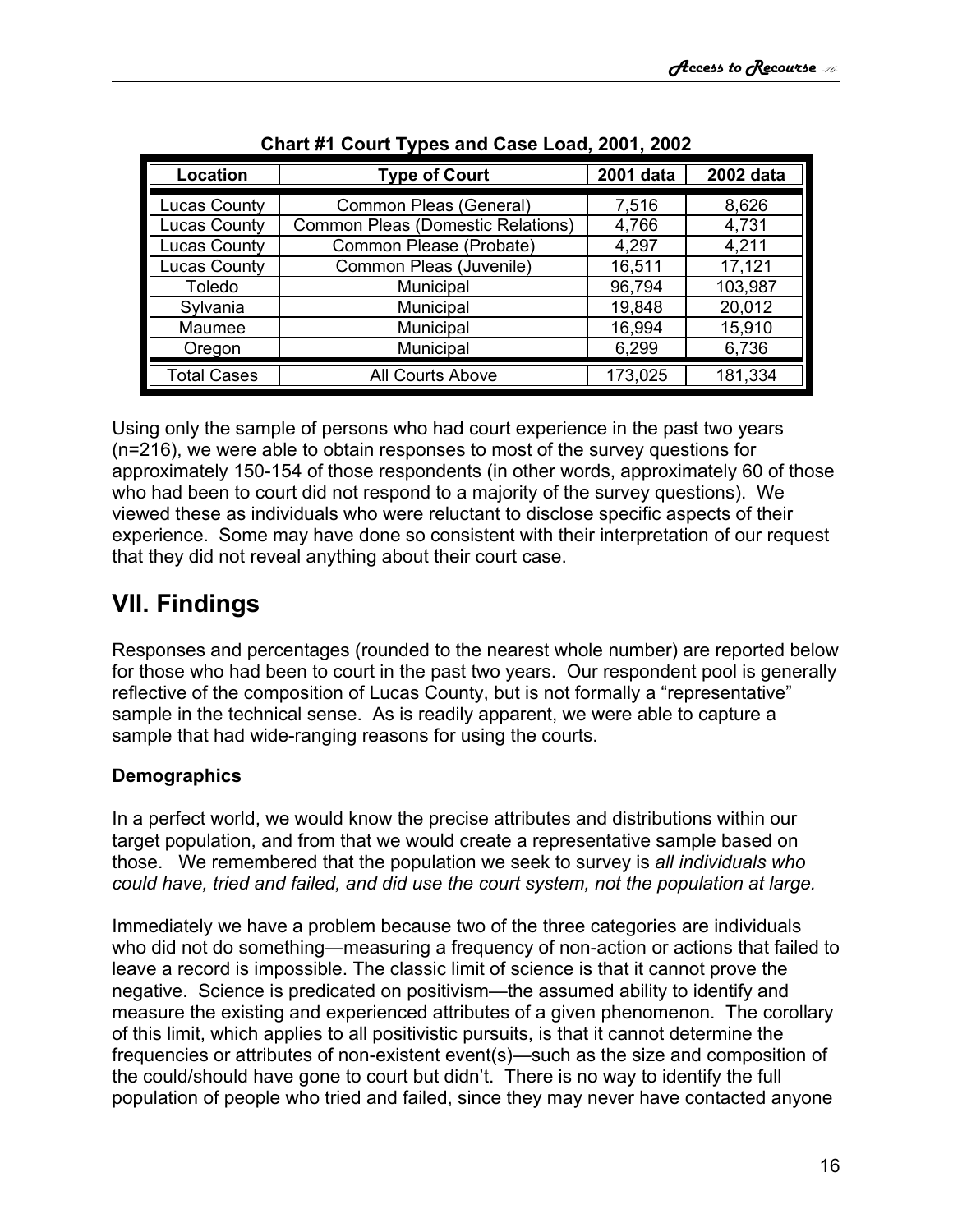who might have been able to help them, and there is a subjective element in the notion of "tried" that is not easily specified. Further, due to confidentiality rules applicable to legal service providers, there are no records available to identify the percentage of this sub-population who did call an agency that provides some legal services to some types of clients under some identifiable set of conditions.

In an effort to learn the attributes of that target population who had been to court (the third category), we sought data about the demographic attributes of all litigants and of all participants in court actions during the previous two years. The courts do not collect or record such variables regarding its participants, and while reviewing the primary records of every case would render some information (such as gender), generating such data for 354,359 court participants, would have taken months of research time and immense expense. Therefore, *it is definitionally impossible to identify a statistically representative sample, relative to the full population of people who could have gone to court, tried and failed, and those that did go to court, and relative to any and each of those categories as separate panels or sub-populations.*

With these caveats about sample and representativeness, we will present our findings for each of the three categories—could have, tried and failed, and did go to court separately, beginning with the latter because it is the largest and most statistically valid group of responses.

## <span id="page-16-0"></span>**Did Go To Court Panel**

Since we cannot compare our sample to our target population (all people who might have, could have, and did have recourse to legal actions), we hoped to compare our sample to that of all people who did participate in court activities (the panel of respondents who are a sub-population of the larger target population). Toward that end, we attempted to get the demographic composition for all individuals involved in cases for each and all local courts. Failing that, we asked for just the demographics for the litigants. In neither case do the courts maintain such data.

Demographic information revealed a wide geographic distribution of respondents who had participated in the legal process, and it is a highly diversified respondent pool measured in terms of most demographic attributes. Where possible, the attributes of the pool were compared to both the Lucas County [yr 2000] demographic distributions, enabling to reader to determine the extent to which our respondent pool is reflective of and/or varies from, the distribution of the general public on each criteria. We offer the County (and occasionally City of Toledo) statistics only as indicators and comparative markers suggesting that the diversity of our respondent pool does not appear to be inappropriate given the attributes of all citizens in the region.

Ethnicity, income, educational level, marital status, and income level all showed great diversity among this sample. In terms of educational attainment, our sample was also quite consistent with the distribution in the County (See Chart 2).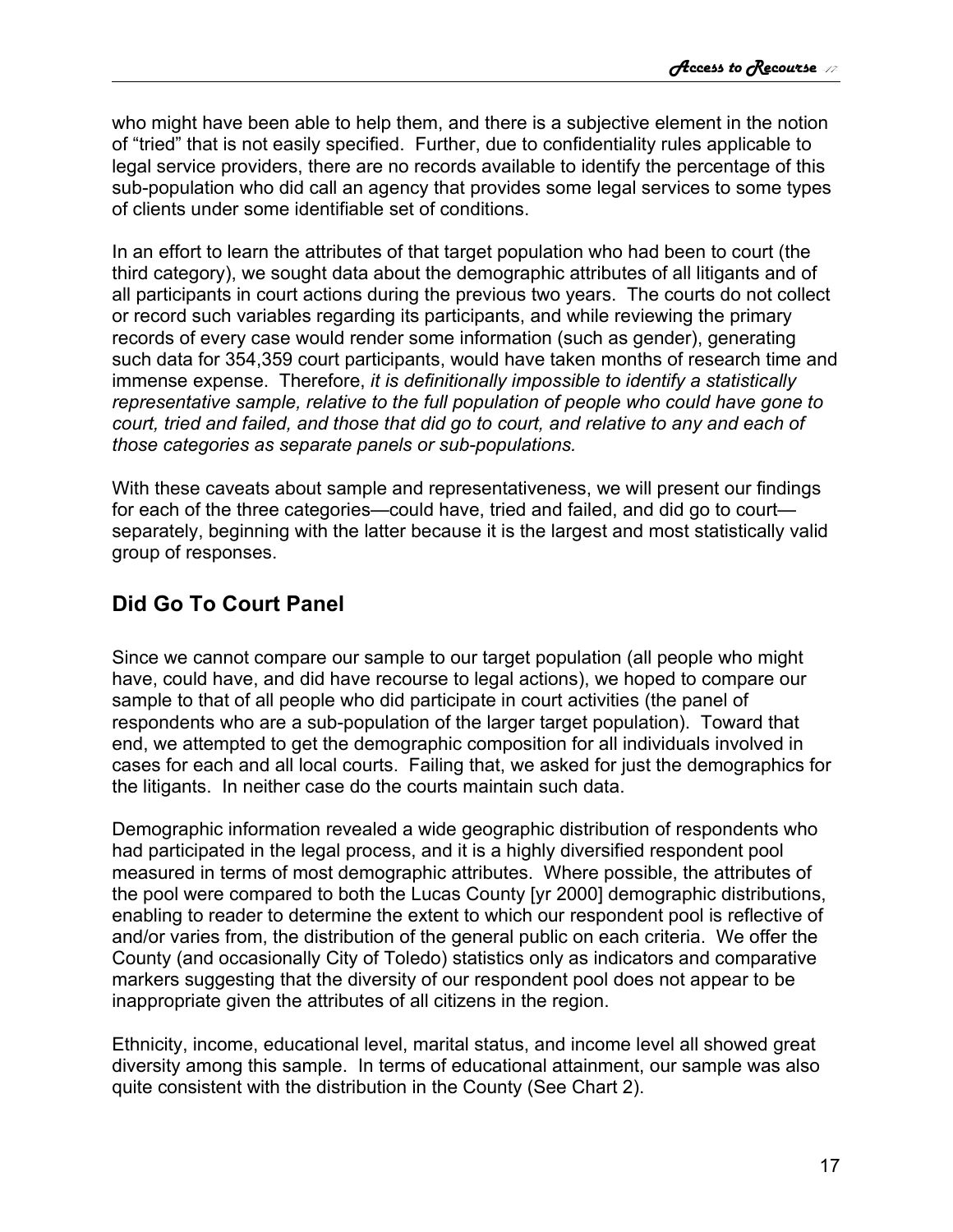| Level              | <b>Frequency</b> | % Sample | % Lucas County 2000 |
|--------------------|------------------|----------|---------------------|
| Elementary         |                  | ິ        | 4.1                 |
| High school degree | 50               | 32       | 32.3                |
| Some college       |                  | 26       | 221                 |
| College degree     | 43               | 28       | 21.1                |
| Grad/professional  |                  |          | 74                  |
| Other              |                  | 2        |                     |

**Chart 2-- Educational Attainment**

\* The estimates for Lucas County may not add up to 100% due to the way in which the County data are reported

The number of dependents in a family ranged from 0 to 6, with the mean and median number of children at 1 (this is consistent with Lucas County and Toledo [yr 2000] statistics, which show a median family size of 3 persons).

Our sample has more married and fewer never married and separated/divorced respondents than is the norm in the County according to the Census (Chart 3).

| Level              | <b>Frequency</b> | % Sample | % Lucas County 2000 |
|--------------------|------------------|----------|---------------------|
| Never married      |                  | 31       | 29.6                |
| Married            | 55               | 37       | 49.4                |
| Separated/divorced | 37               | 25       | 13.6                |
| Widowed            |                  |          | 4.                  |

**Chart 3--Marital Status**

In terms of ethnicity, our sample over-sampled African Americans and slightly under sampled White/Caucasians relative to both the County and City resident populations (Chart 4).

| <b>Ethnicity</b> | <b>Frequency</b> | % Sample | % Lucas County 2000 | % Toledo 2000 |
|------------------|------------------|----------|---------------------|---------------|
| White            | 79               | 52%      | 77.5%               | 70.2%         |
| African American | 55               | 36%      | 17.0%               | 23.5%         |
| Other            | 10               | 6.4%     |                     |               |
| Hispanic         | 6                | 3.7%     | 4.5%                | 5.5%          |
| American Indian  | っ                | 1.8%     | 0.3%                | 0.3%          |
| Asian            |                  | 0.1%     | 1.2%                | 1.0%          |

#### **Chart 4 -- Ethnicity**

\* These estimates from Lucas County and Toledo may not add up to 100% due to the way in which the City and County data are reported

Chart 5 shows that the income distribution of our sample is disproportionately composed by individuals of the lower socio-economic categories relative to the County. This may be a positive attribute relative to our target population, since generally lower income individuals are more likely to be involved in court-related activities as plaintiffs,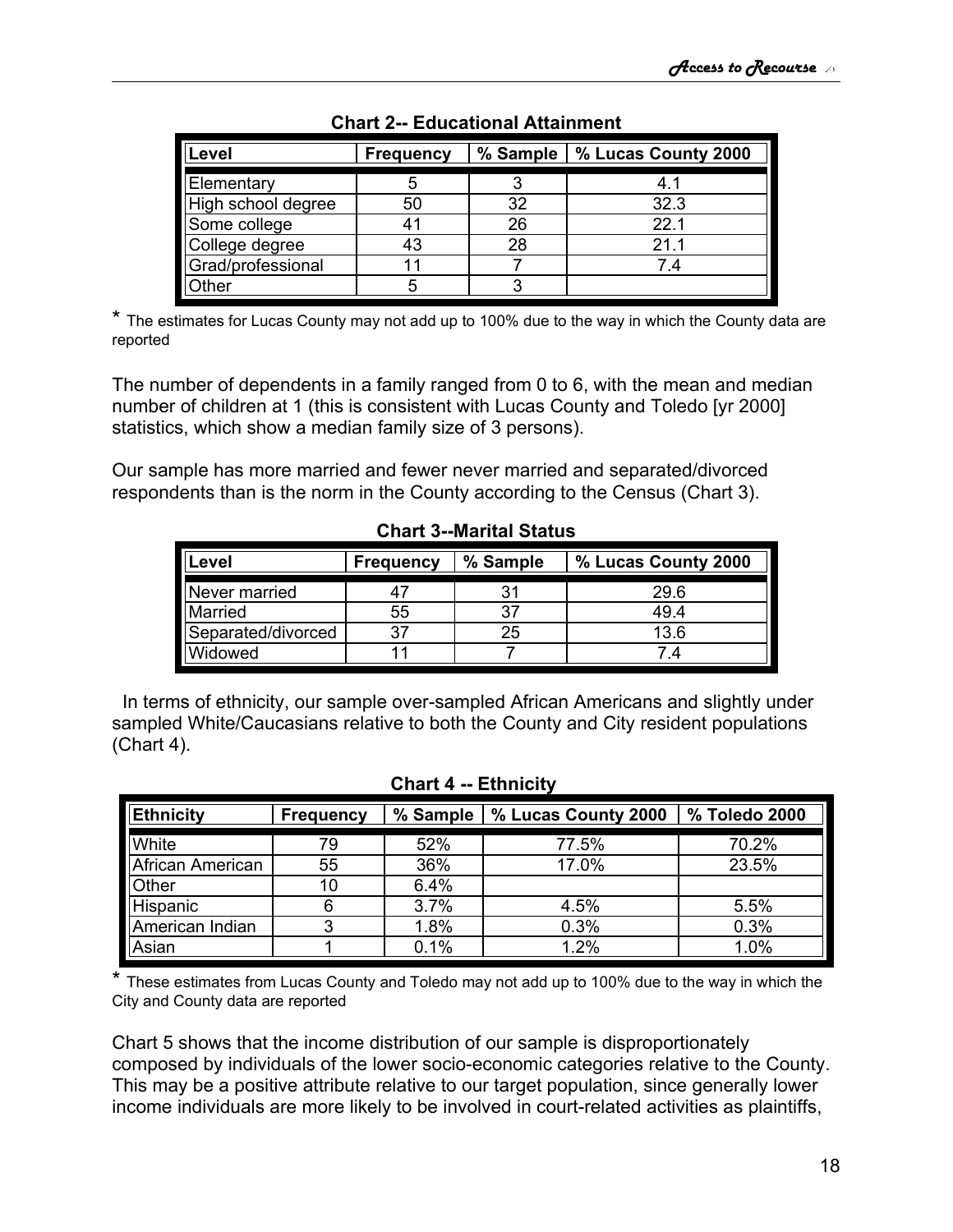defendants, and witnesses, than middle and upper income individuals.

| <b>Our Sample</b>       |                  |                |               | <b>US Census for Lucas County</b> |
|-------------------------|------------------|----------------|---------------|-----------------------------------|
| Level                   | <b>Frequency</b> | <b>Percent</b> | <b>Levels</b> | Percentage                        |
| $<$ 15,000              | 44               | 29%            | $<$ \$15,000  | 12%                               |
| 15k-30,000              | 35               | 23%            | \$15-34,999   | 23.6%                             |
| 31k-60,000              | 36               | 24%            | \$35-49,999   | 16.5%                             |
| 61k-100,000             | 14               | 9%             | \$50-99,999   | 35.4%                             |
| 100,000+                | 12               | 8%             | $$100,000+$   | 12.8%                             |
| Not applicable/ refused | 10               | 29%            |               |                                   |

**Chart 5 - Income Level**

The employment level of our sample is relatively similar to the County at large as shown in Chart 6. Our other income categories are inconsistent with the income categories of the Census, preventing further comparison.

| <b>Source</b>               | <b>Frequency</b> | <b>Percent</b> | % Lucas County 2000 |
|-----------------------------|------------------|----------------|---------------------|
| Employment                  | 96               | 65             | 60.8%               |
| )ther                       |                  |                | ÷                   |
| Retirement fund             | 15               | 10             | ÷                   |
| Social security             |                  |                | ÷                   |
| <b>SS disability or SSI</b> |                  |                | *                   |
| Ohio works first            |                  |                | ÷                   |

**Chart 6 - Main Source of Income**

\*-US Census categories on attributes vary from those asked in the survey and are not comparable.

Our respondents ranged between 18 and 84 years old. The median age was 47 (median age in Lucas county [yr 2000] is 35; median age in Toledo is 33.2) and thus our sample is older than the norm. As shown in Chart 7, we under-sampled younger adults and over-sampled middle-aged adults (35-54 year olds). This may be a function of our reliance on the White pages and not dialing to cell phones—a device disproportionately used by younger adults. On the other hand, since call recipients on cell phones have to pay for the minutes when answering survey questions, they rarely answer surveys.

| Age                    | # Sample | # Lucas County | % Sample | % Lucas County* |
|------------------------|----------|----------------|----------|-----------------|
| $\vert$ 20 to 24 years | 19       | 31,695         | l6%      | 11.1%           |
| $25$ to 34 years       | 21       | 63,057         | 14%      | 22.1%           |
| $35$ to 44 years       | 35       | 69,454         | 23.3%    | 24.4%           |
| $45$ to 54 years       | 43       | 61,406         | 28.7%    | 21.5%           |
| 55 to 64 years         | 23       | 37,431         | 15.4%    | 13.1%           |
| $65$ to 74 years       | 18       | 30,381         | 12%      | 10.7            |
| 75 to 84 years         |          | 21,753         | 10.7%    | 17.6            |

\*- figures for Lucas County from 2000 US Census; % calculations relative to 20-84 year old populations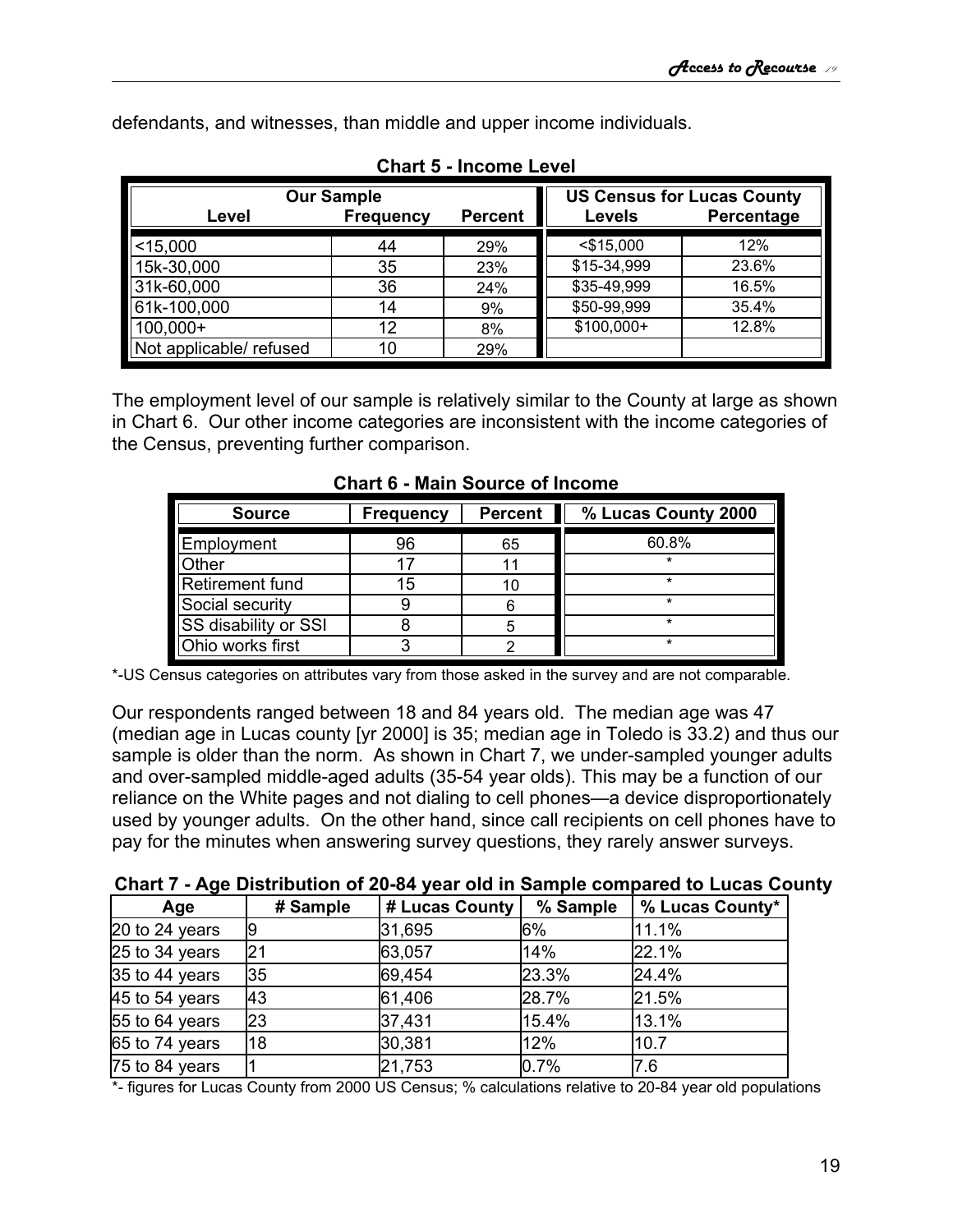Our respondent sample was disproportionately female: Males were 34% of respondents identifying their gender, and females were 66%. This is not unusual since women are more often answer household telephones than men.

With this said, we note that 29% of our pool declined to identify their gender, 29% their income category, 26% their marital status, 27% their ethnicity, and 31% did not describe their main source of income. In the information age with people facing problems of identity theft, phone perverts, and worries about who might come into possession of information about them and with whom such data might be shared, people have become increasingly reluctant to provide any information to strangers on the telephone.

Our sample has broad representation generally reflective of the characteristics found in the population of our County, and yet significant numbers of our respondents answered the survey questions but declined to provide even the most basic demographic information about them. Our callers repeatedly reported that respondents were very cooperative until they reached the demographic questions and that many were angry about being asked questions about family, marital status, race, as well as the longstanding reticence about revealing economic information.

While we recognize the limits of our sample and acknowledge its potential errors, we are comforted by the fact that we have a randomly drawn sample of phone numbers, and that we exercised what control and rigor over selection we could. We carefully considered each methodological decision and examined the net attributes of the sample pool, and felt comfortable that it was as good as possible within the epistemological limits, unknowns, and in some cases the legal and technical limits that framed our work. Only by having many hundreds or thousands of times the financial resources that we did, could we have markedly improved our sample in a statistically meaningful manner. Even then, the extent of the unknown and unknowable (such as people who could have gone to court) would always remain a subjective and debatable construct. Further, a major reason for seeking a statistically representative sample is comparability. Given the thousands of local courts in different jurisdictions throughout the US, operating within different cultures, and guided/constrained by various state and local laws, the ability to compare our findings with other locales would be limited. Similarly, given changes in law, court personnel, and local and national culture, the ability to reproduce our survey and get the same results would be doubtful, as evidenced by the change in public perception and legal culture since the terrorist events of 9/11/01 and passage of the Patriot Act.

### <span id="page-19-0"></span>**Did Go to Court Panel-- Survey Descriptives**

This section is arranged to roughly parallel the experiential process of the respondent. The rationale for this arises from the recognition that people have associational memory and that taking a person step by step through their memories is the most effective and accurate way to recover their memories. Therefore, this section addressed basic questions such as the reason you entered the legal process, who you spoke to and what they told you, what you experienced while participating, and a respondent's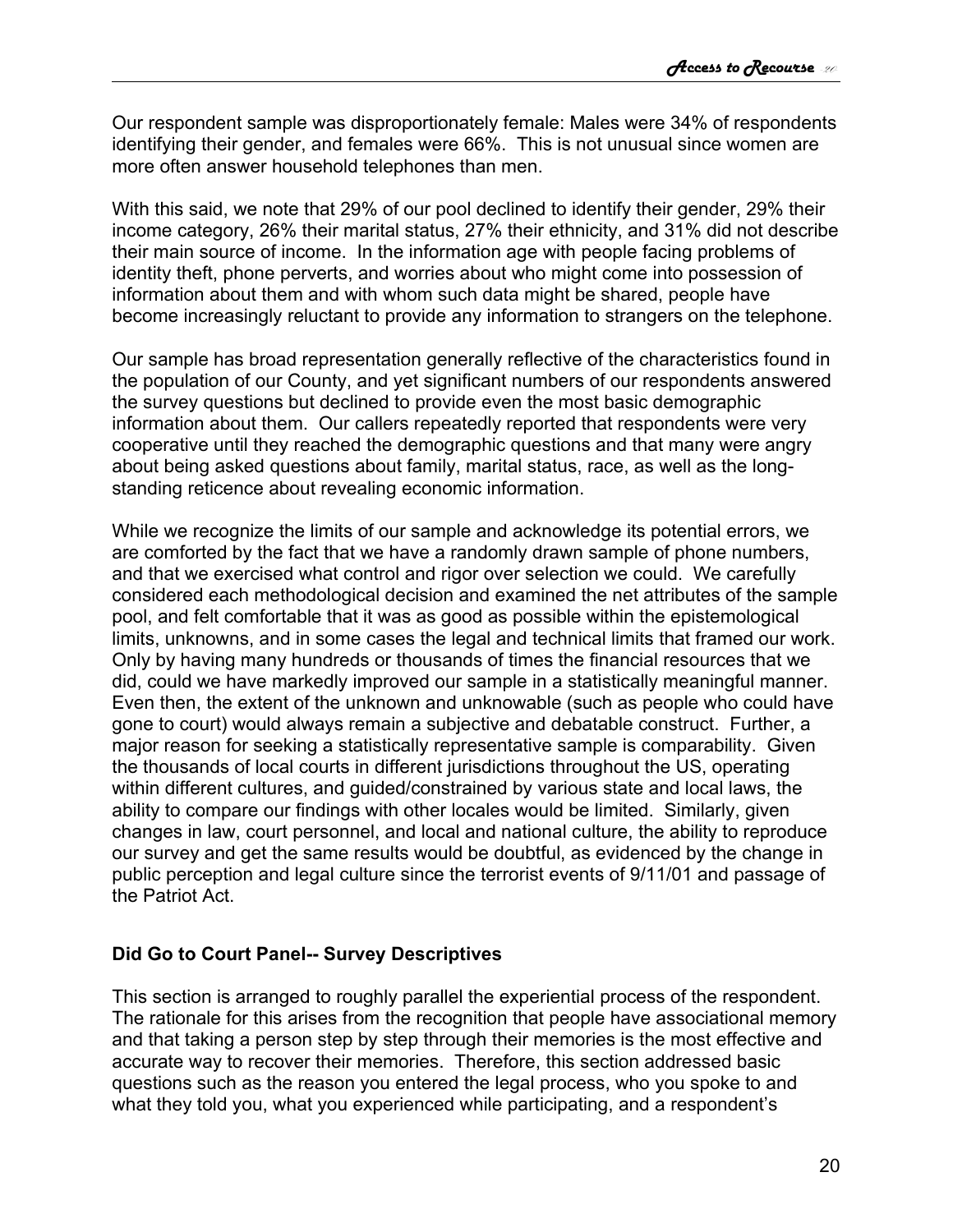summary evaluation of those experiences.

The reason people went to court varied, but family, auto related, and criminal matters were far more common than other reasons, collectively constituting a little over  $\frac{3}{4}$  of our sample responses, as shown in Chart 8. These responses are aggregated from openended responses provided by the respondent. Some people might have conceptualized adoption as a family rather than probate issue, or domestic violence as family rather than criminal matter, etc. Short of obtaining the respondent's name and then going to the courts and researching their cases, there is no way to determine the accuracy of their response. Their responses are useful because it shows how they conceptualized their motive, and may help us aggregate responses into "similar" categories.

| Reason for going to court  | <b>Frequency</b> | <b>Percent</b> |
|----------------------------|------------------|----------------|
| <b>Family matters</b>      | 34               | 24             |
| Automobile                 | 31               | 22             |
| <b>Criminal matters</b>    | 29               | 21             |
| Other matters              | 16               | 12             |
| Landlord/tenant matters    | 8                | 6              |
| <b>Business matters</b>    |                  | 3              |
| <b>Probate Matters</b>     | 4                | 3              |
| <b>Consumer matters</b>    | 3                | 2              |
| <b>Real Estate</b>         | 3                | 2              |
| Other civil matters        | 3                | 2              |
| <b>Contract matters</b>    | $\mathcal{P}$    |                |
| Employment                 | 2                |                |
| <b>Government benefits</b> |                  |                |
| Immigration matters        |                  |                |

**Chart 8- Initial Reason for Going to Court. [16](#page-20-0)**

The reason for the respondent's most recent court visit (Chart 9) differs in response pattern from the motive for their initial reason. While family and auto still constitute roughly half of all responses and are relatively similar percentages relative to initial motive, the percentage that note that they were involved in criminal matters drops in half and landlord issues rise. Clearly, those whose initial interactions with the court system stemmed from criminal issues had subsequently been involved in other court matters.

<span id="page-20-0"></span><sup>&</sup>lt;sup>16</sup> A full description of each category can be found in Appendix 1.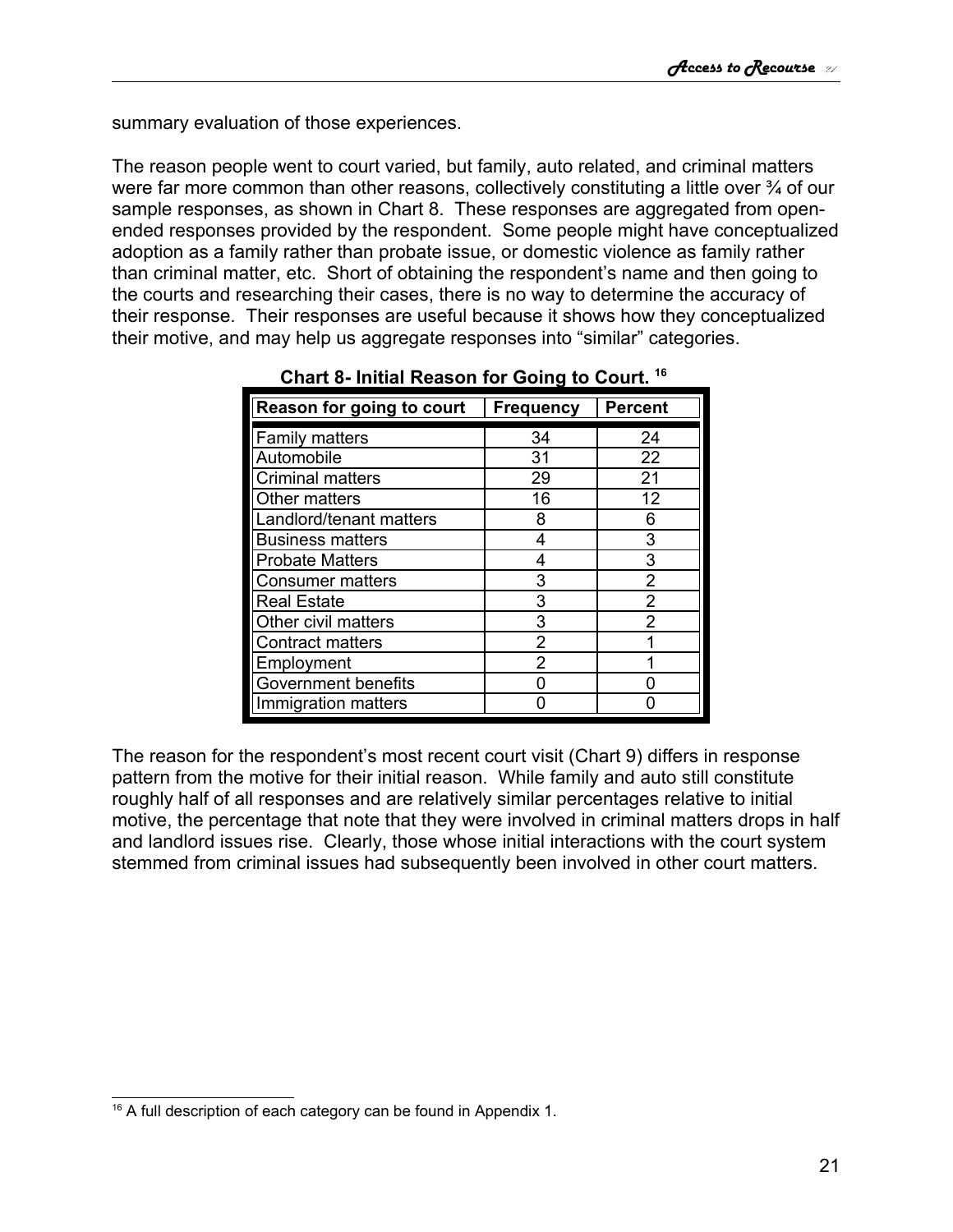| Most Recent Reason for going to court | <b>Frequency</b> | <b>Percent</b> |
|---------------------------------------|------------------|----------------|
| Automobile                            | 35               | 27             |
| <b>Family matters</b>                 | 33               | 25             |
| Landlord/tenant matters               | 16               | 12             |
| <b>Criminal matters</b>               | 14               | 11             |
| Other matters                         | 10               |                |
| <b>Probate Matters</b>                | 5                | 4              |
| <b>Real Estate</b>                    | 4                | 3              |
| <b>Business matters</b>               | 3                | 2              |
| Other civil matters                   | 3                | $\overline{2}$ |
| <b>Contract matters</b>               | 2                | 2              |
| Employment                            | 2                | 2              |
| <b>Government benefits</b>            |                  |                |
| Immigration matters                   |                  |                |
| <b>Consumer matters</b>               |                  |                |

| <b>Chart 9 - Most Recent Reason for Going to court</b> |  |  |  |  |  |
|--------------------------------------------------------|--|--|--|--|--|
|--------------------------------------------------------|--|--|--|--|--|

Respondents were then asked who they contacted when they first discovered they had a problem (Chart 10), and how long it took to reach that person/agency (Chart 11).

|  | Chart 10 - First Person Contacted when Legal Problem was discovered |  |  |  |
|--|---------------------------------------------------------------------|--|--|--|
|--|---------------------------------------------------------------------|--|--|--|

| <b>Contact</b>                  | <b>Frequency</b> | <b>Percent</b> |
|---------------------------------|------------------|----------------|
| Lawyer                          | 59               | 39             |
| Other $17$                      | 26               | 17             |
| <b>Family Member</b>            | 17               | 11             |
| <b>Clerk of Courts</b>          | 13               | 9              |
| Police                          | 10               |                |
| Legal Aid                       | 9                | 6              |
| Judge                           | 5                | 3              |
| Didn't do anything              | 4                | 2              |
| <b>Public Defender's Office</b> | 3                | 2              |
| Friend/Case Worker              | 3                | 2              |
| <b>Boss</b>                     |                  |                |
| Co-worker                       |                  |                |

<span id="page-21-0"></span><sup>&</sup>lt;sup>17</sup> "Other" include responses such as, "psychiatrist", "law suit", "no one", "self", "water dept", "zoning reg", "detective", "Fair Housing", and "summons".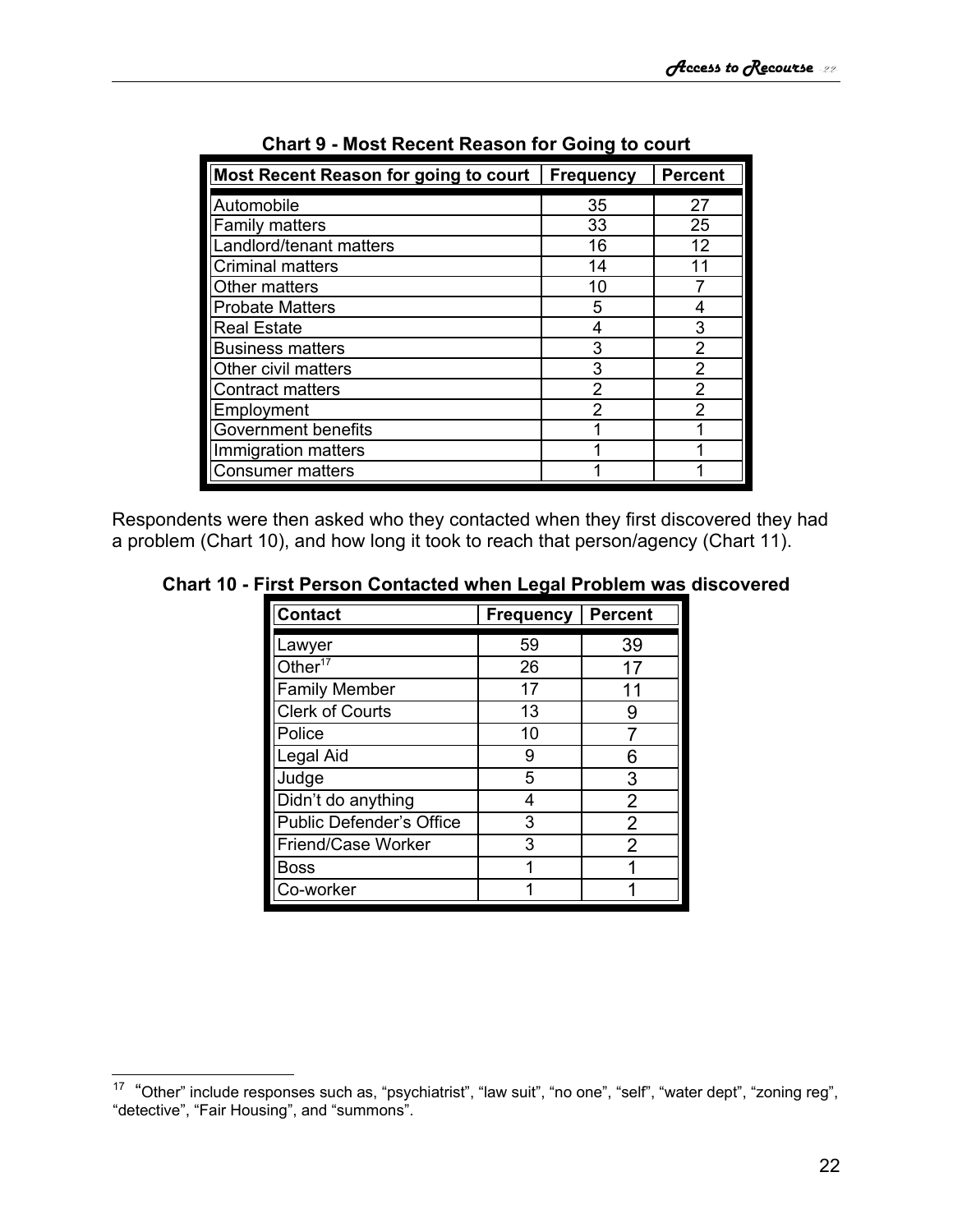| <b>Number of Attempts</b> | <b>Frequency</b> | <b>Percent</b> |
|---------------------------|------------------|----------------|
| 1-3                       | 98               | 72             |
| 4-7                       |                  |                |
| $8 - 10$                  | 3                | 2              |
| Too many to count         |                  | 2              |
| Don't remember            |                  |                |
| None                      |                  |                |
| Not applicable            |                  |                |

## **Chart 11 - Number of Calls/Attempts/Visits before talking to someone**

While common wisdom would suggest that most people talk to a member of their family, a co-worker, or friend as the first person they contacted about a personal difficulty with potential legal implications, and before initiating direct conversation with someone who is part of the legal process, this was clearly not the case. Almost 40% of our respondents initially contacted a lawyer, and 27% contacted another office of the judicial/legal establishment (clerk of courts, police, judge, public defender, or judge's offices).[18](#page-22-0) Only 9 % contacted a family member, and 4% more spoke to a friend, coworker, or caseworker.

When people called for advice, they almost immediately connected to someone whom they were attempting to contact, with roughly ¾ of them succeeding within the first three tries. Thus, institutional actors seem to be fairly accessible and responsive when initially contacted by strangers about legal issues.

We asked respondents what type of advice they received (Chart 12), was that advice helpful and did they use this advice (Chart 13). Again, the legal community was extremely helpful, with almost 3⁄4 of respondents<sup>[19](#page-22-1)</sup> stated that they received some kind of legal information and assistance, and half of them obtaining full legal representation. Over ¾ of respondents said the advice and/or service was helpful, and 86% of respondents said they used the advice and/or service.

<span id="page-22-0"></span> $18$  This is probably underreported since 17% offered answers we categorized as other, but which included things psychiatrist, cops, zoning regs, Water Dept., etc.

<span id="page-22-1"></span><sup>&</sup>lt;sup>19</sup> Obtained by combining full=34%, answers=24%, some=10%, in person consultation=5%, telephone consultation =1%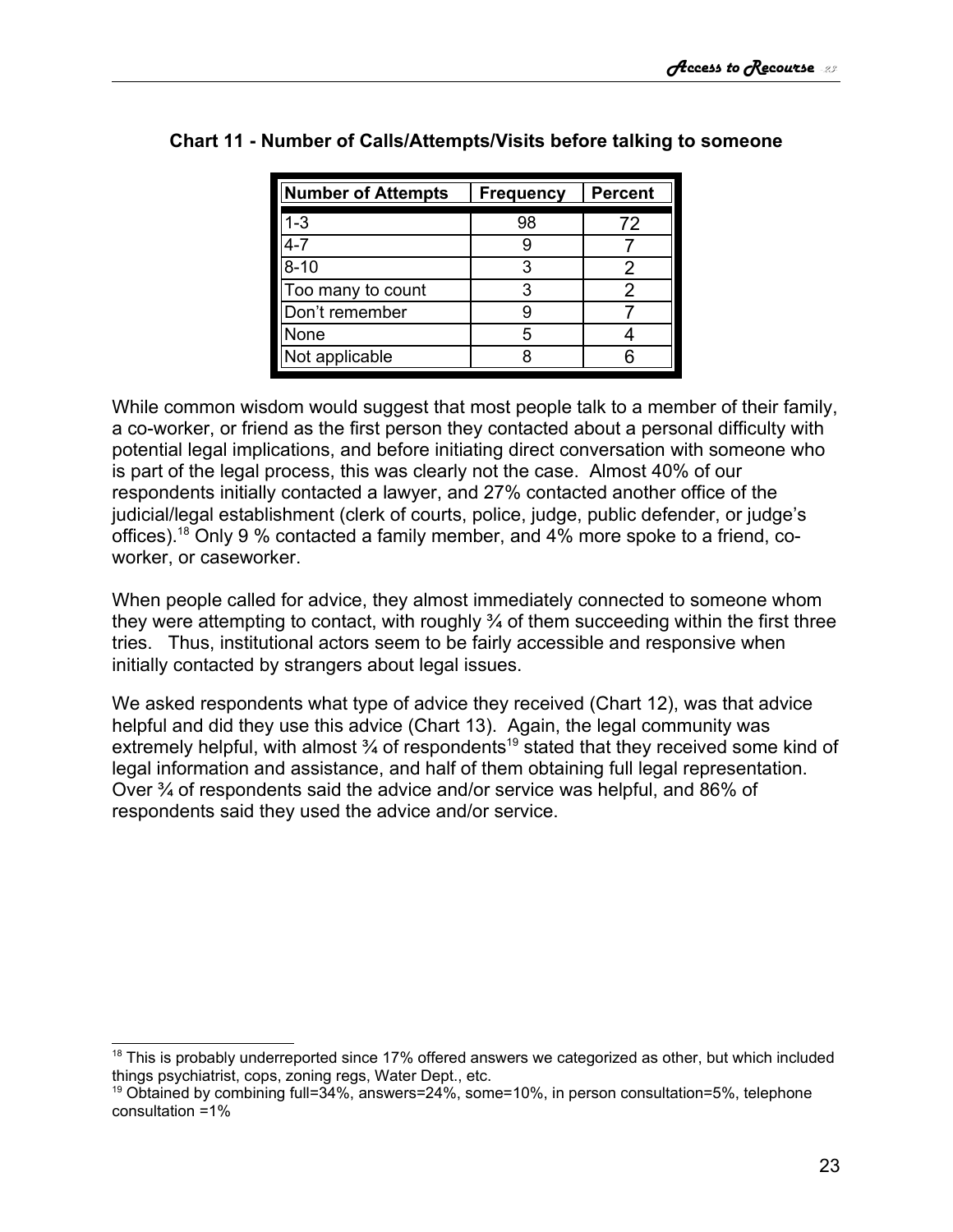| <b>Advice</b>                          | <b>Frequency</b> | <b>Percent</b> |
|----------------------------------------|------------------|----------------|
| Full legal representation              | 43               | 34             |
| Answer to my question                  | 30               | 24             |
| Some legal assistance                  | 12               | 10             |
| None                                   | 11               | 9              |
| Non-legal assistance                   | 8                | 6              |
| In person consult/appt                 | 6                | 5              |
| Information packet/brochure            |                  | 3              |
| Not applicable                         |                  | 3              |
| List of referral sources               | 3                | 2              |
| Other ("counseling", "lies", "unfair") | 3                | າ              |
| Telephone consultation                 |                  |                |

**Chart 12 - Type of Help/Advice**

| <b>Chart 13 - Service Effectiveness</b> |  |
|-----------------------------------------|--|
|-----------------------------------------|--|

| <b>Question</b>              | <b>Disagree</b> | Agree | % Agree | <b>Partial</b> | <b>Not Applicable</b> |
|------------------------------|-----------------|-------|---------|----------------|-----------------------|
| Found Service/advice helpful | 16              | 101   | 77%     |                |                       |
| Used that service/advice     | 10              | 109   | 86%     |                |                       |

Given that we assumed that most people spoke initially to a friend, co-worker, or family member, we then asked specifically about their initial experiences with members of the legal establishment. While this turns out to have been a somewhat redundant exercise, the continuity of the answers between Charts 12, 13, & 14 and those in Charts 15, 16, 17 & 18 is important since it indicates consistency in response by the persons being surveyed. Asking the same question in a slightly different manner will often "trip" a person who is lying or misrepresenting information to a surveyor. The continuity suggests that they were being truthful.

Again, more than 2/3 of respondents were able to speak with a lawyer (Chart 14), not only within their first few attempts (Chart 11), but also within the first three days that they tried to contact the lawyer (Chart 15). Almost half obtained full legal representation and almost 10% more partial representation (Chart 16). In addition, ¾ of all people who contacted a lawyer were satisfied with the results of those consultations (Chart 17).

We sought to determine if there was a pattern linking social network contacts to type of "advice received," "advice helpful," and "advice taken" and found no significant relationships. Similarly, we asked if having a representative of the legal community was correlated to types of "advice received," "helpful," and "taken," and again found no significant relationships there either. We also found that speaking to a lawyer, duration until speaking to a lawyer, and having full legal representation had no meaningful correlation to higher satisfaction.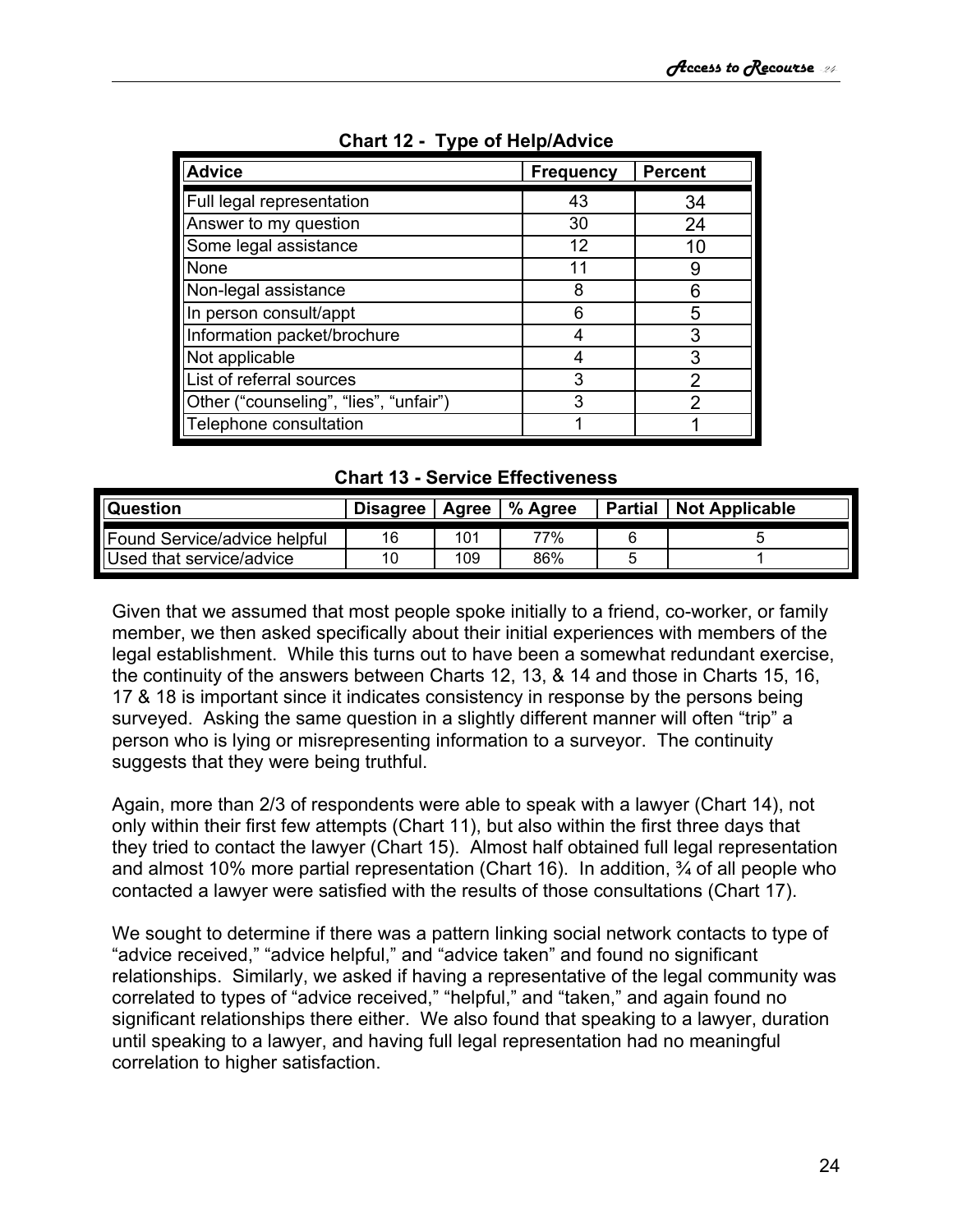| <b>Response</b> | <u>Frequency</u> | <u>Percent</u> |  |
|-----------------|------------------|----------------|--|
| Yes             | 82               | 68             |  |
| No              | 22               | 18             |  |
| Partial         | հ                | h              |  |
| Not applicable  | ۹∩               |                |  |

**Chart 14 - Were you able to speak to a lawyer?**

| Chart 15 - How long before you spoke to a lawyer? |  |  |  |
|---------------------------------------------------|--|--|--|
|---------------------------------------------------|--|--|--|

| <b>Response</b>    | <b>Frequency</b> | <b>Percent</b> |
|--------------------|------------------|----------------|
| $1-3$ days         | 61               | 53             |
| 4-7 days           | 14               | 12             |
| 1-3 weeks          | 12               | 10             |
| 1-6 months         | 3                | З              |
| More than 6 months | 5                |                |
| Not applicable     | 21               | 18             |

| <b>Response</b>                | <b>Frequency</b> | <b>Percent</b> |
|--------------------------------|------------------|----------------|
| Full legal representation      | 49               | 45             |
| Answer to general questions    | 13               | 12             |
| Limited legal representation   | 10               | 9              |
| None                           | 10               | g              |
| Not applicable                 | 8                |                |
| Guidance on handling it myself | 8                |                |
| An initial consult             |                  | հ              |
| Help filling out forms         | 3                | 3              |
| Other                          |                  |                |
| A referral                     |                  |                |

**Chart 16 - What kind of assistance did you get?**

## **Chart 17 - Were you satisfied with the advice?**

| Response       | <b>Frequency</b> | Percent |
|----------------|------------------|---------|
| Yes            | 84               | 76      |
| N٥             | 16               | 14      |
| Not applicable | 11               |         |

When people are asked about events in the past, they generally think back to an initial activity. Several studies on memory processes indicate that humans are associational learners and that reviewing sequential activities generally heightens the amount and accuracy of memory. Since we sought to understand each and all potential impediments or difficulties encountered by a respondent, we queried them about their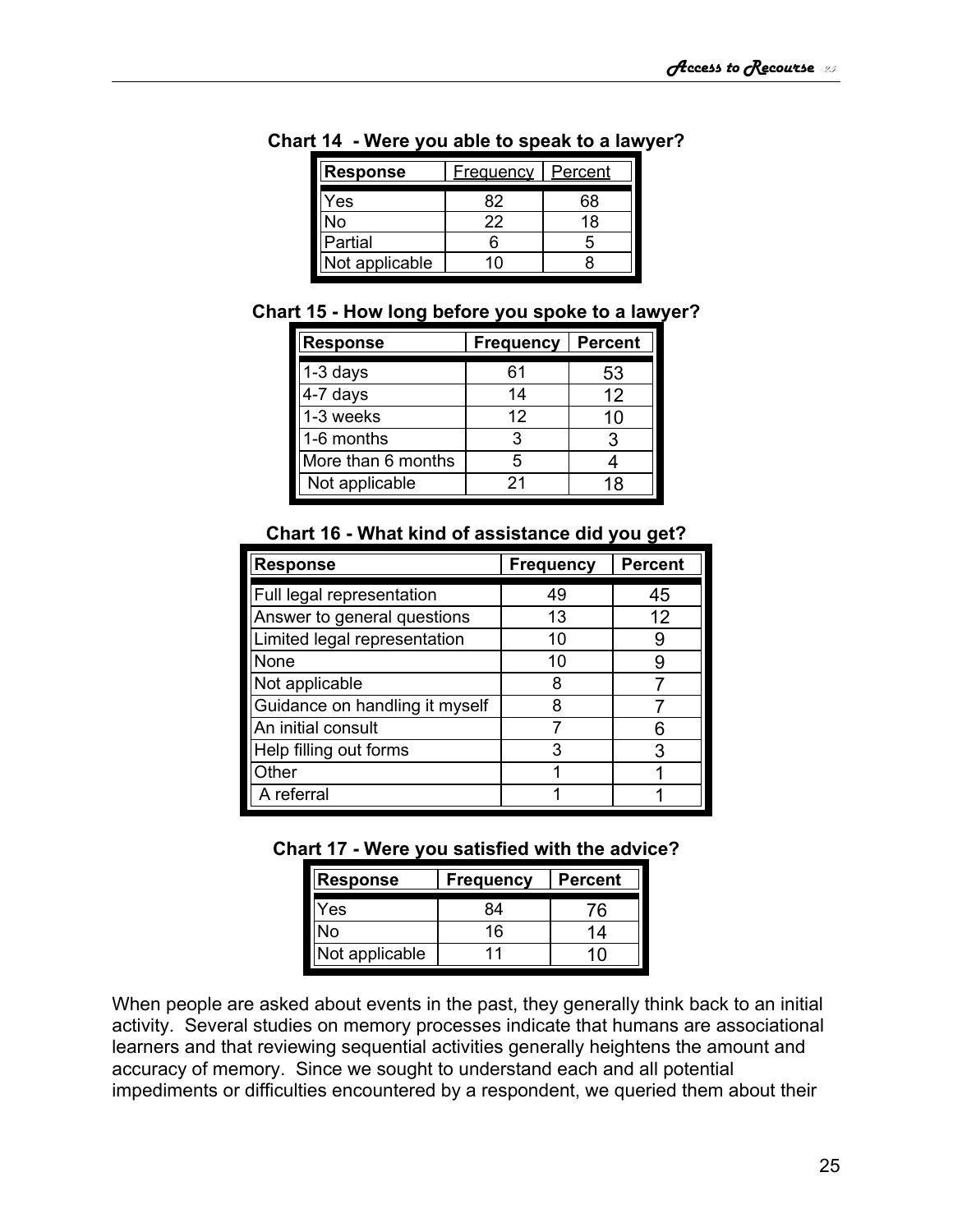experiences in a manner that generally follows the most common flow of events as indicated by the KIF group during our focus group with them.

About half of all respondents who had gone to court were the recipients of legal documents initiating actions and half identified having legal documents filed on their behalf as the initial action in their experiences, as shown in Chart 18. It is not surprising, therefore, to learn that about 40% of the respondents were plaintiffs and 40% were defendants (Chart 19).

| <b>Response</b>       | <b>Frequency</b> | <b>Percent</b> |
|-----------------------|------------------|----------------|
| <b>Traffic ticket</b> | 37               | 23             |
| Lawyer filed papers   | 33               | 21             |
| I filed papers        | 23               | 15             |
| Clerk gave me forms   | 5                | З              |
| Received summons      | 38               | 24             |
| )ther                 | 22               |                |

**Chart 18 - How did your case get started?**

|  | Chart 19 - What was your role in the court case? |
|--|--------------------------------------------------|
|--|--------------------------------------------------|

| <b>Response</b>  | <b>Frequency</b> | <b>Percent</b> |
|------------------|------------------|----------------|
| Witness          |                  |                |
| <b>Plaintiff</b> | 59               | 39             |
| Defendant        | 56               | 37             |
| Not sure         |                  |                |
| Other            | 24               | 16             |

The respondents had participated in all the municipal and common pleas courts of the region, and we were satisfied that they generally were distributed in manners typical of the loads of those courts. Respondents from the two largest courts—Toledo and Sylvania (together 2/3 of the court load throughout Lucas County) were interviewed in numbers typical of the percentage of all Lucas County court cases heard in 2001 and [20](#page-25-0)02 (Chart 20).<sup>20</sup> The distribution of the remainder is less accurate for each court, as one would expect with such a small sample. Maumee and Lucas County Common Pleas juvenile court are under-represented: the latter perhaps due in part to our not interviewing individuals under age 18. Oregon and Lucas County Common Pleas general and domestic relations courts were over-represented in our sample. The overrepresentation of experience in domestic relations court may be a function of our having so many women in our sample. We would expect that a greater percentage of female respondents with court experience to have been through the domestic relations courts, since they are a small percent of defendants in cases in criminal courts relative to men.

<span id="page-25-0"></span> $20$  The percentage distribution among the 9 courts in Lucas County shown in the right column of Chart 19 were created based on the data displayed in Chart 1 of this report.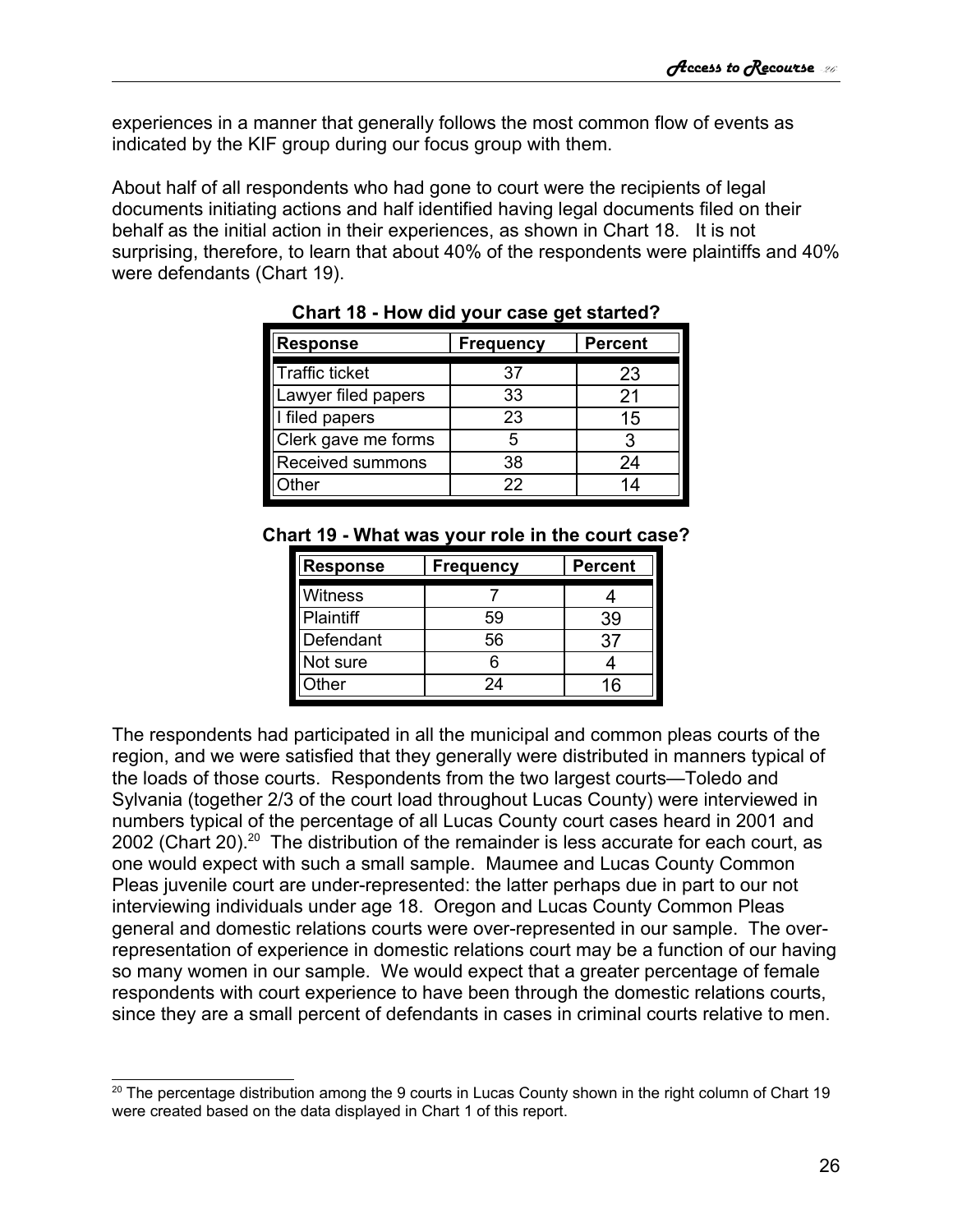| <b>Response</b>                       | <b>Frequency</b> | <b>Percent</b> | % Lucas Co |
|---------------------------------------|------------------|----------------|------------|
| Maumee municipal                      | 5                | 3              | 9.3%       |
| Oregon municipal                      |                  |                | 3.7%       |
| Toledo municipal                      | 85               | 54             | 56.7%      |
| Sylvania municipal                    | 12               |                | 11.5%      |
| Lucas county common pleas (general)   | 17               | 11             | 4.5%       |
| Lucas county common pleas (domestic)  | 13               | 8              | 2.6%       |
| Lucas county common pleas (probate)   | 3                | 2              | $2.4\%$    |
| Lucas county common please (juvenile) |                  | 4              | 9.5%       |
| Don't remember                        |                  | 3              |            |
| Other                                 | 11               |                |            |

| Chart 20 - Which court did you use? |
|-------------------------------------|
|-------------------------------------|

We next queried about the respondent's relationship to legal professionals and to operating within the institutional setting of the legal system. Just under half had legal representation and half did not (Chart 21). About ¼ of respondent were referred to other services after their initial interactions with the court system, but 2/3 of respondents had no auxiliary services provided to them (Chart 22). Respondents were very successful in their interactions within the courthouse. Only 4% percent of respondents had problems with physical access to the court facilities, 7% had difficulties knowing where to be and when,<sup>[21](#page-26-0)</sup> 11% encountered problems with, or difficulties arising from, their interactions with court personnel, and only 11% had problematic interactions arising from interactions with other persons in the courthouse (Chart 23).

| <b>Response</b> | <b>Frequency</b> | <b>Percent</b> |
|-----------------|------------------|----------------|
| Yes             | 7Λ               | 45             |
| N٥              |                  | 50             |
| Don't remember  |                  |                |
| Not applicable  |                  |                |

|  | Chart 21 - Did you have legal assistance? |  |
|--|-------------------------------------------|--|
|--|-------------------------------------------|--|

|  |  |  | Chart 22 - Did you receive other services once you got to court? |
|--|--|--|------------------------------------------------------------------|
|--|--|--|------------------------------------------------------------------|

| <b>Response</b>   | <b>Frequency</b> | <b>Percent</b> |
|-------------------|------------------|----------------|
| Arbitration       |                  |                |
| Family counseling |                  |                |
| Mediation         |                  |                |
| Other             | 20               | 13             |
| None              | 101              |                |
| Not applicable    |                  |                |

<span id="page-26-0"></span><sup>&</sup>lt;sup>21</sup> The later point was also verified by 85% of respondents when asked a slightly different version of the same question as shown on Chart 27. Again, we found very high levels of consistency on similar questions suggesting that respondents were honest in their responses.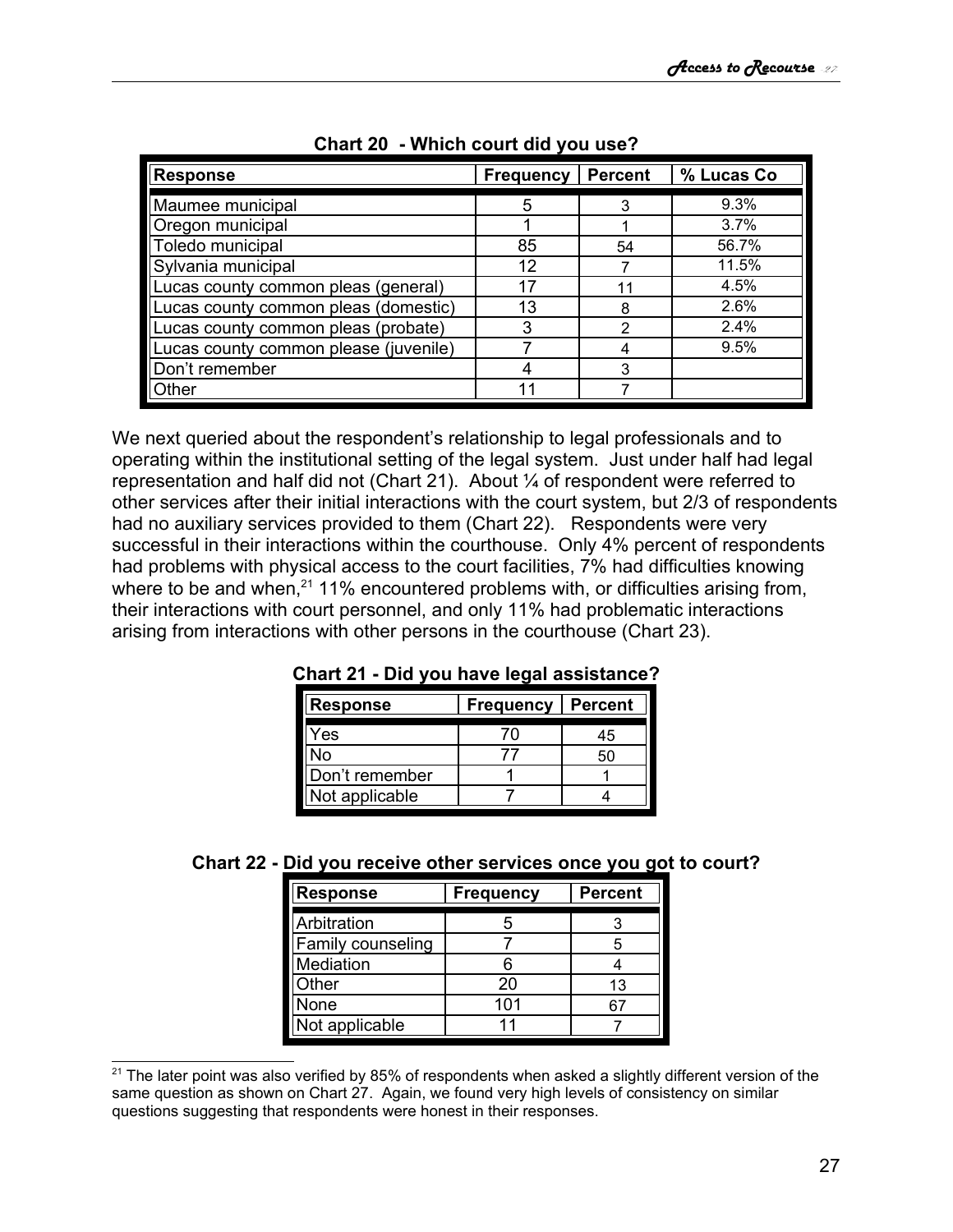| Did you have a problem                | <b>Disagree</b> | Agree | % Agree | <b>Other</b> | <b>Not Applicable</b> |  |
|---------------------------------------|-----------------|-------|---------|--------------|-----------------------|--|
| Physically going to court             | 134             |       | 4%      | 10           |                       |  |
| Knowing where to be & when            | 130             | 12    | 7%      |              | 36                    |  |
| Communicating with court<br>personnel | 122             | 16    | 11%     |              |                       |  |
| W/ other persons in courthouse        | 130             | 18    | 11%     | 10           |                       |  |

**Chart 23 - Questions about navigating the courthouse**

Having attempted to take the respondent systematically through their court experience, we then sought summary assessments as to their perceptions and experiences. Threequarters of respondents reported having understood and been well informed about the process as they were going through it. Over half felt that people were receptive to the ideas of the respondent and almost 60% believed that their thoughts mattered. Thus, a majority believed that their beliefs and insights were accepted and were somehow taken into account during the process. Only 40% felt that they had no control over the process. Interestingly, the percentage who felt that their ideas were heard and that their involvement mattered, and those who felt they had no control, was proportionately appropriate to each other (all Chart 24).

**Chart 24 - Agreement with the following**

| Question                               | <b>Disagree</b> | <b>Agree</b> | $\%$  | Don't | <b>Not</b> |
|----------------------------------------|-----------------|--------------|-------|-------|------------|
|                                        |                 |              | Agree | Know  | Applicable |
| Understood the legal process           | 33              | 116          | 75%   | 5     |            |
| Felt informed about the process        | 37              | 113          | 74%   |       |            |
| People were receptive to my ideas      | 43              | 86           | 56%   | 11    | 14         |
| My thoughts matter                     | 52              | 91           | 59%   | 3     | 6          |
| Felt I had control over process        | 78              | 61           | 40%   | 9     | ົ          |
| Knew where I was supposed to be & when | 13              | 131          | 85%   | 2     | 4          |

Again, we sought to identify potential relationships or correlations. Significantly, we found that those people who perceived the system or receptive to their ideas were more like to feel they had control over the process, and those who felt the system was not responsive felt a lack of control (Chart 25). Similarly, those that thought that their thoughts mattered were more likely to feel they had control over the process and those who felt their thoughts didn't matter believed that they did not have control over the process (Chart 26). Thus, whether one perceived acceptance of their ideas and actions were the key determinate of whether they felt a sense of control.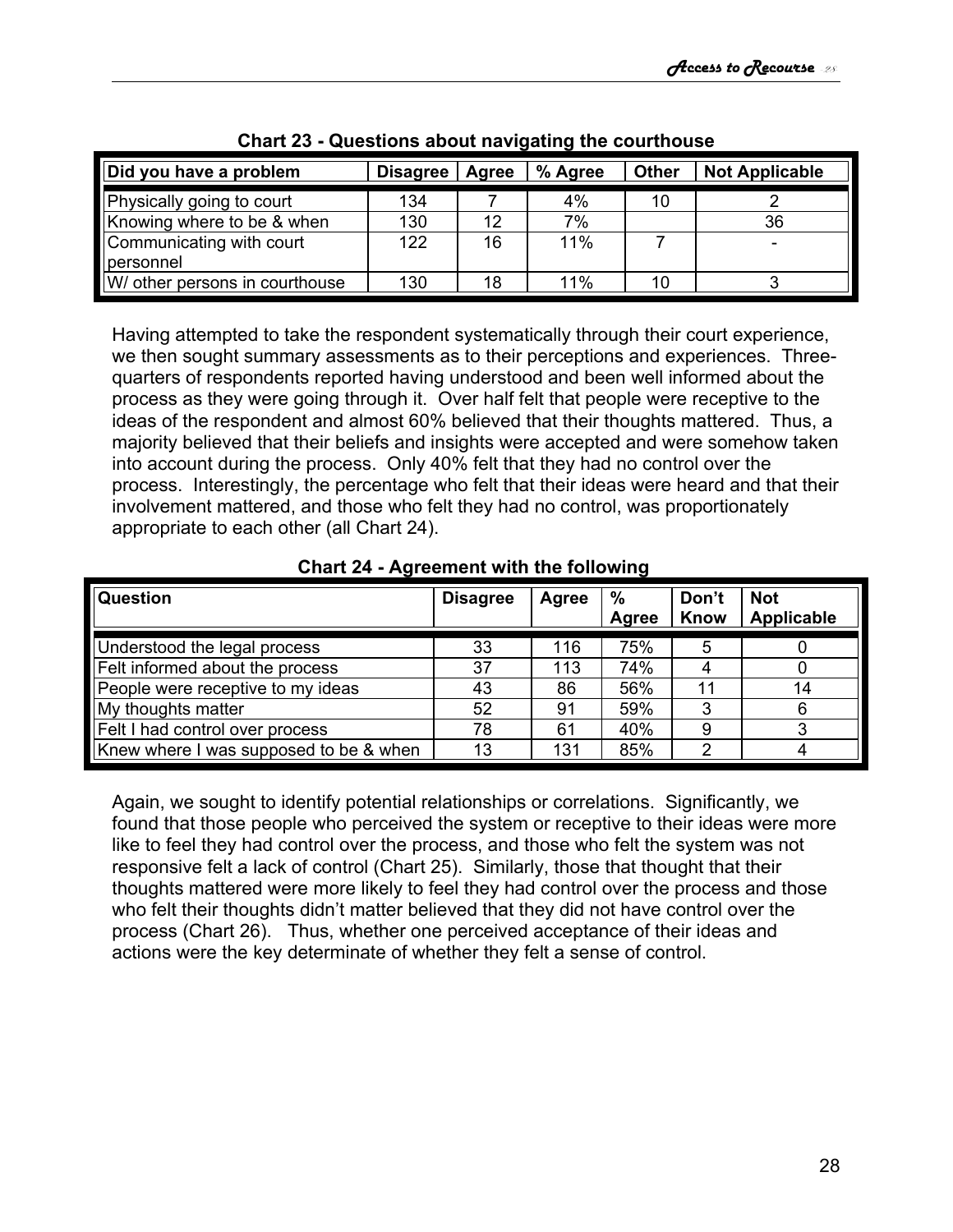|          |                      | <b>Disagree</b> | Agree  | <b>Total</b> |
|----------|----------------------|-----------------|--------|--------------|
| Disagree | Count                | 37              | 2      | 39           |
|          | Expected             | 21.8            | 17.2   | 39.0         |
|          | Count                |                 |        |              |
|          | <b>Std. Residual</b> | 3.3             | $-3.7$ |              |
| Agree    | Count                | 30              | 51     | 81           |
|          | Expected             | 45.2            | 35.8   | 81.0         |
|          | Count                |                 |        |              |
|          | <b>Std. Residual</b> | $-2.3$          | 2.5    |              |
| Total    | Count                | 67              | 53     | 120          |
|          | Expected             | 67.0            | 53.0   | 120.0        |
|          | Count                |                 |        |              |

### **Chart 25 - People receptive to idea/Control over process**



|            |                   | <b>Disagree</b> | <b>Agree</b>   | <b>Total</b>   |
|------------|-------------------|-----------------|----------------|----------------|
| Disagree   | Count             | 47              | $\overline{2}$ | 49             |
|            | Expected          | 27.5            | 21.5           | 49.0           |
|            | Count             |                 |                |                |
| Std.       |                   | 3.7             | $-4.2$         |                |
|            | <b>Residual</b>   |                 |                |                |
| Agree      | Count             | 28              | 56             | 84             |
|            | Expected          | 47.1            | 36.9           | 84.0           |
|            | Count             |                 |                |                |
| Std.       |                   | $-2.8$          | 3.2            |                |
|            | <b>Residual</b>   |                 |                |                |
| Don't know | Count             | 1               | 1              | $\overline{2}$ |
|            | Expected          | 1.1             | .9             | 2.0            |
|            | Count             |                 |                |                |
| Std.       |                   | $-1$            | $\cdot$ 1      |                |
|            | Residual          |                 |                |                |
| Not        | Count             | $\overline{2}$  | $\overline{2}$ | 4              |
| applicable |                   |                 |                |                |
|            | Expected          | 2.2             | 1.8            | 4.0            |
|            | Count             |                 |                |                |
| Std.       |                   | $-2$            | .2             |                |
|            | Residual          |                 |                |                |
|            | <b>TotalCount</b> | 78              | 61             | 139            |
|            | Expected          | 78.0            | 61.0           | 139.0          |
|            | Count             |                 |                |                |

Over half of respondents said there was nothing they would have done differently. No single element was identified by even 15% of people and they involved various aspects of their experience as plaintiff or defendant (Chart 27). Thus, there was no significant "error" or institutional or professional problem common to many respondents.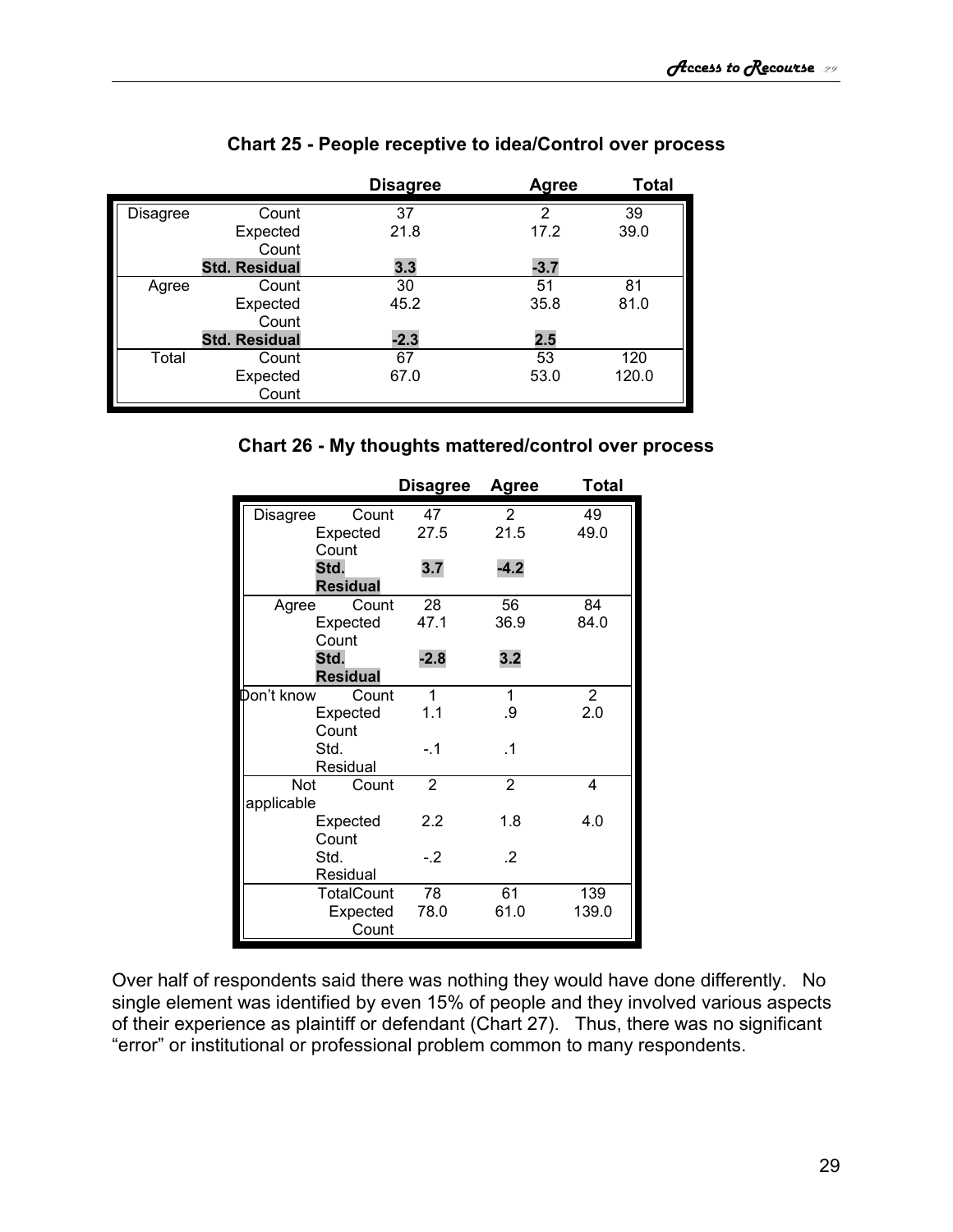| <b>Response</b>                | <b>Frequency</b> | <b>Percent</b> |
|--------------------------------|------------------|----------------|
| Changed lawyers                |                  |                |
| Would have gotten a lawyer     | 13               |                |
| Would have avoided the problem | 19               | 14             |
| Would not have gone to court   |                  | 5              |
| Would have handled it myself   |                  |                |
| No/nothing                     | 72               | 52             |
| ther                           | 14               |                |

**Chart 27 - Would you have done anything differently?**

The reasons that respondents stayed the course in their activities within the legal institution were many and varied. One-third sought to accomplish a goal, and almost the same stayed the course to avoid going to jail or otherwise felt they had no choice. About half of the remainder (14%) did so out of loyalty to or pressure from a friend or family member (Chart 28).

| <b>Response</b>           | <b>Frequency</b> | <b>Percent</b> |
|---------------------------|------------------|----------------|
| To accomplish a goal      | 46               | 33             |
| Didn't want to go to jail |                  |                |
| Had no choice             | 40               | 29             |
| For family or friend      | 19               | 14             |
| I don't know              |                  |                |
| )ther                     | 21               | 15             |

**Chart 28 - What made you stick it out?**

## <span id="page-29-0"></span>**Did Go to Court Panel -- Correlational Results**

## **Satisfaction**

Chief Justice Rehnquist, once quoted John Jay as saying; "Next to doing right, the great object in the administration of justice should be to give public satisfaction." (NCSC 1999.)<sup>[22](#page-29-1)</sup> Building from this insight, and consistent with our research question, we correlated *satisfaction with legal advice* with a variety of other item responses: demographic information, reason for going to court, role in the court case, and whether or not the person had legal representation. The only significant relationship we found was between satisfaction with legal advice and whether or not the person had legal representation. **Specifically, those who did** *not* **have legal assistance were more likely to say they were** *not satisfied* **with the advice.**

Chart 29 (below) shows the joint frequency distribution of *satisfaction with legal advice* and *whether or not the person had legal assistance*. Eleven respondents who did not

<span id="page-29-1"></span><sup>&</sup>lt;sup>22</sup> Conference to Create a National Agenda, National Center for State Courts. 1999.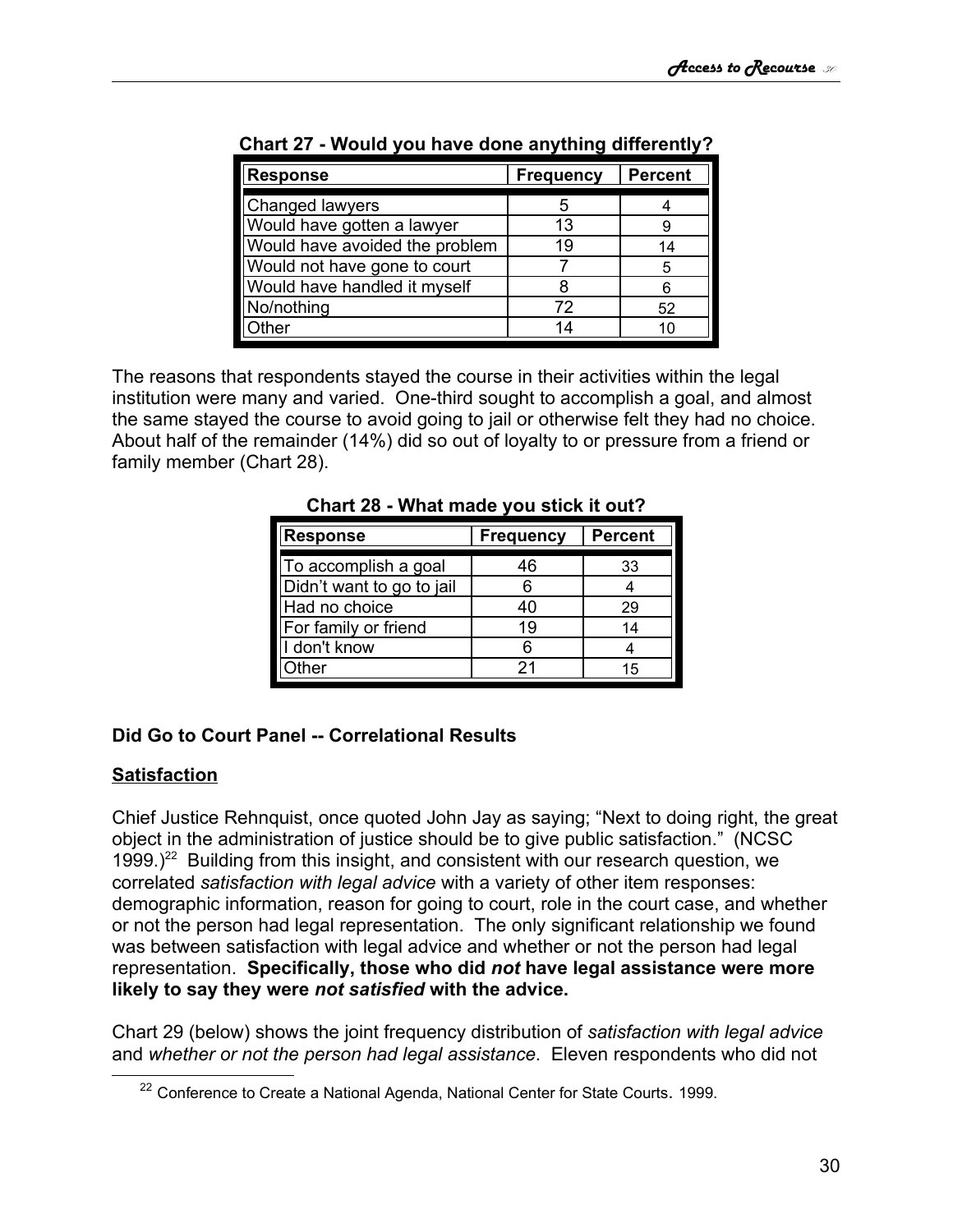have legal assistance were also not satisfied with their advice. This observed number is compared to the expected number (6.1) to show that this number is greater than we would expect just by chance (standardized residual of 2.0).

|                                   | <b>NEPIESEHIAUVH</b>                  |                   |                  |                |
|-----------------------------------|---------------------------------------|-------------------|------------------|----------------|
|                                   | Were you satisfied<br>with the advice |                   |                  |                |
| Did you have legal<br>assistance? | Yes                                   | Count             | <u>yes</u><br>52 | <u>no</u><br>4 |
|                                   |                                       | Expected<br>Count | 47.1             | 8.9            |
|                                   |                                       | Std. Residual     | .7               | $-1.7$         |
|                                   | <b>No</b>                             | Count             | 27               | 11             |
|                                   |                                       | Expected<br>Count | 31.9             | 6.1            |
|                                   |                                       | Std. Residual     | -.9              | 2.0            |

#### **Chart 29 – Satisfaction with Legal Advice by Whether or Not One had Legal Representation**

## **Did Go to Court Panel -- Sense of Control**

We correlated *sense of control over the process* with a variety of other item responses: relationship between role in the case (plaintiff vs. defendant), and type of court (county or municipal). No significant relationships were found.

## <span id="page-30-2"></span>**Did Go to Court Panel-- Conclusions -**

In sum, the system of justice is achieving its goals, as reflected in the experiences of those individuals who entered the legal system. Satisfaction with the system is a function of whether respondents had legal representation. Throughout the process, individuals, regardless of their legal representation, found the system responsive, orderly, and predictable, and the courthouse environment a relatively welcoming place populated by helpful employees. Consistent with Justice Jay's dictum; the local courts of Lucas County were clearly meeting a central objective of their mission. While dissatisfaction with the legal system is widely reported in national surveys, Lucas County legal practitioners and institutions are serving well those citizens who approach, enter, and go through the legal process.

# <span id="page-30-1"></span>**"Needed to," "Tried to," Compared to "Went to" Court Panel**

## <span id="page-30-0"></span>**Tried to Go to Court Panel**

Respondents who say they tried to go to court are such a small number (14) that statistically meaningful data analysis is not possible. On the premise that our findings might contrast with the data on those who did go to court, and/or might inform or provide a starting point for a study to be performed later, we will grossly summarize our findings.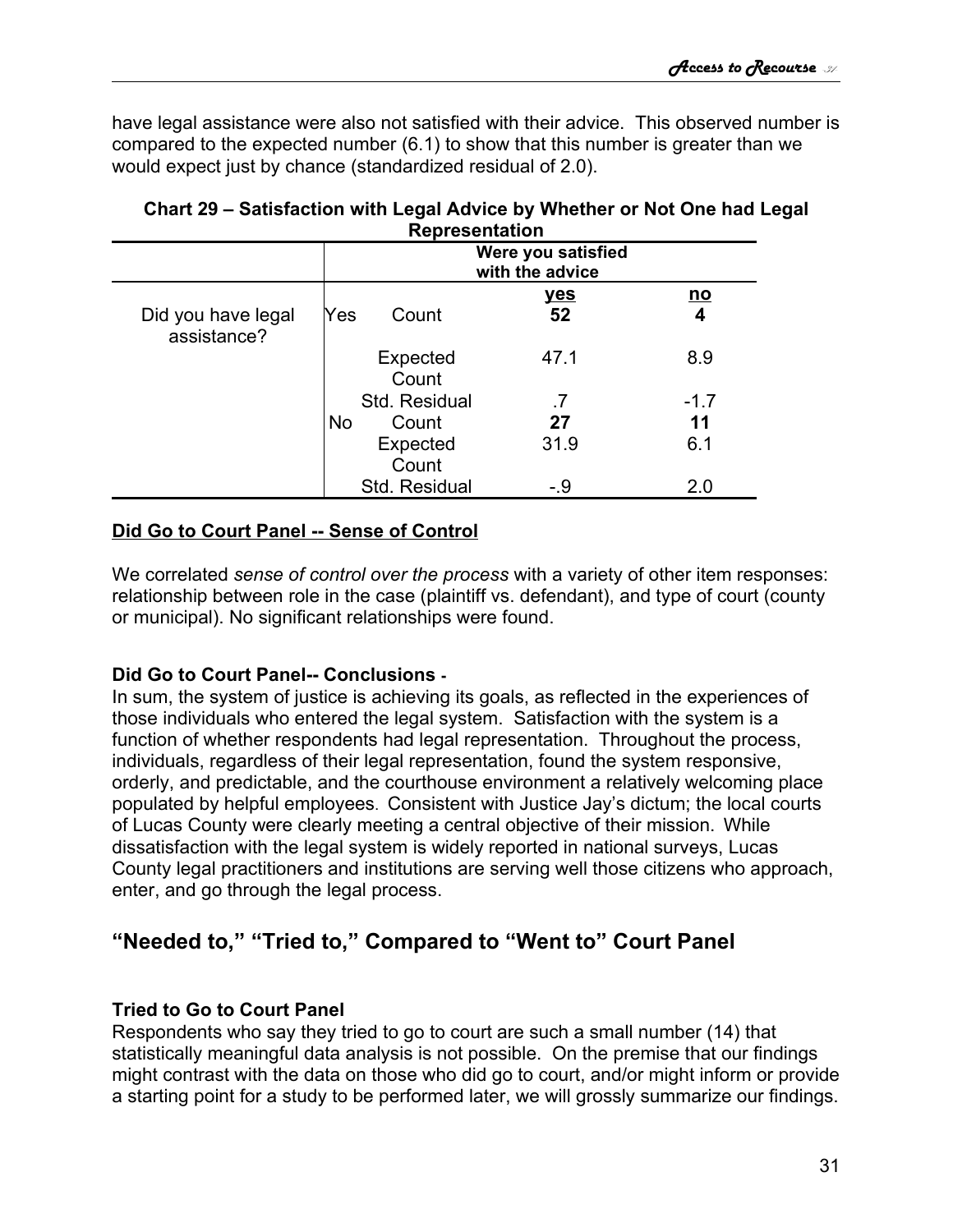Since inferences from the data are not statistically valid, but should be publicly accessible, we did not array the tables within this text. Rather, we placed them in Appendix 3. While we could describe similarities and differences,<sup>[23](#page-31-2)</sup> the samples are so small that these might be attributable to chance, as much as anything analytically meaningful.

### <span id="page-31-1"></span>**Needed to Go to Court But Didn't Try Panel**

.

Respondents who described themselves as having needed to go to court but not trying, are such a small number (11) that data analysis is not statistically valid. On the premise that our findings might contrast with the data on those who did go to court, and/or might inform or provide a starting point for a study to be performed later, we will grossly summarize our findings. Since inferences from the data are not statistically valid, we did not array the tables within this text. Rather, we placed them in Appendix 4. Again, the sample size is so small that our observations<sup>[24](#page-31-3)</sup> may be as attributable to chance as to meaningful differences.

## <span id="page-31-0"></span>**Comparison of "Tried" and "Needed to Go" Relative to "Did Go to Court" Panels**

Even as a combined population integrating the two panels to one, the sample is too small to be statistically meaningful. Any results may be due to chance as much as meaningful connections.[25](#page-31-4)

<span id="page-31-2"></span><sup>&</sup>lt;sup>23</sup> For example, the composition of our respondent pool for this category is slightly more African American, more educated (college degree), older (all over 35), and had smaller households than those who successfully entered the legal process. They differed from the "go to court" sample in that they were disproportionately plaintiffs, less apt to have legal assistance, to know where they were supposed to be and when, to perceive others as receptive to their ideas and thoughts, and to feel they had control over the process. As a result, their satisfaction rate was about half that of the "go to court" sample.

<span id="page-31-3"></span><sup>&</sup>lt;sup>24</sup> We observed that people in this sample are roughly similar to the "went to court group" on almost all variables--demographics, approaching threshold, actions inside the courthouse, etc. They varied only in that they had less legal assistance and representation, didn't find the advice they received helpful, did not feel they were informed or had a good understanding of the legal process, and more often report that they would have done things differently.

<span id="page-31-4"></span> $25$  Our observations in comparison to the "went to court" sample are offered herein only to suggest possible trends that might be investigated by future researchers. While this combined "tried"/"needed" sample has a smaller number of people with incomes under \$15,000 and fewer dependents than the "went to court" population. They had less legal advice and representation. They were under-represented as defendants and more likely to have attended a municipal rather than a county level court. Not surprising (since these folks never went to court) many of these combined respondents provided no answer to many questions about entering the threshold and initial navigation of the court system, and reported being less understanding of, and information about, the process. They felt little receptivity to their ideas, their thoughts didn't mattered, and they felt a lack of control over the process. Future investigators should examine the extent to which these differences are a function of experience or whether a difference in knowledge influences whether or not one chooses to hire a lawyer and/or to approach and/or enter the court system.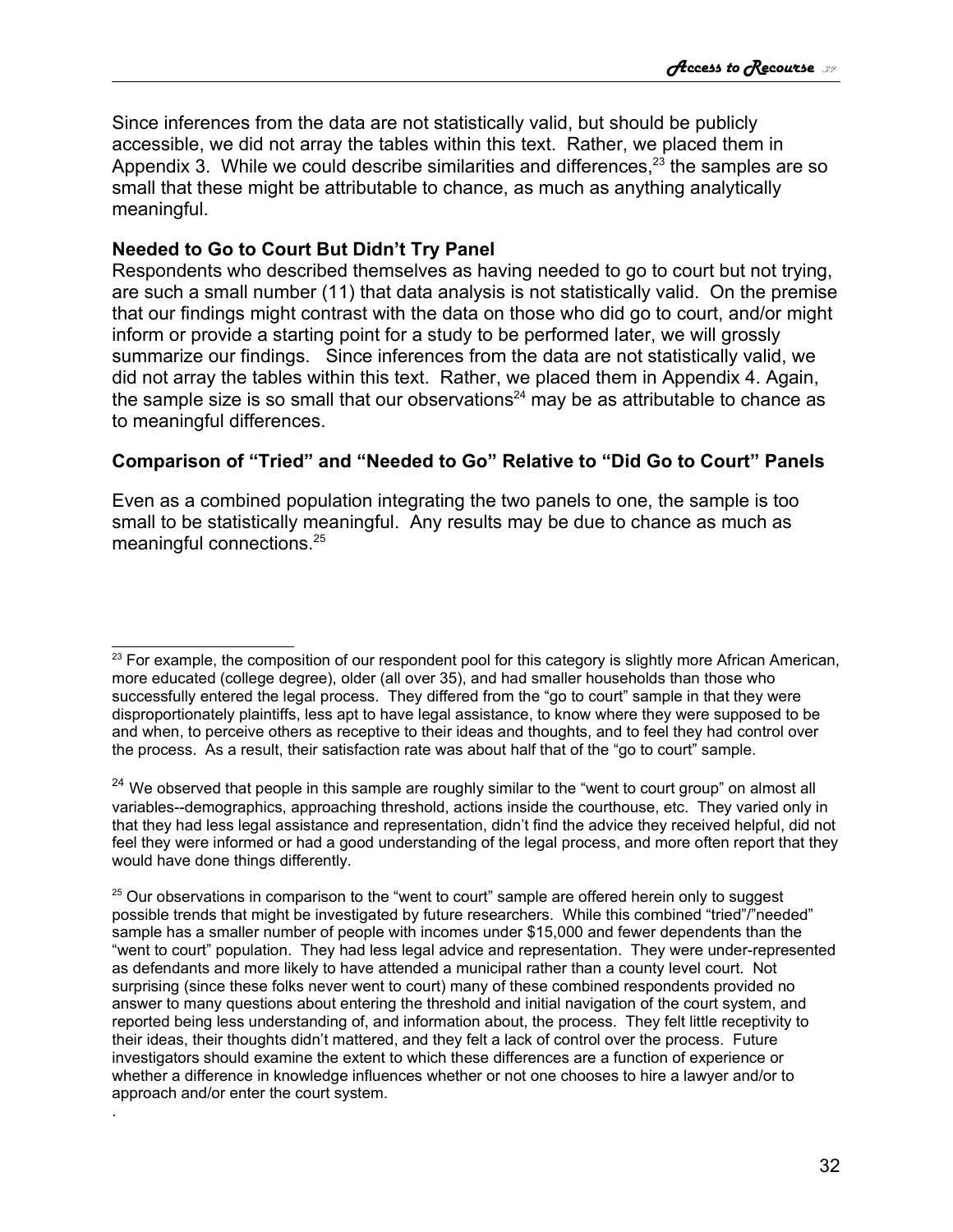# <span id="page-32-0"></span>**V. Conclusions**

This exploratory study shows that individuals who participated in the Lucas County court system were satisfied with their court experience--regardless of their race, employment status, educational level, marital status, income, which particular court they were in, and whether their role was that of a plaintiff, defendant, witness, or juror. Similarly, most respondents who went to court had no difficulty physically accessing the court, communicating with court personnel, dealing with other people in the courthouse, knowing where to be and when, and felt informed about and understood the process.

Over 2/3 of respondents who went to court had been able to speak to an attorney about their legal problems, although less than half secured full legal representation. Those who had legal assistance were satisfied that they received good advice and outcomes, and generally felt their ideas were valued and that they were satisfied with this experience. Those going to court without legal assistance (including many who "tried to go to court" and didn't, and those who felt they "needed to" but hadn't) were less happy with the advice they received, felt less valued and less sense of control, and were less happy with the outcome of their legal issue. Sense of control over the process was not related to a respondent's role in the case (plaintiff vs. defendant), type of court (county or municipal), or other major factors involved in the process of engaging with the legal system.

Relative to studies in other parts of the nation, the courts of Lucas County are viewed in a strongly positive light by a majority of the citizens responding to this survey. Those who are stakeholders in the courts should take heart in those findings, and the community should appreciate the effectiveness, predictability, trustworthiness, and receptivity of the court system. The legal system of Lucas County is highly responsive and renders what are perceived to be positive benefits, especially to those who engage counsel. On the other hand, there are individuals who sought to participate and/or were hesitant to participate, were unhappy with their (limited) experiences and unsatisfied with the outcomes of their situation. Economics does not appear to be a significant factor influencing the availability of counsel or the composition of those who failed to transgress the threshold of the court system. The fact that having legal assistance and especially legal counsel seems to make a substantial and positive impact on the process of proceeding to and through the court system, and one's reaction to and satisfaction with that process should be made clear to the public. Further, engagement in pro se efforts seems to disproportionately result in confusion and dissatisfaction with the process and outcome.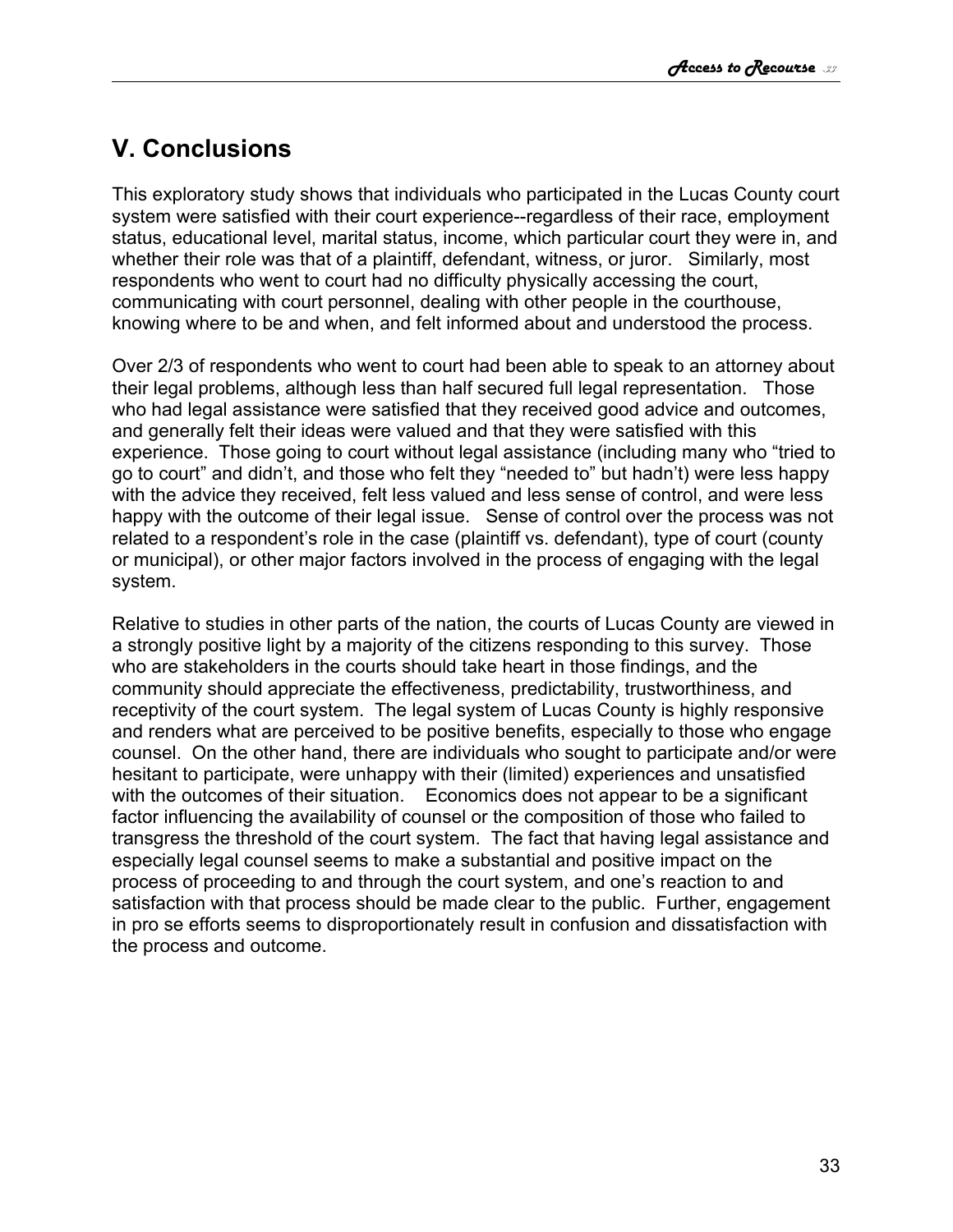# <span id="page-33-1"></span>**VI. Appendices**

# <span id="page-33-0"></span>**Appendix 1 – Reasons for Going to Court**

Reasons for going to court

#### **Automobile**

Accidents **Insurance** Driver's licenses Impoundments Traffic violations

#### **Business matters**

Fair trade/ competition Corporate dissolution Shareholder derivative suits Whistleblower suits Copyright, trademark, trade name disputes Partnership dissolution Breach of fiduciary duty Stock transfers Purchase/sale of business Business reorganization **Patents** Environmental compliance

#### **Consumer matters**

**Bankruptcy** Car repairs Credit card debt Identity theft **Utilities** Theft of utilities Medical bills

#### **Contract matters**

Get out of /enforce lease Get out of/enforce contract **Real estate** Buy, sell, transfer property Mechanic's liens Insurance claims Tax assessments Title disputes Nuisance claims Financing/refinancing

### **Criminal matters**

Criminal charges **Expungements** Appeals Post-conviction Witness issues Victim issues

#### **Employment matters**

Wrongful discharge Pension benefits Unemployment benefits Worker's compensation benefits **Discrimination** Drug testing

### **Family matters**

Divorce, dissolution, annulment Custody, child support, spousal support, visitation Termination of parental rights

### **Government benefits**

Social security **Welfare** Medicaid Taxes

#### **Immigration matters**

Immigration/asylum **Deportation** Visa/residency status

#### **Landlord/tenant matters**

**Eviction** Rent escrow Housing code violation

#### **Probate matters**

Estate administration Guardianship Adoption

#### **Other civil matters**

Medical malpractice Legal malpractice Accounting malpractice **Negligence** Fraud/misrepresentation Personal injury

#### **Other matters**

I've been sued I've been harassed Civil rights violation Called as a witness Owed money Health care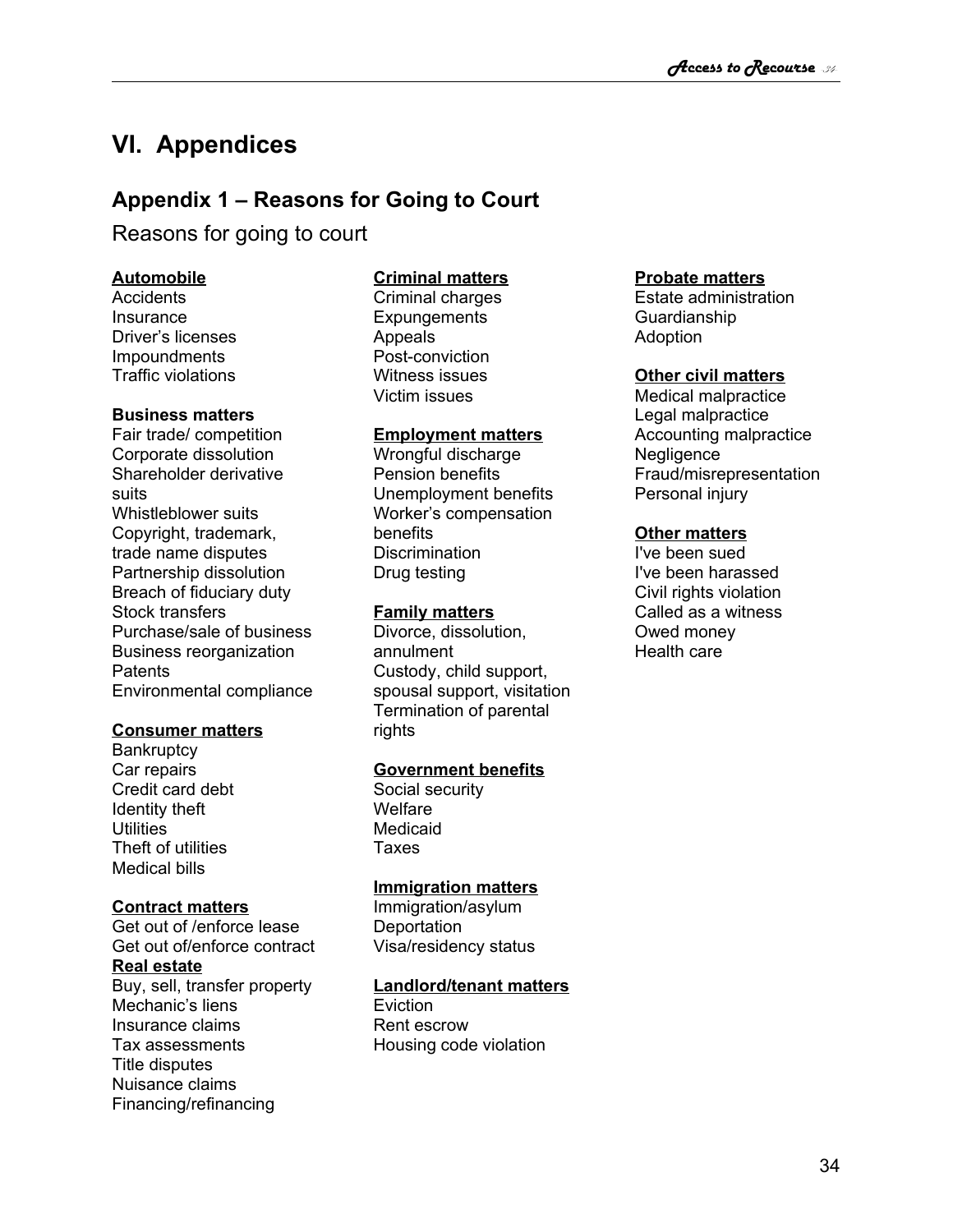| Zip Code | Frequency               |
|----------|-------------------------|
| 34604    | 1                       |
| 34610    | $\overline{1}$          |
| 34612    | $\overline{1}$          |
| 34621    | 1                       |
| 43416    | 1                       |
| 43465    | $\overline{1}$          |
| 43512    | $\overline{1}$          |
| 43523    | 1                       |
| 43528    | $\overline{4}$          |
| 43537    | $\overline{5}$          |
| 43542    | $\overline{2}$          |
| 43551    | $\overline{2}$          |
| 43556    | $\overline{\mathbf{1}}$ |
| 43558    | $\overline{3}$          |
| 43560    | $\overline{2}$          |
| 43566    | $\frac{2}{2}$           |
| 43571    |                         |
| 43600    |                         |
| 43602    | $\overline{1}$          |
| 43605    | $\overline{5}$          |
| 43606    | $\overline{5}$          |
| 43607    | $\overline{26}$         |
| 43608    | 6                       |
| 43609    | $\overline{11}$         |
| 43610    | 4                       |
| 43611    | $\overline{7}$          |
| 43612    | $\overline{11}$         |
| 43613    | 7                       |
| 43614    | $\overline{3}$          |
| 43615    | $\overline{8}$          |
| 43616    | $\frac{2}{2}$           |
| 43617    |                         |
| 43618    | $\overline{\mathbf{1}}$ |
| 43619    | $\overline{1}$          |
| 43620    | $\overline{7}$          |
| 43623    | $\overline{8}$          |
| 43624    | $\overline{2}$          |
| 43651    | $\overline{1}$          |
| 44306    | 1                       |
| 45614    | $\overline{1}$          |
| 48182    | $\overline{\mathbf{1}}$ |

# <span id="page-34-0"></span>**Appendix 2 – Zip codes**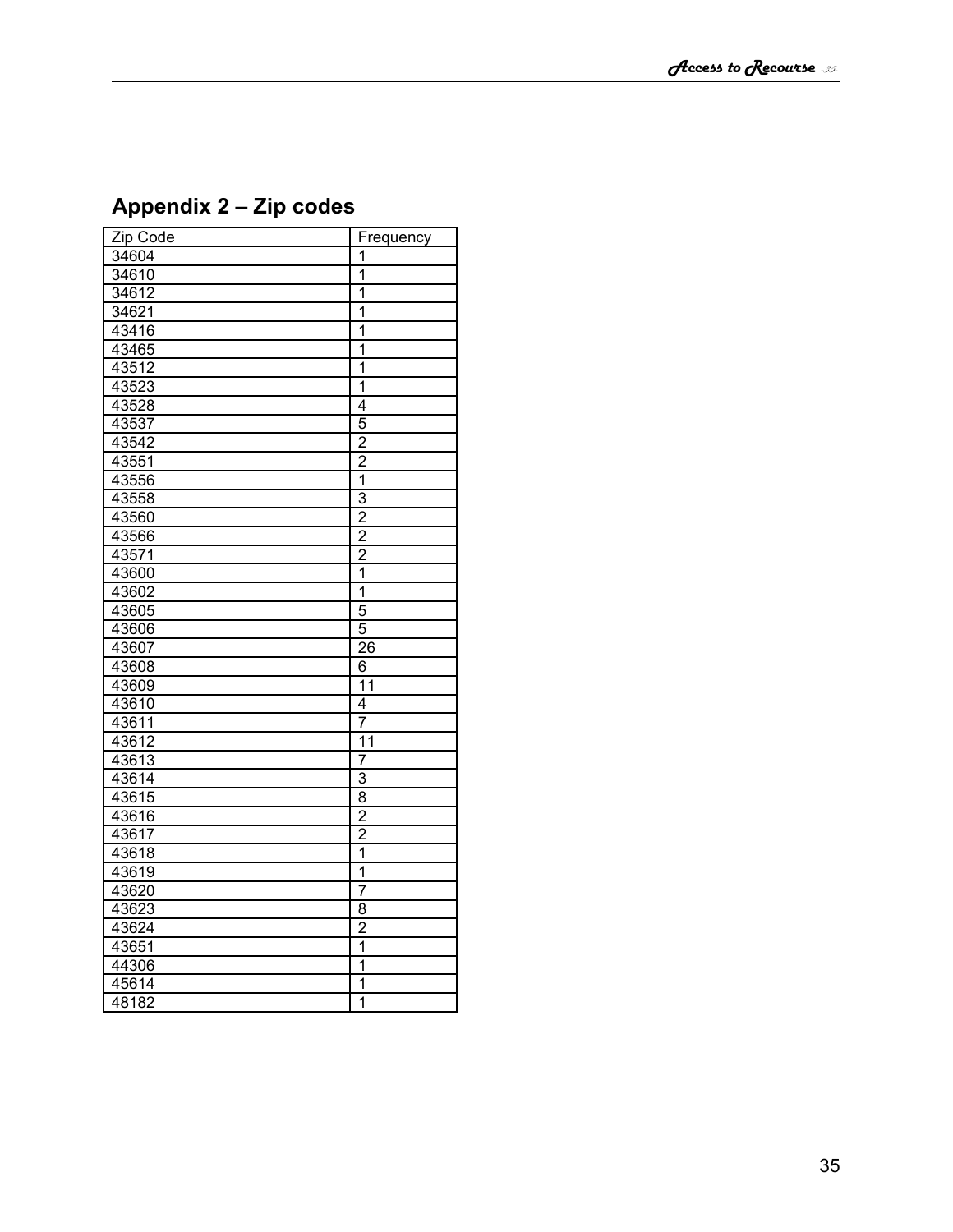# <span id="page-35-0"></span>**Appendix 3 Tried to Go to Court**

## Gender

| Gender  | Frequency | Percent |
|---------|-----------|---------|
| Women   | հ         | 42.9%   |
| Men     | 5         | 35.6\$% |
| Missing |           | 21.4%   |
| Total   | 14        | 100%    |

#### Race

| Race             | Freg. | Percent |
|------------------|-------|---------|
| African-American | 6     | 42.9%   |
| White            |       | 28.6%   |
| Other            |       | 14.3%   |
| No info          |       | 14.3%   |

### Main Sources of Income

| Category                 | Frequency | Percent |
|--------------------------|-----------|---------|
| Employment               | 6         | 42.9    |
| Retirement fund          | 2         | 14.3    |
| SS disability or SSI     |           | 7.1     |
| Other                    |           | 71      |
| Not applicable - refused |           | 71      |
| Missing                  | З         | 214     |
| Total                    | 14        | 100%    |

## Zip Codes

| Zip     | Frequency | Percent |
|---------|-----------|---------|
| 43560   |           | 7.1     |
| 43606   | 3         | 21.4    |
| 43607   | 3         | 21.4    |
| 43608   |           | 7.1     |
| 43609   |           | 7.1     |
| 43612   |           | 7.1     |
| 43613   |           | 7.1     |
| Missing | 3         | 21.4    |
| Total   | 14        | 100     |

#### Marital Status

| <b>Marital status</b> | Frequency | Percent          |
|-----------------------|-----------|------------------|
| Never married         |           | 14.3%            |
| Married               | 3         | 21.4             |
| Separated/divorced    | 5         | 35.7             |
| Widowed               |           | 71               |
| No data               | 2         | 21.4             |
| otal <sup>-</sup>     | 14        | 100 <sub>1</sub> |

#### Education

| School         | Frequency | Percent |
|----------------|-----------|---------|
| Elementary     |           | 71      |
| High school    | າ         | 14.3    |
| Some college   |           | 71      |
| College degree |           | 50.0    |
| No data        | ঽ         | 21.4    |
| Total          | 14        | 100     |

#### Income

| Income                   | Frequency | Percent |
|--------------------------|-----------|---------|
| $<$ 15 $k$               |           | 14.3    |
| 15k-30k                  | 3         | 21.4    |
| 31k-60k                  | 2         | 14.3    |
| 61k-100k                 | 3         | 21.4    |
| Not applicable - refused |           | 7.1     |
| Missing                  | 3         | 21.4    |
| Total                    | 14        | 100     |

### **Dependents**

| Dependents | Frequency | Percent |
|------------|-----------|---------|
|            |           | 28.6    |
|            | 2         | 14.3    |
| 2          |           | 71      |
| 3          |           | 71      |
|            | 3         | 21.4    |
| Missing    | 3         | 21.4    |
| Total      |           | 100     |

#### Age

| Age       | Frequency | Percent |
|-----------|-----------|---------|
| $35 - 44$ | 3         | 21.4    |
| 45-54     | 5         | 35.7    |
| 55-64     |           | 71      |
| $65+$     | າ         | 14.3    |
| Missing   | ঽ         | 21.4    |
| Total     | 14        | 100     |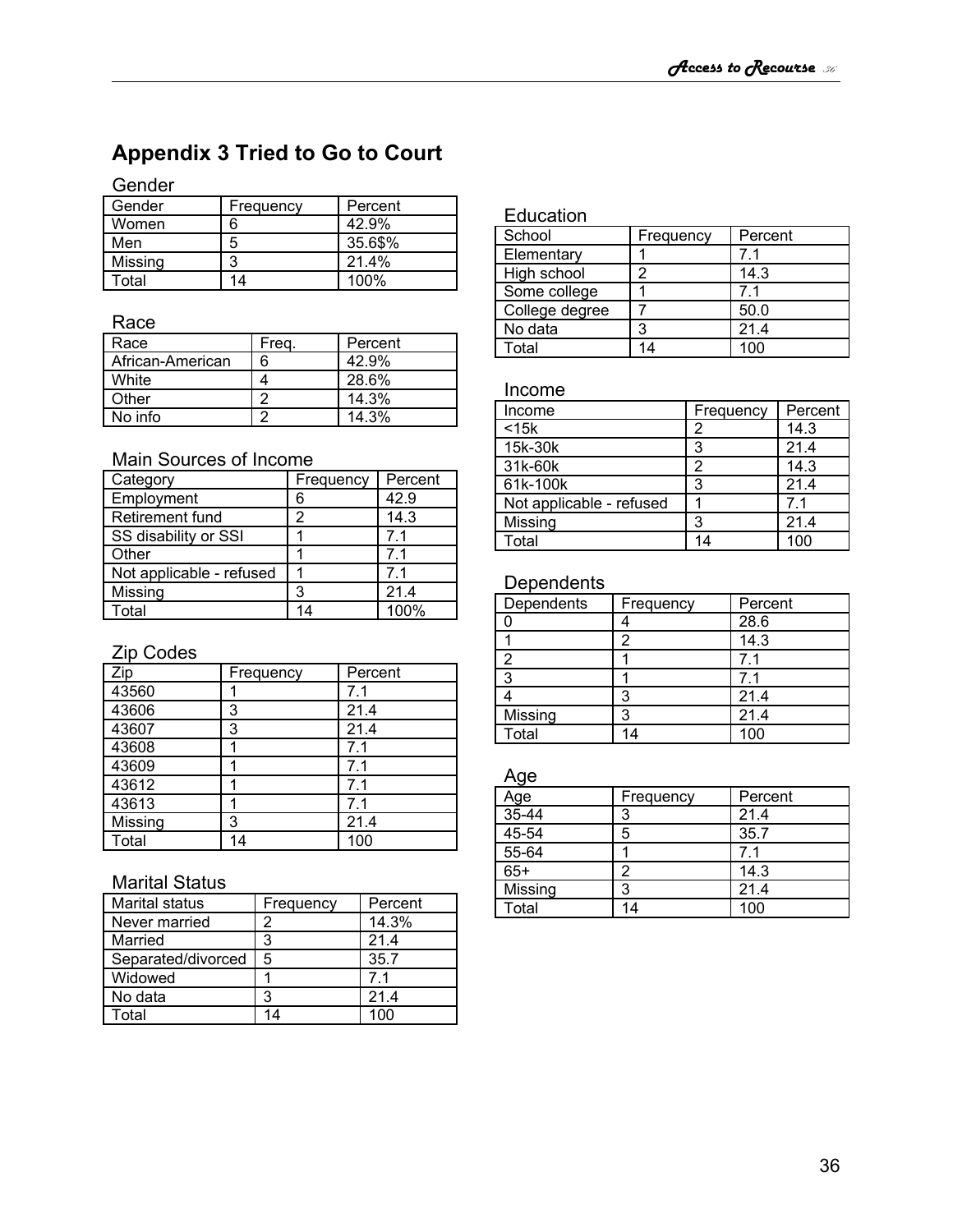## Initial Reason for Going to Court

| Reason                  | Frequency | Percentage |
|-------------------------|-----------|------------|
| Automobile              |           | 7.1%       |
| <b>Business matters</b> |           | 7.1%       |
| Consumer matters        |           | 7.1%       |
| Real estate             | 3         | 21.4%      |
| <b>Family matters</b>   | 3         | 21.4%      |
| Landlord/tenant         |           | 7.1%       |
| <b>Other Civil</b>      |           | 7.1%       |
| No answer               | 3         | 21.4%      |
| Total                   | 14        | 100%       |

## Most Recent Reason for Going to Court

| Reason          | Frequency | Percent        |
|-----------------|-----------|----------------|
| Automobile      |           | 7.1            |
| <b>Business</b> | 2         | 14.3           |
| Family          | 3         | 21.4           |
| Other           |           | 71             |
| Other civil     |           | 7 <sub>1</sub> |
| Real estate     | 2         | 14.3           |
| Missing         |           | 28.6           |
| Total           |           |                |

#### First Person Contacted

| 1st person contacted     | Frequency | Pct  |
|--------------------------|-----------|------|
| Public defender's office |           | 7.1  |
| Clerk of courts          |           | 7.1  |
| Friend/case worker       |           | 7.1  |
| Lawyer                   | 3         | 21.4 |
| Other                    | 2         | 14.3 |
| Police                   | 3         | 21.4 |
| Missing                  | 3         | 21.4 |
| Total                    | 14        | 100  |

### # Calls spoke to someone

| Calls/visit talk someone | Frequency | Percent |
|--------------------------|-----------|---------|
| $1 - 3$                  | 5         | 35.7    |
| 4-7                      |           | 71      |
| Too many to count        | o         | 14.3    |
| Don't remember           |           | 71      |
| Missing                  | 5         | 35.7    |
| Total                    | 14        | INO     |

#### **Court**

| Location           | Frequency | Percent |
|--------------------|-----------|---------|
| Toledo municipal   | 3         | 21.4    |
| Sylvania municipal |           | 14.3    |
| Don't remember     | 3         | 21.4    |
| Other              |           | 71      |
| Missing            | 5         | 35.7    |
| Total              | 14        | 100     |

## Type of help or advice

| Help or advice            | Frequency | Percent |
|---------------------------|-----------|---------|
| Answer to my question     | 3         | 21.4    |
| Full legal representation |           | 7.1     |
| In person consult/appt    |           | 7.1     |
| List of referral sources  |           | 7.1     |
| Telephone consultation    |           | 7.1     |
| None                      |           | 7.1     |
| Non-legal assistance      |           | 7.1     |
| Missing                   | 5         | 35.7    |
| Total                     |           |         |

#### Spoke to lawyer

| Speak   | Frequency | Percent |
|---------|-----------|---------|
| Yes     |           | 28.6    |
| No      |           | 28.6    |
| Missing | ค         | 42.9    |
| Total   | 14        | 100     |

## Type of advice received

| ype                  | Frequency | Percent |
|----------------------|-----------|---------|
| Answered general ?'s |           |         |
| Limited legal rep    |           |         |
| Full legal rep       | 2         | 14.3    |
| None                 | 3         | 21.4    |
| Missing              |           | 50.0    |
| Total                | 14        |         |

#### Duration talk to lawyer

| Duration           | Frequency | Percent |
|--------------------|-----------|---------|
| $1-3$ days         | 3         | 21.4    |
| 1-3 weeks          |           |         |
| More than 6 months |           | 71      |
| Not applicable     | າ         | 14.3    |
| Missing            |           | 50.0    |
| Total              |           |         |

## Satisfied with Advice

| Satisfied | Frequency | Percent |
|-----------|-----------|---------|
| Yes       |           | 14.3    |
| No        |           | 28.6    |
| Missing   | R         | 57.1    |
| Total     | 14        | 100     |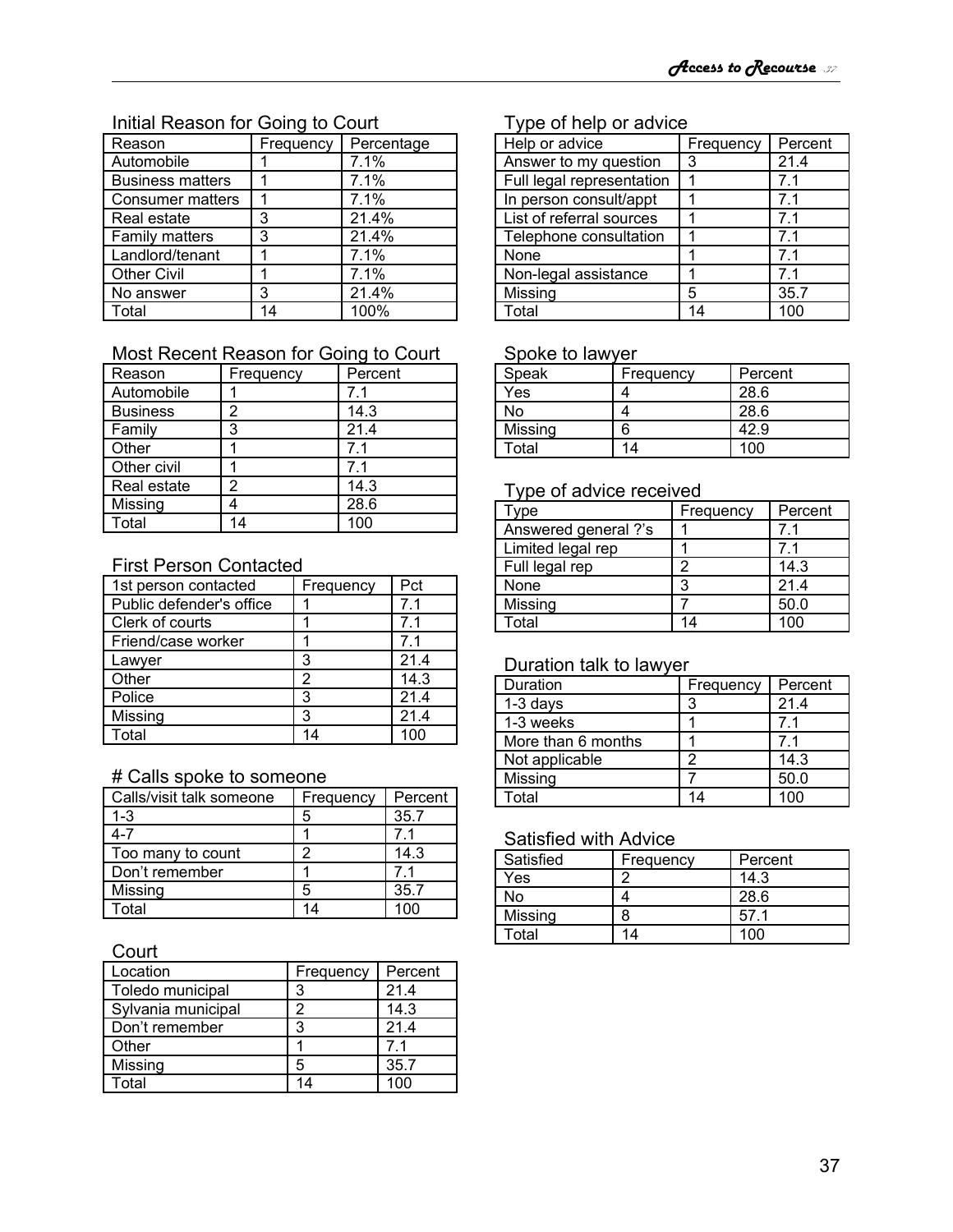## How did your case get started?

| Reason                | Frequency | Percent |
|-----------------------|-----------|---------|
| <b>Traffic ticket</b> |           | 71      |
| Lawyer filed papers   |           | 14.3    |
| I filed papers        |           | 7.1     |
| Received summons      | 3         | 21.4    |
| Other                 | 3         | 21.4    |
| Missing               |           | 28.6    |
| <b>Total</b>          |           | 100     |

#### Role in case

| Role      | Frequency | Percent |
|-----------|-----------|---------|
| Plaintiff |           | 42.9    |
| Defendant |           |         |
| Not sure  |           | 14.3    |
| Missing   | 5         | 35.7    |
| Total     |           | 100     |

#### Did you have legal assistance?

| Legal assistance | Frequency | Percent |
|------------------|-----------|---------|
| Yes              |           | 14.3    |
| No               | 5         | 35.7    |
| Not applicable   | ╭         | 14.3    |
| Missing          | 5         | 35.7    |
| Total            | 14        | 100     |

## Did you receive other services?

| Services received | Frequency | Percent |
|-------------------|-----------|---------|
| Yes               |           |         |
| None              |           | 50.0    |
| Not applicable    |           |         |
| Missing           |           | 42.9    |
| ⊺otal             | l 4       |         |

## Would do differently

| Do differently                 | Freq. | Pct  |
|--------------------------------|-------|------|
| No answer                      | ٠h    | 35.7 |
| Call to get better information |       | 71   |
| No                             | 5     | 35.7 |
| Not worth taking to courts     |       | 71   |
| Taken case on herself          |       | 71   |
| Yes                            |       | 71   |
| Total                          |       |      |

#### Stick it out

| Stick it out               | Freq. | Pct            |
|----------------------------|-------|----------------|
| No answer                  | 6     | 42.9           |
| I didn't                   | 1     | 7.1            |
| Damage done to property    | 1     | 7.1            |
| Family                     | 1     | 7.1            |
| I didn't                   | 1     | 7.1            |
| My check                   |       | 7.1            |
| Wanted my case to be heard |       | 7.1            |
| Get knowledge of your case | 1     | 7 <sub>1</sub> |
| matter                     |       |                |
| Thought the paper work was | 1     | 7.1            |
| correct                    |       |                |
| Total                      | 14    | 100.C          |

### Say "enough"

| Say enough  | Frequency | Percent |
|-------------|-----------|---------|
| No answer   | 10        | 71.4    |
| Cost factor |           | 71      |
| Gave up     |           | 71      |
| My check    |           | 71      |
| Sentenced   |           | 71      |
| Total       | 14        | 100.0   |

| Did you have a problem:         | Disagree | Aaree | % agree | Missing | Not Applicable |
|---------------------------------|----------|-------|---------|---------|----------------|
| Physically going to court       |          |       | 7.1%    |         |                |
| Knowing where to be & when      |          |       | 14.3%   |         |                |
| Communicating w/court personnel |          |       |         |         |                |
| W/other persons in courthouse   |          |       | 14.3%   |         |                |

## Agreement with the following

| Question                     | Disagree | Aaree | % Agree | Don't know | Not applicable |
|------------------------------|----------|-------|---------|------------|----------------|
| Understood the legal process |          |       | 21.4    |            |                |
| Felt informed about process  |          |       | 14.3    |            |                |
| People receptive to my ideas |          |       | 14.3    |            |                |
| My thoughts mattered         |          |       | 14.3    |            |                |
| Had control over the process |          |       |         |            |                |
| Knew where to be & when      |          |       | 14.3    |            |                |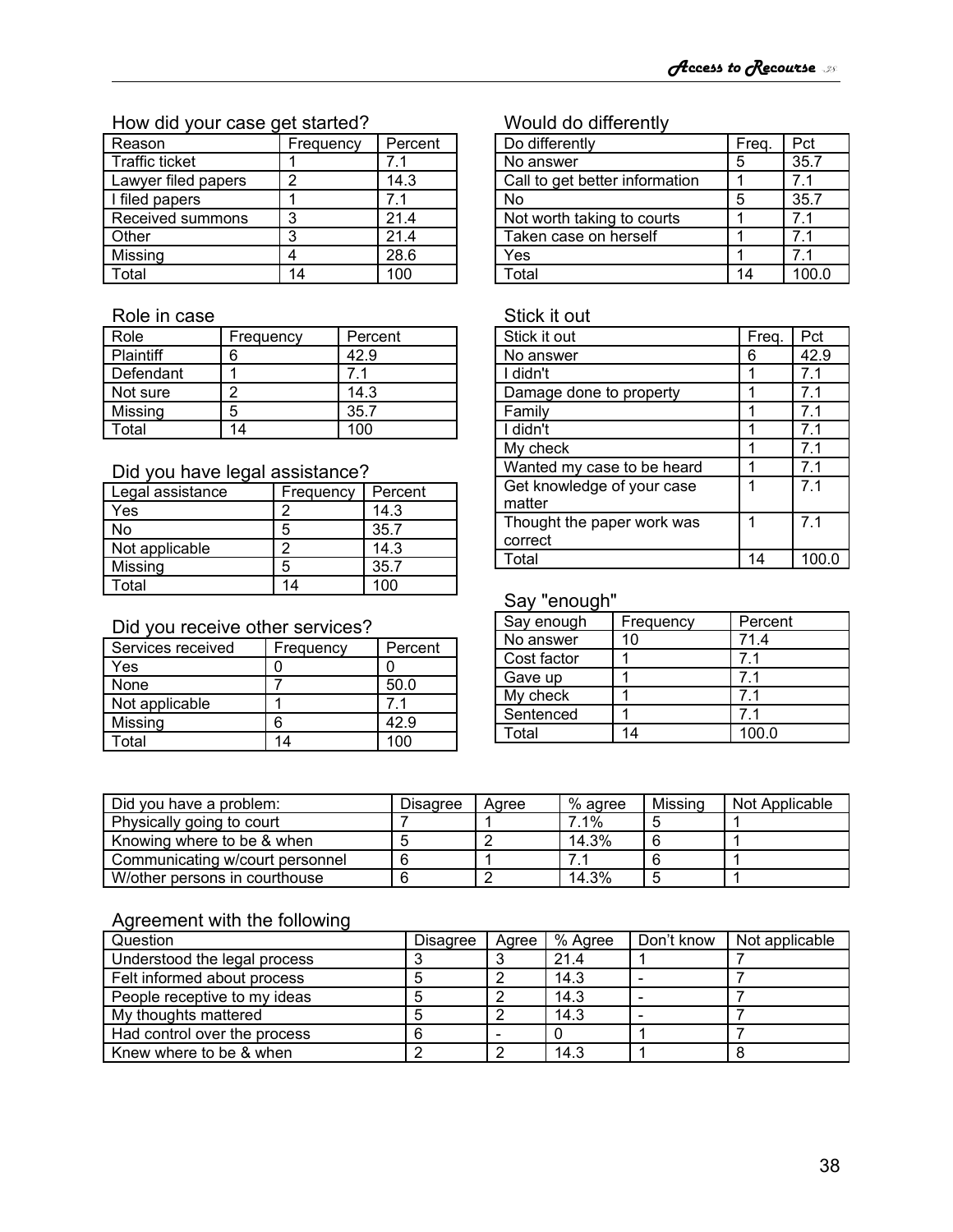# <span id="page-38-0"></span>**Appendix 4 Should Have Gone to Court**

### Gender

| Gender | Frequency | Percent |
|--------|-----------|---------|
| Male   |           | 36.4    |
| Female |           | 63.6    |
| Гоtal  | 44        | 100 O   |

## Zip Codes

| Zip     | Frequency | Percent |
|---------|-----------|---------|
| 43528   |           | 9.1     |
| 43566   |           | 9.1     |
| 43605   |           | 9.1     |
| 43607   | 2         | 18.2    |
| 43611   |           | 9.1     |
| 43612   |           | 9.1     |
| 43613   |           | 9.1     |
| 43623   |           | 9.1     |
| Missing | 2         | 18.2    |
| Total   |           | 100     |

### Race

| Race             | Frequency | Percent |
|------------------|-----------|---------|
| African-American | າ         | 18.2    |
| Hispanic         |           |         |
| White            | 6         | 54.5    |
| Other            |           | 18.2    |
| Гоtal            |           | 100 l   |

## Employment

| Employment           | Frequency | Percent |
|----------------------|-----------|---------|
| Employment           |           | 63.6    |
| Social security      |           | 9.1     |
| SS disability or SSI |           | 91      |
| Other                |           | 9.1     |
| Missing              |           | 9.1     |
| ⊺otal                |           |         |

## Education Level

| Education           | Frequency | Percent |
|---------------------|-----------|---------|
| High school degrees | 2         | 27.3    |
| Some college        |           | 18.2    |
| College degree      |           | 36.4    |
| Other               |           | 9.1     |
| Missing             |           | 91      |
| Гоtal               | 11        |         |

## Marital status

| Marital status     | Frequency | Percent |
|--------------------|-----------|---------|
| Never married      |           | 9.1     |
| Married            | 6         | 54.5    |
| Separated/divorced | 3         | 27.3    |
| Missing            |           | 91      |
| Гоtal              |           |         |

## N of Dependents

| Dependents | Frequency | Percent  |
|------------|-----------|----------|
|            |           | 36.4     |
|            |           |          |
|            |           | 18.2     |
| ◠          | 3         | 27.3     |
| Missing    |           |          |
| Total      |           | 1 $\cap$ |

#### Income range

| Income   | Frequency | Percent |
|----------|-----------|---------|
| 15k-30k  |           | 36.4    |
| 31k-60k  | 3         | 27.3    |
| 61k-100k |           | 9.1     |
| 100k+    |           | 9.1     |
| Missing  |           | 9.1     |
| Total    |           | 100     |

#### Age

| Age       | Frequency | Percent |
|-----------|-----------|---------|
| 25-34     |           | 18.2    |
| $35 - 44$ |           | 18.2    |
| 45-54     | 3         | 27.3    |
| 55-64     |           | 18.2    |
| Missing   |           | 18.2    |
| Total     | 11        | 100     |

## Initial Reason go to Court

| Reason                  | Frequency | Percent |
|-------------------------|-----------|---------|
| Automobile              |           | 36.4    |
| <b>Business</b>         |           | 9.1     |
| Consumer issues         |           | 9.1     |
| Real estate             |           | 9.1     |
| <b>Criminal matters</b> |           | 9.1     |
| <b>Family matters</b>   | 3         | 27.3    |
| Government              | ი         |         |
| Landlord/tenant         |           | 9.1     |
| Other civil matters     |           | 9.1     |
| Total                   |           |         |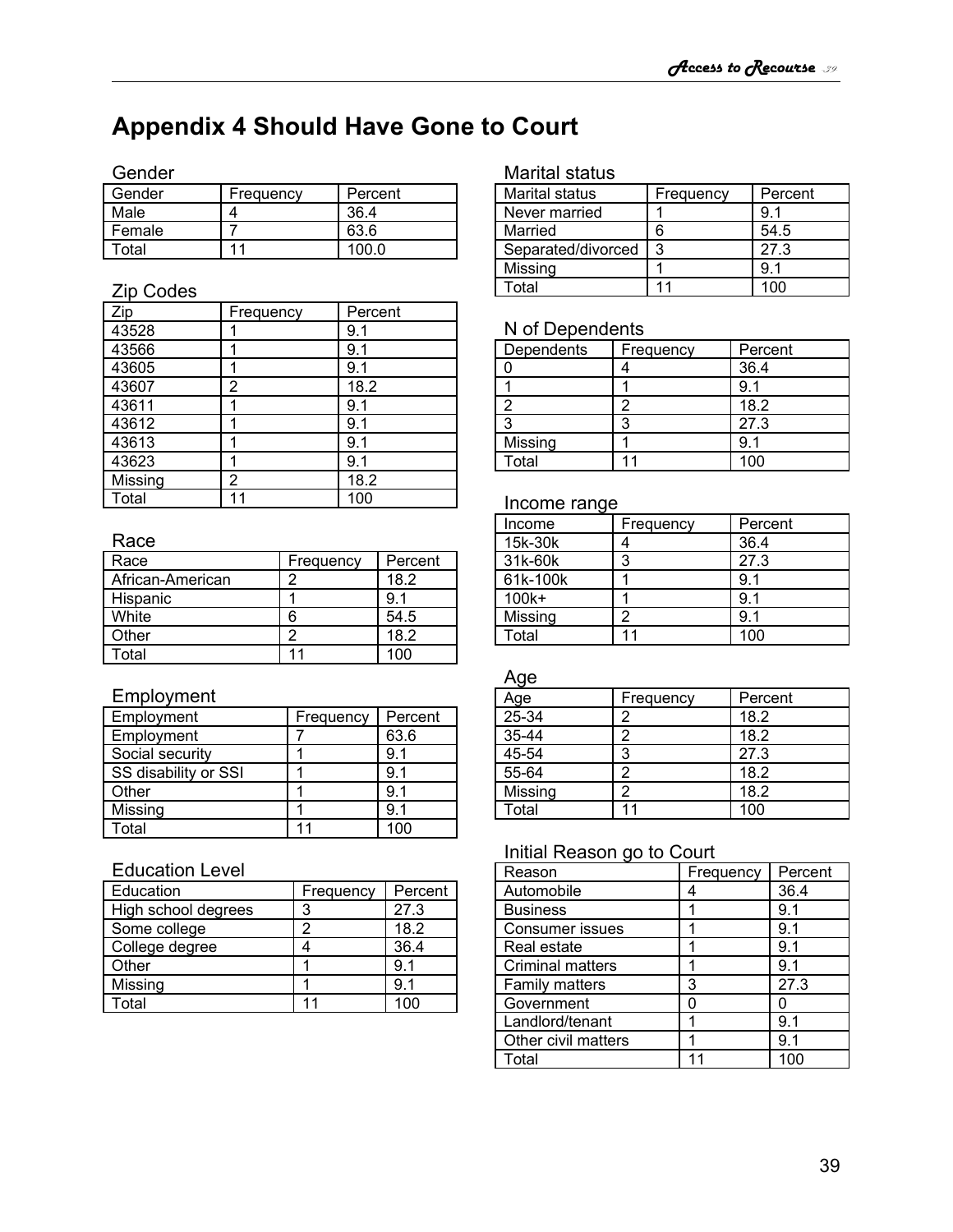#### 1st person/institution contacted

| Person/agency           | Freq. | Pct  |
|-------------------------|-------|------|
| Public defender         |       | 9.1  |
| Didn't do anything      |       | 9.1  |
| Lawyer                  | 2     | 18.2 |
| Legal services NWO/Able |       | 9.1  |
| Police                  |       | 9.1  |
| Missing                 |       | 36.4 |
| Total                   |       |      |

#### Most recent reason go to court

| Reason          | Frequency | Percent |
|-----------------|-----------|---------|
| Automobile      | 3         | 27.3    |
| <b>Business</b> |           | 9.1     |
| Criminal        |           | 9.1     |
| Family          |           | 18.2    |
| Real estate     |           | 9.1     |
| Missing         | З         | 27.3    |
| Гоtal           |           | 100     |

#### How many calls/visits before talking

| # Calls/attempt to someone | Freg. | Pct     |
|----------------------------|-------|---------|
|                            |       | 91      |
| $1 - 3$                    | ว     | 27.3    |
| Don't remember             |       | 18.2    |
| Not applicable             |       | 91      |
| Missing                    |       | 36.4    |
| Гоtal                      |       | $100 -$ |

## Types of help/advice

| Times call/visit to talk  | Frequency | Percent |
|---------------------------|-----------|---------|
| Full legal representation |           | 9.1     |
| In person consult/appt    |           | 9.1     |
| List of referral sources  |           | 9.1     |
| Some legal assistance     |           | 9.1     |
| Telephone consultation    |           | 9.1     |
| Other                     |           | 9.1     |
| Not applicable            |           | 9.1     |
| Missing                   |           | 36.4    |
| <b>Fotal</b>              |           | 100     |

## Able to speak to Lawyer

| Speak to lawyer | Frequency | Percent |
|-----------------|-----------|---------|
| Yes             | 5         | 45.5    |
| No              |           | -9.1    |
| Not applicable  |           | -9.1    |
| Missing         |           | 36.4    |
| Total           |           | 100     |

#### How long until talk to lawyer

| Time to lawyer | Frequency | Percent |
|----------------|-----------|---------|
| $1-3$ days     |           | 36.4    |
| 4-7 days       |           | 9.1     |
| Not applicable | C         | 18.2    |
| Missing        |           | 36.4    |
| Total          |           |         |

### Kind of legal services received

| Kind of assistance | Frequency | Percent |
|--------------------|-----------|---------|
| An initial consult |           | 9.1     |
| Full legal rep     |           | 9.1     |
| None               | 3         | 27.3    |
| Not applicable     |           | 91      |
| Missing            | 5         | 45.5    |
| Total              |           |         |

### Satisfied w/legal advice

| Legal Advice helpful | Frequency | Percent |
|----------------------|-----------|---------|
| Yes                  |           | 18.2    |
| No                   | ÷.        | 18.2    |
| Not applicable       |           | 9.1     |
| Missing              | 6         | 54.5    |
| Total                |           | 100     |

## Role in Case

| Role             | Frequency | Percent |
|------------------|-----------|---------|
| <b>Plaintiff</b> | 3         | 27.3    |
| Defendant        | ৭         | 27.3    |
| Not sure         |           | 9.1     |
| Other            | っ         | 18.2    |
| Missing          | າ         | 18.2    |
| Total            |           | 100     |

#### How did case get started

| <b>Started</b>        | Frequency | Percent |
|-----------------------|-----------|---------|
| <b>Traffic ticket</b> |           | 18.2    |
| I filed papers        | っ         | 18.2    |
| Received summons      |           | 18.2    |
| Other                 | 3         | 27.3    |
| Missing               |           | 18.2    |
| Г∩tal                 |           |         |

## Have Legal Assistance?

| Legal assistance | Frequency | Percent |
|------------------|-----------|---------|
| Yes              |           | 18.2    |
| No               |           | 36.4    |
| Not applicable   | ╭         | 18.2    |
| Missing          | ລ         | 27.3    |
| ⊺otal            |           |         |